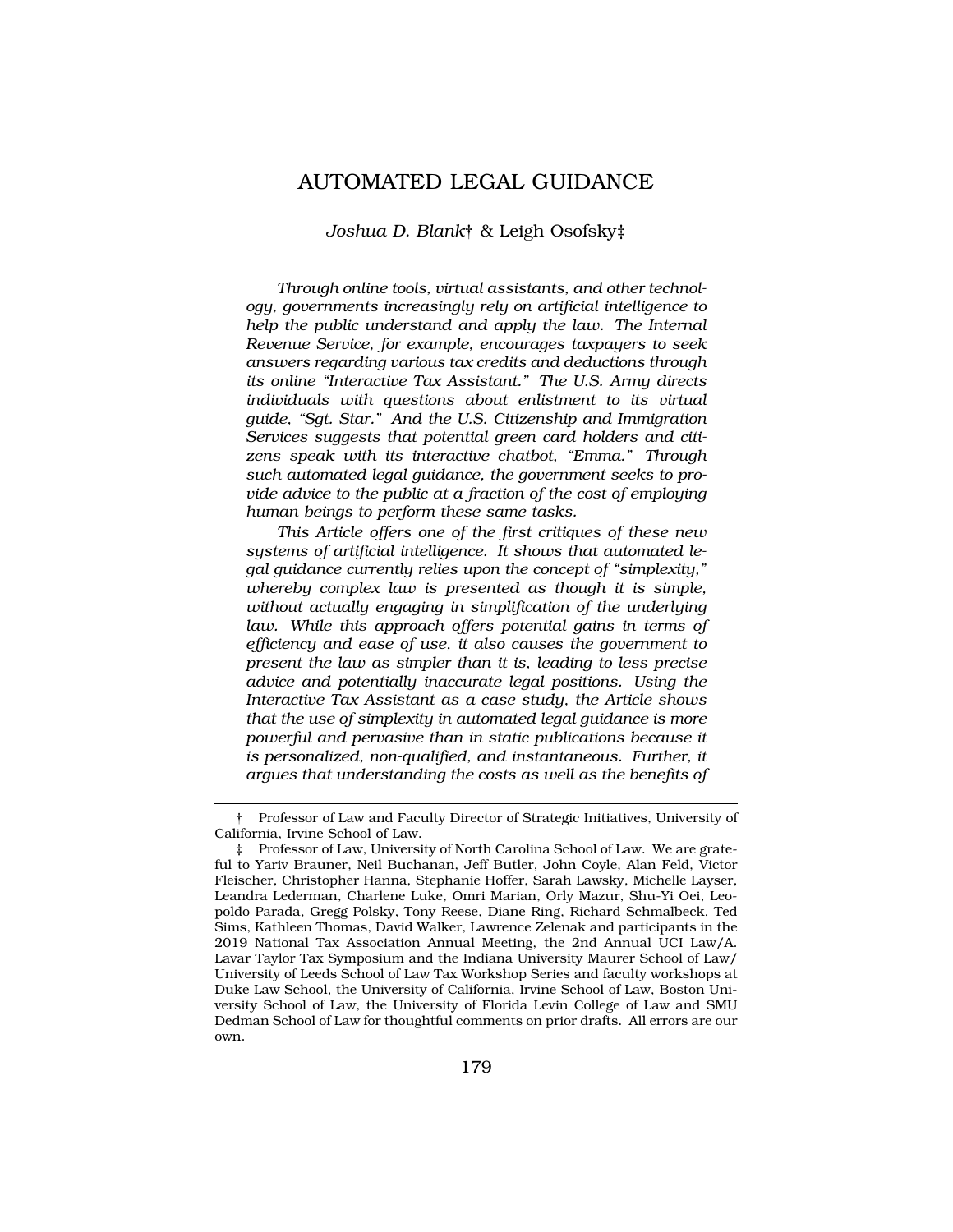*current forms of automated legal guidance is essential to evaluating even more sophisticated, but also more opaque, automated systems that governments are likely to adopt in the future.* 

*With these considerations in mind, the Article offers three recommendations to policymakers. First, it argues that governments should prevent automated legal guidance from widening the gap between access to legal advice enjoyed by high-income and by low-income individuals. Second, it argues that governments should introduce more robust oversight and review processes for automated legal guidance. Finally, it argues that the government should allow individuals to avoid certain penalties and sanctions when they have taken actions or claimed legal positions in reliance upon automated legal guidance. Unless these steps are taken, we believe that the costs of these automated legal guidance systems may soon come to outweigh their benefits.* 

|      |                                                        | 181 |
|------|--------------------------------------------------------|-----|
| L    | ARTIFICIAL INTELLIGENCE AND AUTOMATED LEGAL            |     |
|      |                                                        | 187 |
|      | A. Artificial Intelligence, Machine Learning, and      |     |
|      | Government Enforcement                                 | 187 |
|      | B. Government Service through Guidance                 | 193 |
|      | C. Automated Legal Guidance                            | 195 |
| Π.   | SIMPLEXITY IN AUTOMATED LEGAL GUIDANCE: THE            |     |
|      | INTERACTIVE TAX ASSISTANT                              | 202 |
|      | A. The Interactive Tax Assistant                       | 202 |
|      | Simplexity and the Interactive Tax Assistant<br>B.     | 205 |
|      | What is Simplexity?<br>1.                              | 205 |
|      | 2.                                                     | 208 |
|      | Consistent with the Tax Law<br>a.                      | 209 |
|      | Taxpayer-Favorable Deviations from the<br>b.           |     |
|      | $\textit{Tax Law}$                                     | 210 |
|      | Taxpayer-Adverse Deviations from the<br>$\mathbf{c}$ . |     |
|      | $\textit{Tax Law}$                                     | 214 |
|      | C. Impact of Simplexity and Interactive Tax            |     |
|      |                                                        | 217 |
|      | Personalization<br>1.                                  | 218 |
|      | Non-qualified Statements<br>2.                         | 219 |
|      | Immediate Responses<br>3.                              | 221 |
| III. | HOW SHOULD AUTOMATED LEGAL GUIDANCE EVOLVE?.           | 222 |
|      | Reaching Different User Populations<br>А.              | 222 |
|      | Administrative Process<br>B.                           | 227 |
|      | C.                                                     | 233 |
|      | D. The Future of Automated Legal Guidance              | 239 |
|      |                                                        | 243 |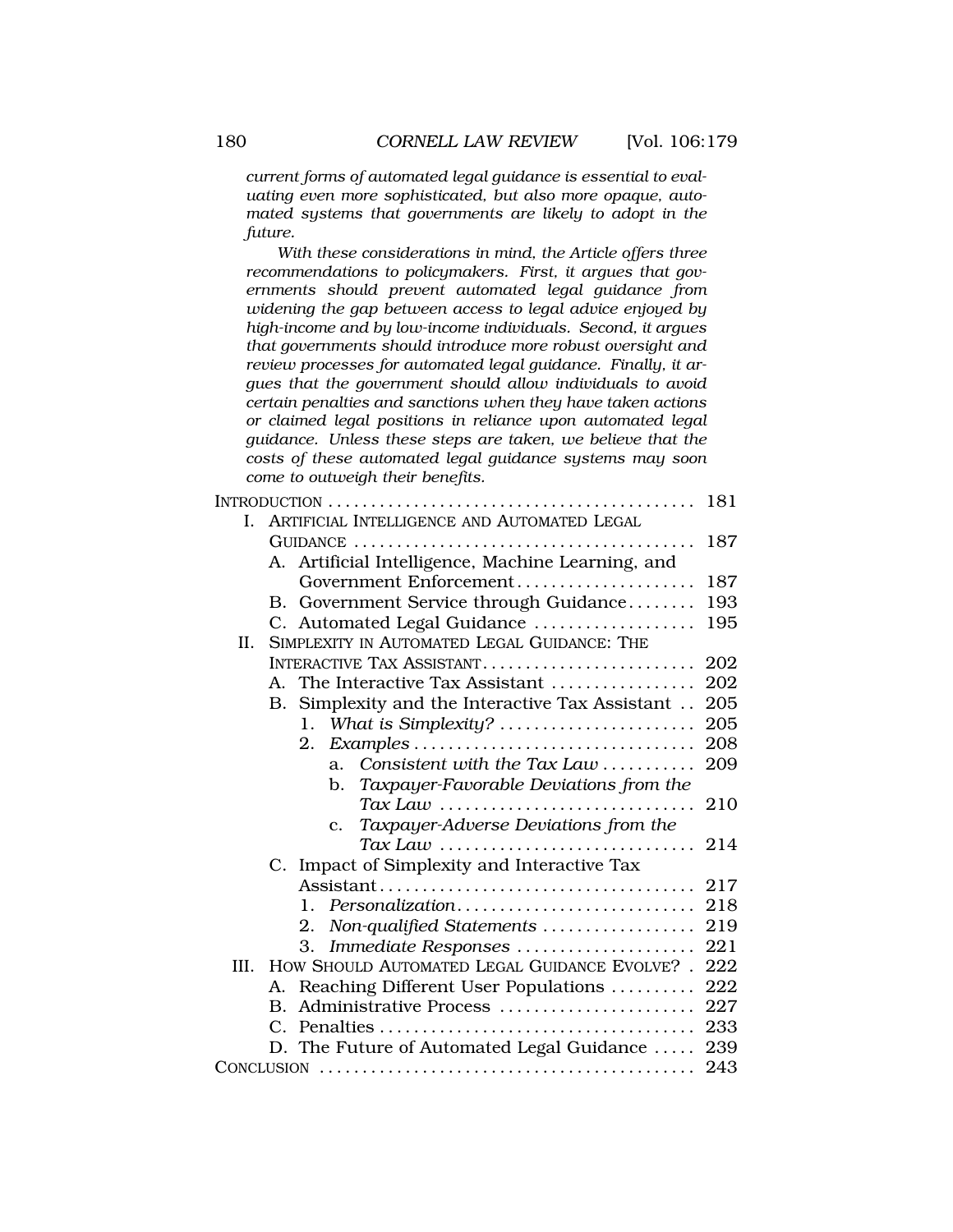*No matter how amazing your team of customer service reps is, they all have bad days from time to time. They all get frustrated. After all, they're only human. A sophisticated AI might actually become a perfect representative. Bots never get frustrated, never have a bad day, and never, ever, accidentally say the wrong thing in front of a customer.*1

#### **INTRODUCTION**

Interested in becoming a U.S. citizen? No problem—just ask Emma, the U.S. Citizenship and Immigration Services (US-CIS) interactive chatbot, what the form, fees, instructions, and eligibility requirements are for naturalization.2 Want to know whether you are eligible to enlist in the U.S. Army? Just ask Sgt. Star, the virtual guide for the U.S. Army and the Army Reserve, whether you meet age, height, weight, and other requirements.3 Want to know how to conduct an unclaimed property search in the state of Mississippi? Just ask MISSI, Mississippi's artificial intelligence chatbot, what Mississippi agency handles such searches and how to do it.4 Or, if you'd prefer to ask your Mississippi questions through voice-control commands, ask Amazon's Alexa, which has been integrated with Mississippi's artificial conversation functions.5

While each of these examples seems to portend a future world in which robots take over our basic systems of governance,6 they also highlight a more near-term reality: governments at all levels are turning to technology to respond to public inquiries about available services and legal landscapes. In this regard, government is catching up to the private sector,

<sup>1</sup> *3 Reasons Why AI-Powered Customer Service Is the Next Big Thing*, ELEKS (July 20, 2020), <https://eleks.com/blog/artificial-intelligence-customer-service>next-big-thing/# [\[https://perma.cc/8Y9R-BV5Q\]](https://perma.cc/8Y9R-BV5Q).

<sup>2</sup> *Meet Emma, Our Virtual Assistant*, U.S. CITIZENSHIP AND IMMIGR. SERVS. (Apr. 13, 2018), <https://www.uscis.gov/emma>[[https://perma.cc/Z8D4-E6RT\]](https://perma.cc/Z8D4-E6RT) [hereinafter *Emma*]; U.S. Citizenship and Immigr. Servs., *USCIS Customers Are Asking Emma, Our Interactive Virtual Assistant, More than 1 Million Questions a Month*, FACEBOOK (Mar. 1, 2017), <https://www.facebook.com/uscis/videos/uscis-cus> tomers-are-asking-emma-our-interactive-virtual-assistant-more-than-1-mi/ 1454045231273359/ [<https://perma.cc/C35P-3QGS>].

<sup>3</sup> *Ask SGT STAR*, U.S. ARMY, <https://www.goarmy.com/ask-sgt-star.html> [<https://perma.cc/9YVE-6FH9>] (last visited May 30, 2019). [4](https://perma.cc/9YVE-6FH9) *Your Mississippi Technology*, MS.GOV, <https://www.ms.gov/Technology>

<sup>[</sup><https://perma.cc/P3U2-X6KA>] (last visited May 30, 2019).

<sup>5</sup> *All You Have to Do Is Ask*, MYMS, <https://www.ms.gov/msi/myms/ask>mississippi [<https://perma.cc/DN6M-L5Y5>] (last visited May 30, 2019).

<sup>6</sup> For one contemplation of this possibility, see Zeger van der Wal & Yifei Yan, *Could Robots Do Better than Our Current Leaders?*, WORLD ECON. F. (Oct. 17, 2018), <https://www.weforum.org/agenda/2018/10/could-robot-government>lead-better-current-politicians-ai/ [<https://perma.cc/7FD2-5PJE>].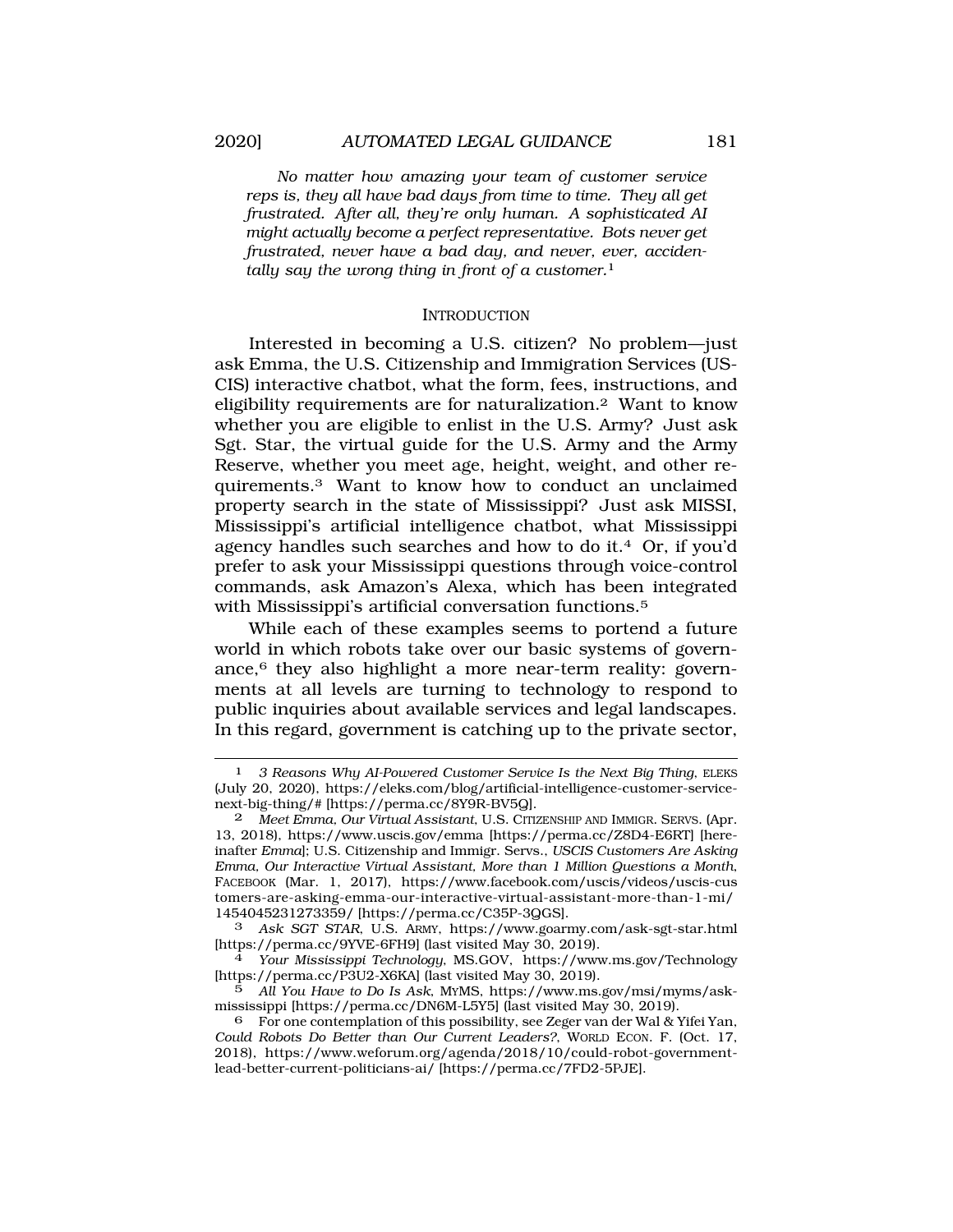which has created a rapid proliferation of customer service functions powered by artificial intelligence, such as Erica, Bank of America's virtual financial assistant,7 or Microsoft's Healthcare Bot, an "AI-powered, compliant, conversational healthcare experience,"8 or even innovations with significantly longer lineage such as Expedia, a website that searches for and books travel arrangements for customers.9

This trend highlights an underexplored aspect of the advent of artificial intelligence. The use of artificial intelligence as an aid to law enforcement has received significant attention from legal scholars. For instance, the government's ability to use machine learning to identify likely crime hot spots, or to recommend sentencing periods based on the likelihood of recidivism, has raised all sorts of legal and ethical questions about discrimination and justice in an age of artificial intelli[gence.10](https://gence.10) But the government serves more than an enforcement function. A major aspect of government operations is to serve the public by providing a variety of assistance and information. Governments have quietly gone about increasing their use of artificial intelligence in this service capacity, through the advent of Emma, Sgt. Star, MISSI, and other seemingly friendly technological advances. The extensive examination of the government's use of artificial intelligence in the enforcement context has overlooked the issues underlying artificial intelligence in government [service.11](https://service.11) 

10 *See infra* notes 53–57 and accompanying text.

<sup>7</sup> *Meet Erica, Your Virtual Financial Assistant in the Bank of America App*, BANK OF AMERICA, [https://promo.bankofamerica.com/erica/](https://promo.bankofamerica.com/erica) [\[https://perma.cc/](https://perma.cc) 6MC2-9GB4] (last visited May 31, 2019).

<sup>8</sup> *Microsoft Healthcare Bot*, MICROSOFT, [https://www.microsoft.com/en-us/](https://www.microsoft.com/en-us) research/project/health-bot/ [[https://perma.cc/4J4S-96HW\]](https://perma.cc/4J4S-96HW) (last visited May 31, 2019).

<sup>9</sup> EXPEDIA, [https://www.expedia.com/](https://www.expedia.com) [<https://perma.cc/NW6V-6UDC>] (last visited May 31, 2019). For discussion of prevalence of female-gendered artificial intelligence, see Sigal Samuel, *Alexa, are you making me sexist?*, Vox.com (Jul. 12, 2019, 7:30 AM EDT), [https://www.vox.com/future-perfect/2019/6/12/](https://www.vox.com/future-perfect/2019/6/12) 18660353/siri-alexa-sexism-voice-assistants-un-study.

<sup>11</sup> *See, e.g.*, DAVID FREEMAN ENGSTROM ET AL., GOVERNMENT BY ALGORITHM: ARTIFI-CIAL INTELLIGENCE IN FEDERAL ADMINISTRATIVE AGENCIES 9 (2020), <https://www>[cdn.law.stanford.edu/wp-content/uploads/2020/02/ACUS-AI-Report.pdf](https://cdn.law.stanford.edu/wp-content/uploads/2020/02/ACUS-AI-Report.pdf) [[https://perma.cc/Z43Q-ERME\]](https://perma.cc/Z43Q-ERME) (explaining that "[w]hile many scholars and commentators have speculated about how government should regulate AI, we know precious little about how government agencies themselves use AI"). The ACUS survey is an important attempt to fill this gap, but it is also necessarily incomprehensive. While the ACUS report mentions government chatbots as examples of government AI, it provides no analysis of them or of automated legal guidance more generally. *See id.*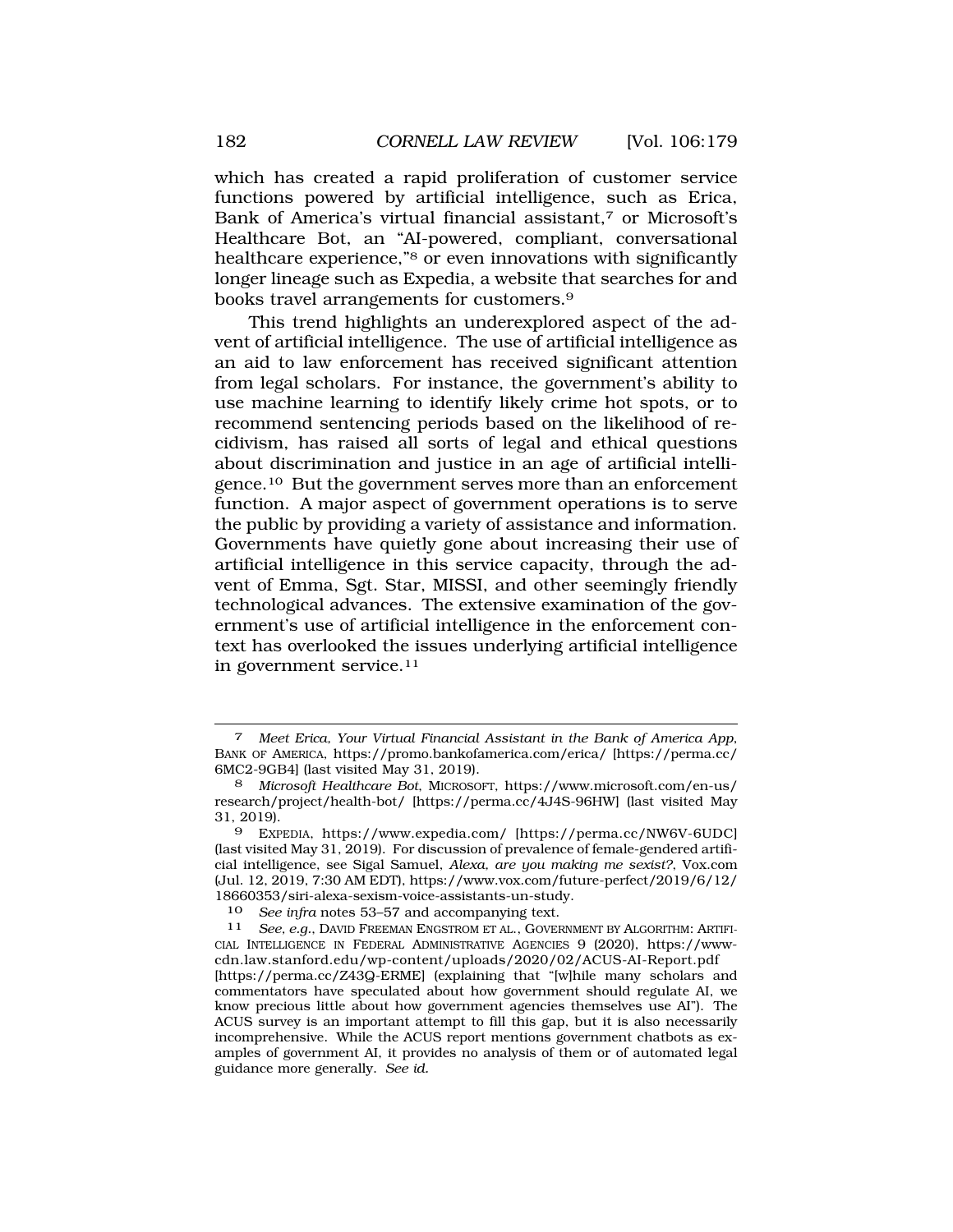In this regard, a particularly important government service function is helping the public understand and even apply the law. The Internal Revenue Service (IRS), for instance, is tasked not just with enforcing the tax law (a function that many tend to most strongly associate with the  $IRS$ ),<sup>12</sup> but also with "[p]rovid[ing] America's taxpayers top quality service by helping them understand and meet their tax responsibilities."13 Likewise, USCIS not only "adjudicat[es] requests for immigration benefits while protecting Americans,"14 but also "promote[s] instruction and training on citizenship rights and responsibilities and provide[s] immigrants with the information and tools necessary to successfully integrate into American civic culture."15 And the Environment Protection Agency not only develops and enforces regulations, but also, among many other things, "help[s] companies understand the requirements."16

When the government helps the public understand the legal framework, it often does so through the use of "guidance," an important form of government communication. As administrative law scholars have examined extensively, guidance fills a critical role in our legal system. Guidance is not subject to formal promulgation requirements, and it also generally is not subject to judicial [review.17](https://review.17) However, guidance is a crucial way in which the public learns what the law is and how it might apply in a given situation. Moreover, as administrative law scholars have underscored, when the government issues guidance, it often has a powerful impact on regulated parties.

13 *The Agency, Its Mission, and Statutory Authority*, IRS (July 8, 2020), https:/ [/www.irs.gov/about-irs/the-agency-its-mission-and-statutory-authority](www.irs.gov/about-irs/the-agency-its-mission-and-statutory-authority) [https:/ /perma.cc/GX6Z-H8UM].

<sup>12</sup> For a small sample of online articles that focuses on IRS audit capacity and audit triggers, see, e.g., Janna Herron, *7 Red Flags That Could Trigger an IRS Audit of Your Taxes*, USA TODAY (Mar. 19, 2019, 3:21 PM),<https://www.usatoday>. com/story/money/2019/03/19/irs-audit-triggers-how-avoid-review-your-taxreturn-year/3205302002/ [<https://perma.cc/FV74-47M9>]; Joy Taylor, *20 IRS Audit Red Flags*, KIPLINGER (July 1, 2020), [https://www.kiplinger.com/slideshow/](https://www.kiplinger.com/slideshow) taxes/T056-S001-20-irs-tax-audit-red-flags/index.html [\[https://perma.cc/](https://perma.cc) 7239-SNQ]; Robert W. Wood, *IRS Can Audit for Three Years, Six, or Forever: Here's How to Tell*, ABA (Aug. 15, 2017), [https://www.americanbar.org/groups/](https://www.americanbar.org/groups) business\_law/publications/blt/2017/08/06\_wood/ [[https://perma.cc/U95S-](https://perma.cc/U95S)4MLQ].

<sup>14</sup> *Mission and Core Values*, U.S. CITIZENSHIP AND IMMIGR. SERVS. (July 5, 2020), <https://www.uscis.gov/about-us/mission-and-core-values> [[https://perma.cc/](https://perma.cc) RC89-TT8P].<br>15 What

<sup>15</sup> *What We Do*, U.S. CITIZENSHIP AND IMMIGR. SERVS. (Feb. 27, 2020), https:// <www.uscis.gov/about-us/what-we-do>[[https://perma.cc/5642-XUZ8\]](https://perma.cc/5642-XUZ8).

<sup>16</sup> *Our Mission and What We Do*, EPA (Feb. 7, 2018), [https://www.epa.gov/](https://www.epa.gov) aboutepa/our-mission-and-what-we-do [<https://perma.cc/77DX-ZVYP>] (last updated Feb. 7, 2018).

<sup>17</sup> *See infra* note 68 and accompanying text.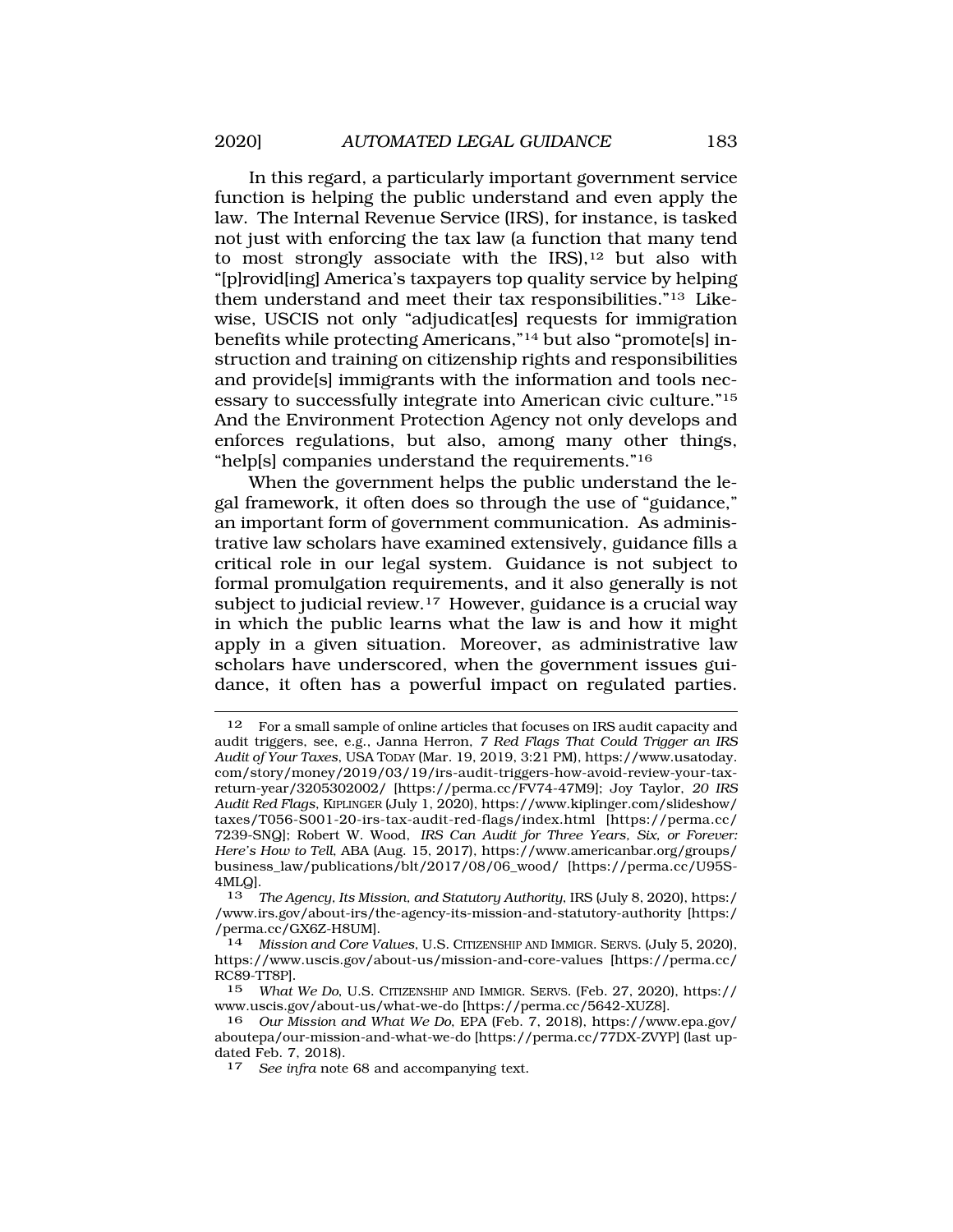Such parties often change their behavior in response to the guidance, even though guidance is not supposed to serve as a coercive form of law.18 That fact, combined with the fact that the government often issues extensive amounts of guidance,19 makes guidance critical to the legal framework.

This Article examines how the rise of artificial intelligence in administrative guidance is producing a new phenomenon: automated legal guidance. Through online tools, virtual assistants, and other technology, governments help the public understand and apply the law by automating the guidance-giving function. After introducing this development, this Article offers several positive claims and addresses normative concerns. Using the IRS's Interactive Tax Assistant (ITA) as a case study, we show that automated legal guidance currently relies upon "simplexity," where the government presents complex law as though it is simple, without actually engaging in simplification of the underlying law.20 While this form of automated legal guidance offers gains in terms of efficiency and ease of use, it also causes the government to present the law as simpler than it is, leading to less precise advice, and potentially inaccurate legal positions. For instance, as we have illustrated in prior work, simplexity may involve providing a basic statement about the deductibility of business expenses, without examining many of the contextual nuances.<sup>21</sup> We argue that the use of simplexity in automated legal guidance is more powerful and pervasive than in static publications because it is personalized, non-qualified, and immediate. Further, we argue that understanding the costs as well as the benefits of current forms of automated legal guidance is essential to evaluating even more sophisticated, but also more opaque, automated systems that governments are likely to adopt in the future.

The Article then addresses important normative questions about automated legal guidance and offers suggestions for how government officials and policymakers should respond.

First, we argue that governments should prevent automated legal guidance from widening the gap between access to legal advice enjoyed by high-income and by low-income individuals. We explore ways that automated legal guidance may be

<sup>18</sup> *See infra* note 72 and accompanying text.

<sup>19</sup> *See infra* note 69 and accompanying text.

<sup>20</sup> *See* Joshua D. Blank & Leigh Osofsky, *Simplexity: Plain Language and the Tax Law*, 66 EMORY L.J. 189, 206–07 (2017).

<sup>21</sup> *See id.* at 207–09.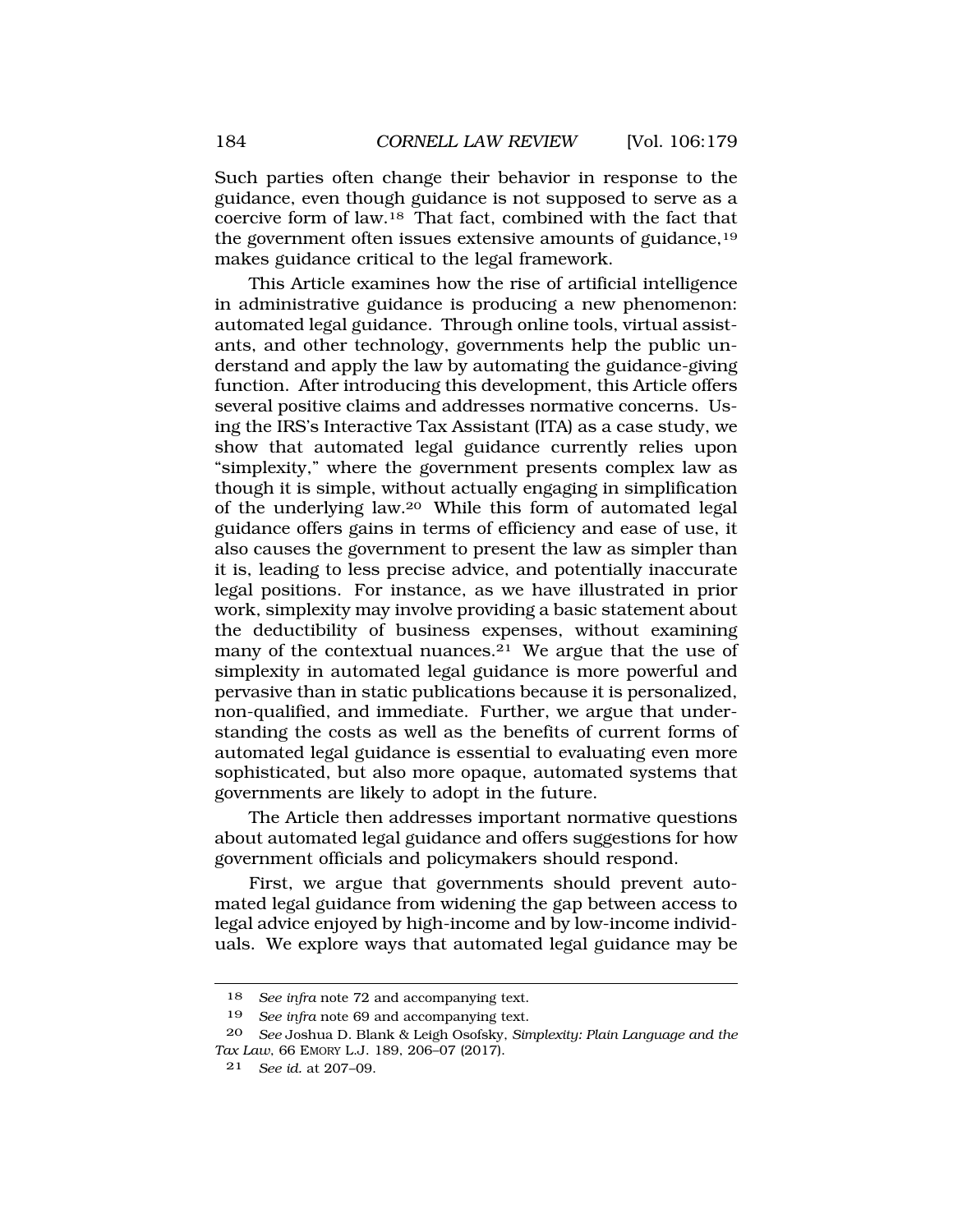better tailored to different user populations.<sup>22</sup> Current automated legal guidance takes a one-advice-fits-all approach. ITA, for instance, provides the same answers regarding medical expense deductions regardless of the user's level of sophistication.23 This approach may provide inadequately complex answers for certain users at best, or may encourage some users to take overly aggressive positions at worst. By asking questions that are designed to gauge a user's sophistication in the legal regime, tailored automated legal guidance may better match the advice being given with the actual user's profile. Alternatively, automated legal guidance may be targeted toward members of certain groups, who are most likely to benefit from such guidance, without the same potential imposition of costs.

Second, we argue that governments should introduce more robust oversight and review processes for automated legal guidance.<sup>24</sup> At present, many of the decisions being made about automated legal guidance are hidden from view, and not subject to transparent lines of control by central agency officials. This contrasts with the more transparent and formal review that applies to static guidance offered to the public, such as IRS publications. As the public turns more and more to automated legal guidance, it is untenable for the difficult questions underlying such guidance to be hidden in programming decisions. We suggest ways to subject automated guidance decisions to the same levels of oversight that we expect of other equally influential forms of guidance offered to the public.

We believe that our recommendations regarding the administrative process for automated legal guidance will have important implications for administrative procedure more gen[erally.25](https://erally.25) As suggested previously, administrative law scholars have long identified some of the problematic features of guidance. Through guidance, the government may coerce certain behavior by the public without going through official law promulgation procedures. The seeming determinacy of automated legal guidance is likely to only exacerbate this tendency. At the same time, the fact that automated legal guidance can reach large portions of the public makes it incumbent on the government to follow more official procedures in promulgating it. Ulti-

<sup>22</sup> *See infra* subpart III.A.

<sup>23</sup> *Interactive Tax Assistant* (*ITA*), IRS (June 29, 2020), [https://www.irs.gov/](https://www.irs.gov) help/ita [\[https://perma.cc/MTY5-CC7J\]](https://perma.cc/MTY5-CC7J) [hereinafter *ITA*]

<sup>24</sup> *See infra* subpart III.B.

<sup>25</sup> *See infra* subpart III.B.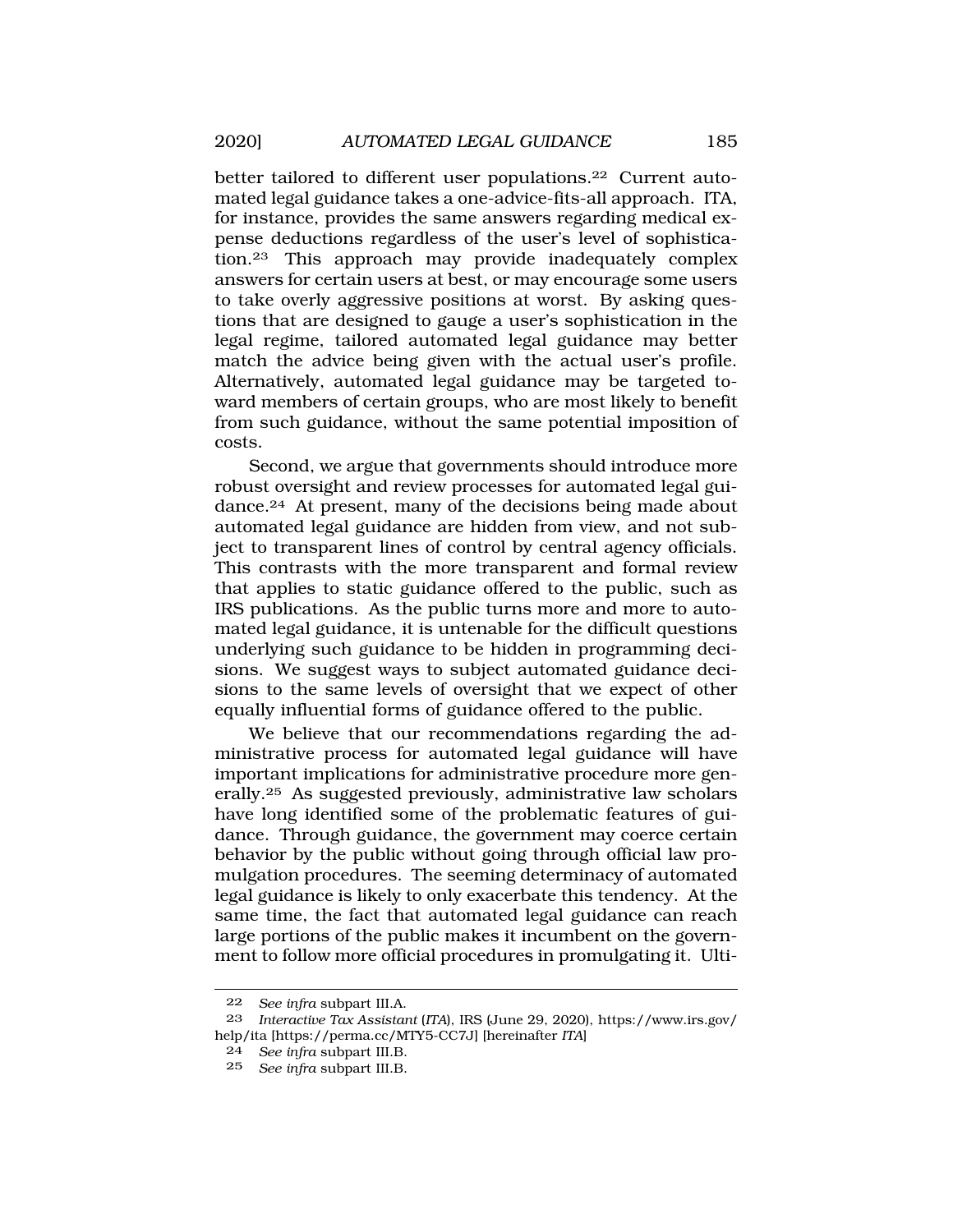mately, the power of automated legal guidance to influence wide swaths of the public in a systematic way may break down some of the current, artificial categories of administrative law and suggests that, regardless of other characteristics, to the extent that the guidance is automated, it should be subject to greater oversight and review. This heuristic may not only improve the outcomes for automated legal guidance, but may also help ameliorate some longstanding, thorny questions in administrative law about what qualifies as a legislative rule.

Third, we argue that the law should evolve to allow individuals to avoid certain penalties and sanctions based on reliance upon automated legal [guidance.26](https://guidance.26) Much of the guidance that is made available to the non-expert public (such as responses to telephone inquiries or customer service centers) is also information that the public is not allowed to rely upon to avoid penalties for legal noncompliance. This creates inequities, in that taxpayers who pay for private, expert advice are often able to avoid penalties by relying on such advice, whereas taxpayers who choose to use the government-proffered advice often unwittingly are unable to rely upon it. The expansion of automated legal guidance exacerbates this issue and is likely to lead to greater inequities. Automated legal guidance will do so by expanding the number of members of the public likely to rely on government guidance, without ensuring that such guidance necessarily offers the correct answer for each user's particular situation. In response, we argue that a more nuanced approach to penalties is necessary in an era of legal automation. As we contend, there are significant differences between automated legal guidance and other informal guidance, such as oral advice provided during face-to-face meetings or through help telephone lines. Policymakers, we argue, should address these distinctions by reforming the structure of both penalties for legal noncompliance and the design of automated legal guidance itself.

As our discussion reveals, at present, automated legal guidance, such as ITA, remains somewhat primitive. As technology evolves, it may be capable of analyzing how the legal framework applies in a particular situation without having to actually explain the law to the [public.27](https://public.27) For instance, a machine learning algorithm may one day not too far in the future be capable of following all of an individual's data on bank websites, social media, and other locations and simply calculating

<sup>26</sup>*See infra* subpart III.C*.* 27 *See infra* subpart III.D.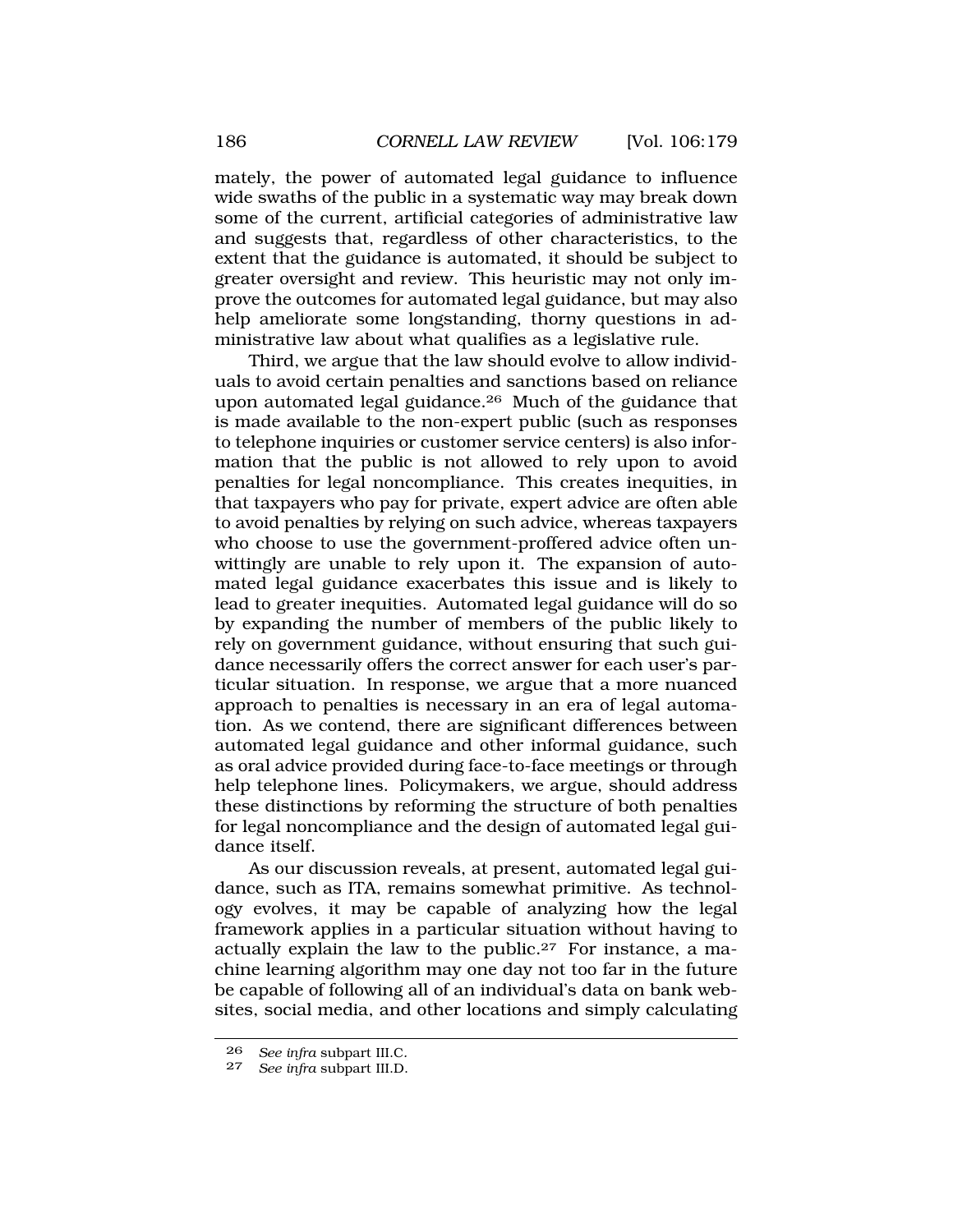the individual's tax liability, without having to explain the law. This alternative may reduce some of the simplexity that we see in current automated legal guidance. Not having to explain the law at all would mean that complex law need not be presented in a simplified fashion. But this arguable benefit would be gained by producing another cost. Not having to explain the law at all may mean that the public stops understanding what the law is. This may have serious ramifications for our legal system. The existing state of automated legal guidance thus presents a particularly important time to evaluate the costs as well as the benefits of trying to explain the law to the public through the use of automation and accompanying simplexity.

This Article proceeds as follows. Part I explores the rise in artificial intelligence and the resulting automation of legal guidance. Part II examines the role of simplexity in current automated legal guidance, in particular through examples from ITA, and contrasts simplexity in automated legal guidance with that which occurs in static publications. Part III identifies and addresses normative concerns raised by automated legal guidance and its accompanying use of simplexity, including user targeting, the oversight and review process, the administrative law framework, and penalties, and user reliance. The Article ends with a brief conclusion.

## I ARTIFICIAL INTELLIGENCE AND AUTOMATED LEGAL **GUIDANCE**

A. Artificial Intelligence, Machine Learning, and Government Enforcement

Technology appears to be changing the world as we know it. From self-driving vehicles,28 to robotic surgeons,29 to deep learning that can teach itself to make health predictions,<sup>30</sup> po-

<sup>28</sup> *See, e.g.*, Peter Holley, *Self-Driving Shuttles Arrive in Columbus this Week*, WASH. POST (Sept. 20, 2018, 10:43 AM), <https://www.washingtonpost.com/tech> nology/2018/09/20/self-driving-shuttles-arrive-columbus-this-week/?utm \_term=.8a837556cc9a [[https://perma.cc/NJ5N-CR2G\]](https://perma.cc/NJ5N-CR2G) (heralding the arrival of self-driving shuttles and other vehicles).

<sup>29</sup> *See, e.g.*, *What Is Robotic Surgery?*, NYU LANGONE HEALTH, <https://nyu>[langone.org/locations/robotic-surgery-center/what-is-robotic-surgery](https://langone.org/locations/robotic-surgery-center/what-is-robotic-surgery) [https:// perma.cc/XEF5-9Z3H] (last visited June 3, 2019) (describing use of surgical robots, the da Vinci Si and da Vinci Xi, to conduct robotic surgery).

<sup>30</sup> *See, e.g.*, Riccardo Miotto, Li Li, Brian A. Kidd, & Joel T. Dudley, *Deep Patient: An Unsupervised Representation to Predict the Future of Patients from the Electronic Health Records*, 6 SCI. REP. 26094, 26094 (2016) (describing a "novel unsupervised deep feature learning method" that can be used for predictive clinical decision making).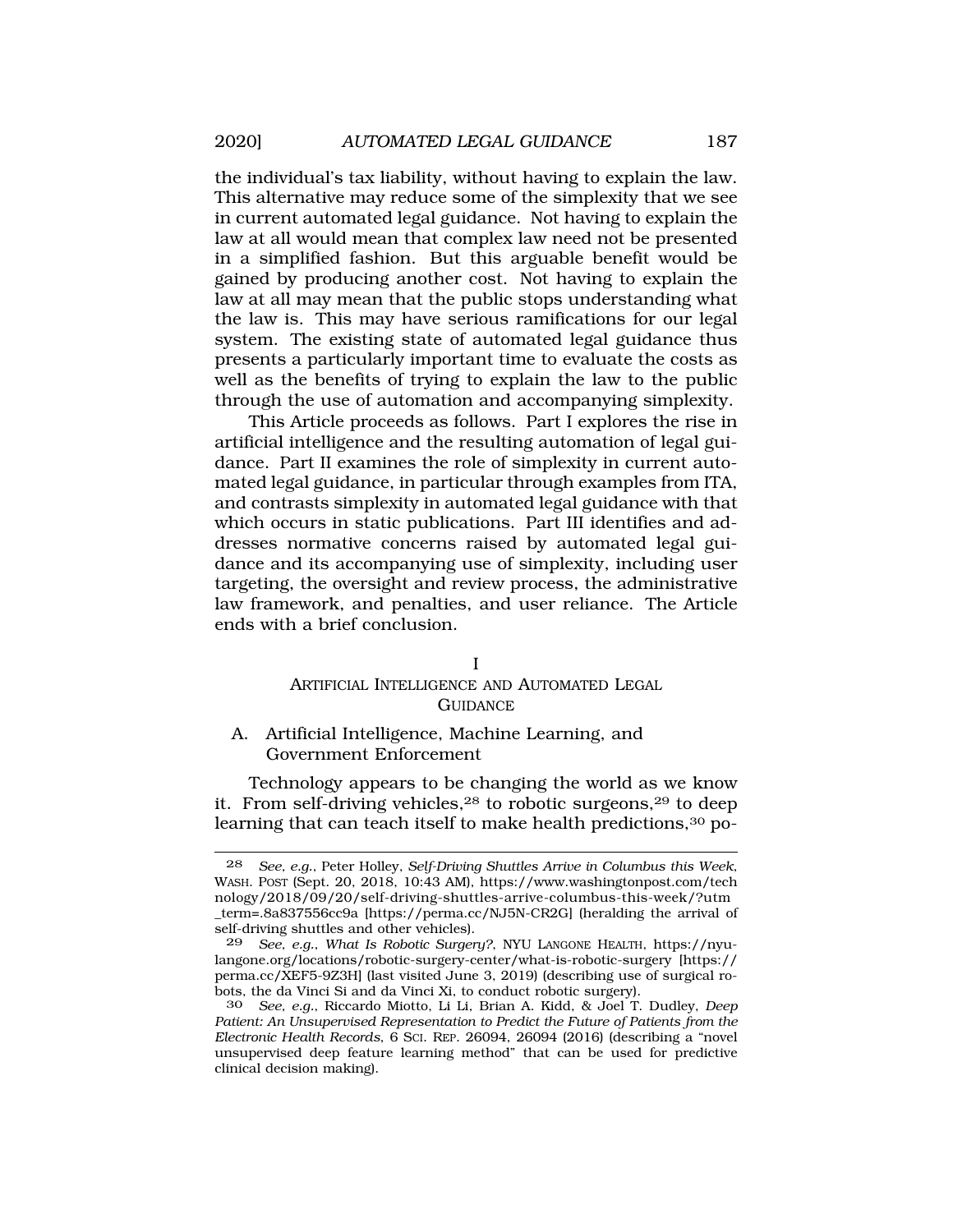tential uses of technology seem endless. Industries have rapidly capitalized on these innovations, taking them out of the theoretical and moving them at the very least into the realm of our [reality.31](https://reality.31) And predictions for future evolutions of these and other technologies are even more [fantastic.32](https://fantastic.32)

The common thread between the innovations mentioned above is that they rely, to some extent, on artificial intelligence. Actually defining artificial intelligence is difficult, as it is an amorphous concept with no universally agreed-upon definition.33 However, many would suggest that artificial intelligence includes, to some extent, the use of machines in a way that approximates or augments human [intelligence.34](https://intelligence.34) There are more or less inclusive definitions, with some relatively exclusive definitions being reserved for only particularly advanced technologies such as autonomous vehicles, while other, more inclusive definitions apply to more basic functions, such as, for instance, spam e-mail filters, autocorrect, and internet-based image search [technologies.35](https://technologies.35) Part of the difficulty in reaching consensus on any one definition is that, as technology evolves, so do perceptions about what is sufficiently intelligent to [qualify.36](https://qualify.36) 

One of the most promising current techniques in artificial intelligence is machine [learning.37](https://learning.37) Machine learning is based

<sup>31</sup> *See, e.g.*, *Sizing the Prize*, PWC, [https://www.pwc.com/gx/en/issues/](https://www.pwc.com/gx/en/issues) data-and-analytics/publications/artificial-intelligence-study.html [https:// perma.cc/4XVF-DPDC] (last visited June 3, 2019) (predicting the likely impact of artificial intelligence in different industries through the year 2030).

<sup>32</sup> *See, e.g.*, Kalev Leetaru, *AI Package Delivery Drones Are Just Killer Robots in Waiting*, FORBES (Apr. 19, 2019, 3:51 PM), [https://www.forbes.com/sites/](https://www.forbes.com/sites) kalevleetaru/2019/04/19/ai-package-delivery-drones-are-just-killer-robots-inwaiting/#433b9fbd6265 [[https://perma.cc/GMC3-2EKW\]](https://perma.cc/GMC3-2EKW) (discussing the future of drone deliveries and the potential to turn them into weapon systems).

<sup>33</sup> *See, e.g.*, John McCarthy, What Is Artificial Intelligence? 2–3 (Nov. 12, 2007, 2:05 AM),<http://jmc.stanford.edu/articles/whatisai/whatisai.pdf> [https:/ /perma.cc/U2UE-5UN3] (providing a lay description of artificial intelligence, including some of the difficulties in defining it).

<sup>34</sup> *See, e.g.*, Om Malik, *The Hype—and Hope—of Artificial Intelligence*, NEW YORKER (Aug. 26, 2016), <http://www.newyorker.com/business/currency/the>hype-and-hope-of-artificial-intelligence [[https://perma.cc/3NBE-4HDT\]](https://perma.cc/3NBE-4HDT) (noting that "[t]he only thing [interviewed experts] all seem to agree on is that artificial intelligence is a set of technologies that try to imitate or augment human intelligence").

<sup>35</sup> *See* Ryan Calo, *Artificial Intelligence Policy: A Primer and Roadmap*, 51 U.C. DAVIS L. REV. 399, 406–07 (2017).

<sup>36</sup> *See* COMM. ON TECH., NAT'L SCI. & TECH. COUNCIL, PREPARING FOR THE FUTURE OF ARTIFICIAL INTELLIGENCE 7 (2016).

<sup>37</sup> *See, e.g.*, *id.* at 6 (attributing "[t]he current wave of progress and enthusiasm for AI" in large part to advances in machine learning); Calo, *supra* note 35, at 402 (describing machine learning as "a singularly important branch of AI").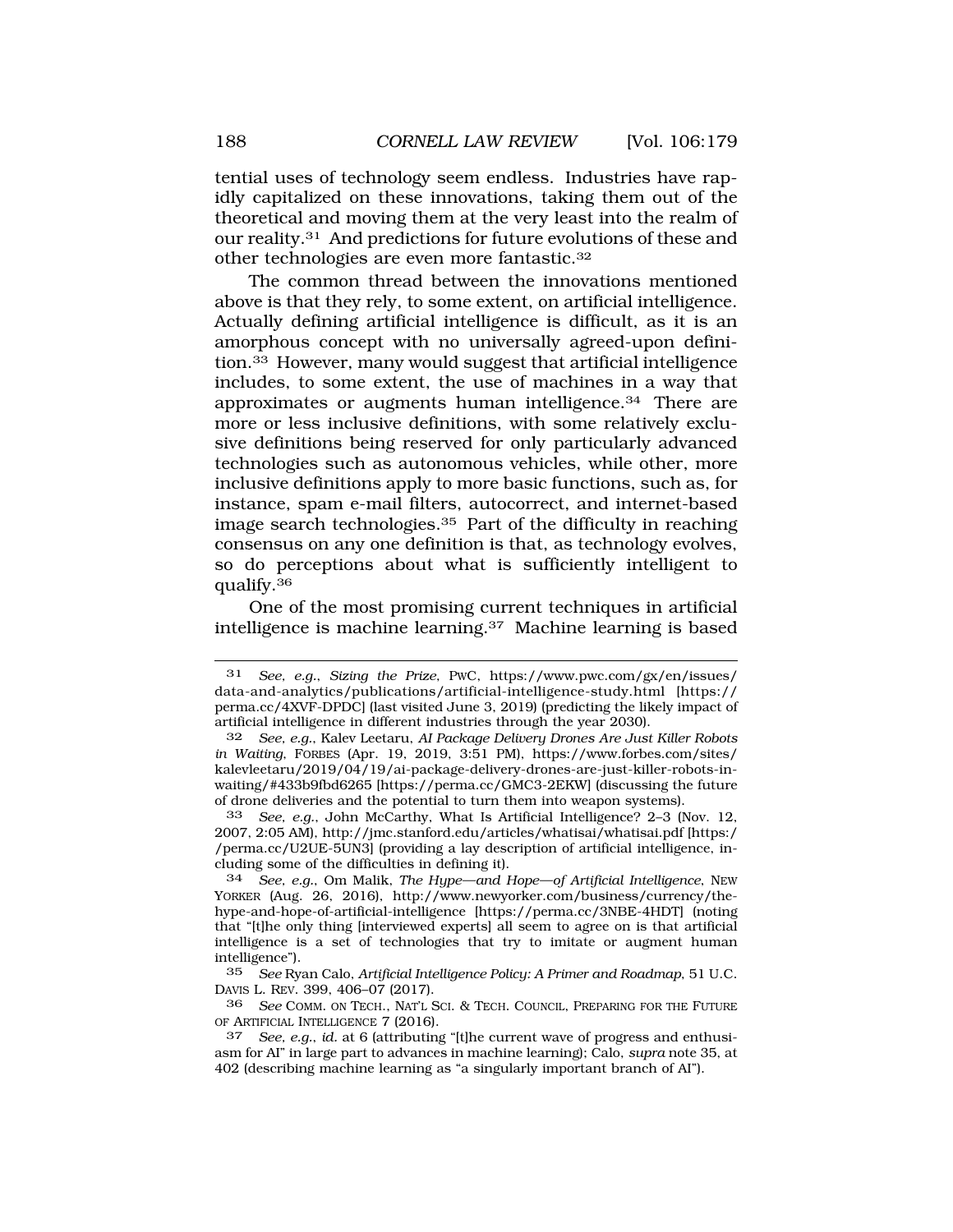on the intuition that, rather than relying on formal logic, machines can be trained to make highly intelligent predictions based on the historical patterns in data.38 Most strikingly, through the use of machine learning, machines may begin to actually teach themselves, developing more and more accurate predictions as they obtain more and more data.39 To name just a few applications of this technology, machine learning may enable machines to spot diseases such as breast cancer earlier than human doctors can, provide companies the ability to target customers' likely interests based on prior internet searches, and teach automated vehicles what is likely to be a human or other obstacle that should be [avoided.40](https://avoided.40)

While private industry has been a dominant developer and user of artificial intelligence in general and machine learning in particular,<sup>41</sup> the government has also gotten in on the act. In addition to holding many hearings and the like evaluating the development of artificial intelligence in the private sector,<sup>42</sup> the government has also considered how it can help promote and even expand its own capacity through the use of artificial intelligence. Indeed, Congress has been working on legislation that would, among other things, "establish[] within the [General Services] Administration an office to be known as the 'AI Center of Excellence'" in order to "promote the efforts of the Federal Government in developing innovative uses of artificial intelligence" and "assist[ ] agencies in applying the management and use of data in applications of artificial intelligence."43 On February 11, 2019, President Donald Trump announced an executive order on *Maintaining American Leadership in AI*, which directs federal agencies to take various steps to promote U.S.

40 *See* Bernard Marr, *The Top 10 AI and Machine Learning Use Cases Everyone Should Know About*, FORBES (Sept. 30, 2016, 2:17 AM), <https://www>. [forbes.com/sites/bernardmarr/2016/09/30/what-are-the-top-10-use-cases](https://forbes.com/sites/bernardmarr/2016/09/30/what-are-the-top-10-use-cases)for-machine-learning-and-ai/#7833f6eb94c9 [\[https://perma.cc/574D-4YAS\]](https://perma.cc/574D-4YAS).

<sup>38</sup> *See* Chris Meserole, *What Is Machine Learning?*, BROOKINGS (Oct. 4, 2018), <https://www.brookings.edu/research/what-is-machine-learning>/ [https:// perma.cc/RXD4-UHV9].

<sup>39</sup> *See, e.g.*, Leigh Sheneman & Arend Hintze, *Evolving Autonomous Learning in Cognitive Networks*, 7 SCI. REP. 16712, at 2–3 (2017) (describing methods of creating autonomous learning machines).

<sup>41</sup> Calo, *supra* note 35, at 406 (discussing how private industry is leading the way on artificial intelligence).

See, e.g., Artificial Intelligence: With Great Power Comes Great Responsibil*ity: Joint Hearing Before the Subcomm. on Research and Tech. & Subcomm. on Energy of the H. Comm. On Sci., Space, and Tech* (2018) (exploring potential promise and perils of emerging artificial intelligence technologies).

<sup>43</sup> AI in Government Act of 2019, S. 1363, 116th Cong. § 3(a), (b)(3).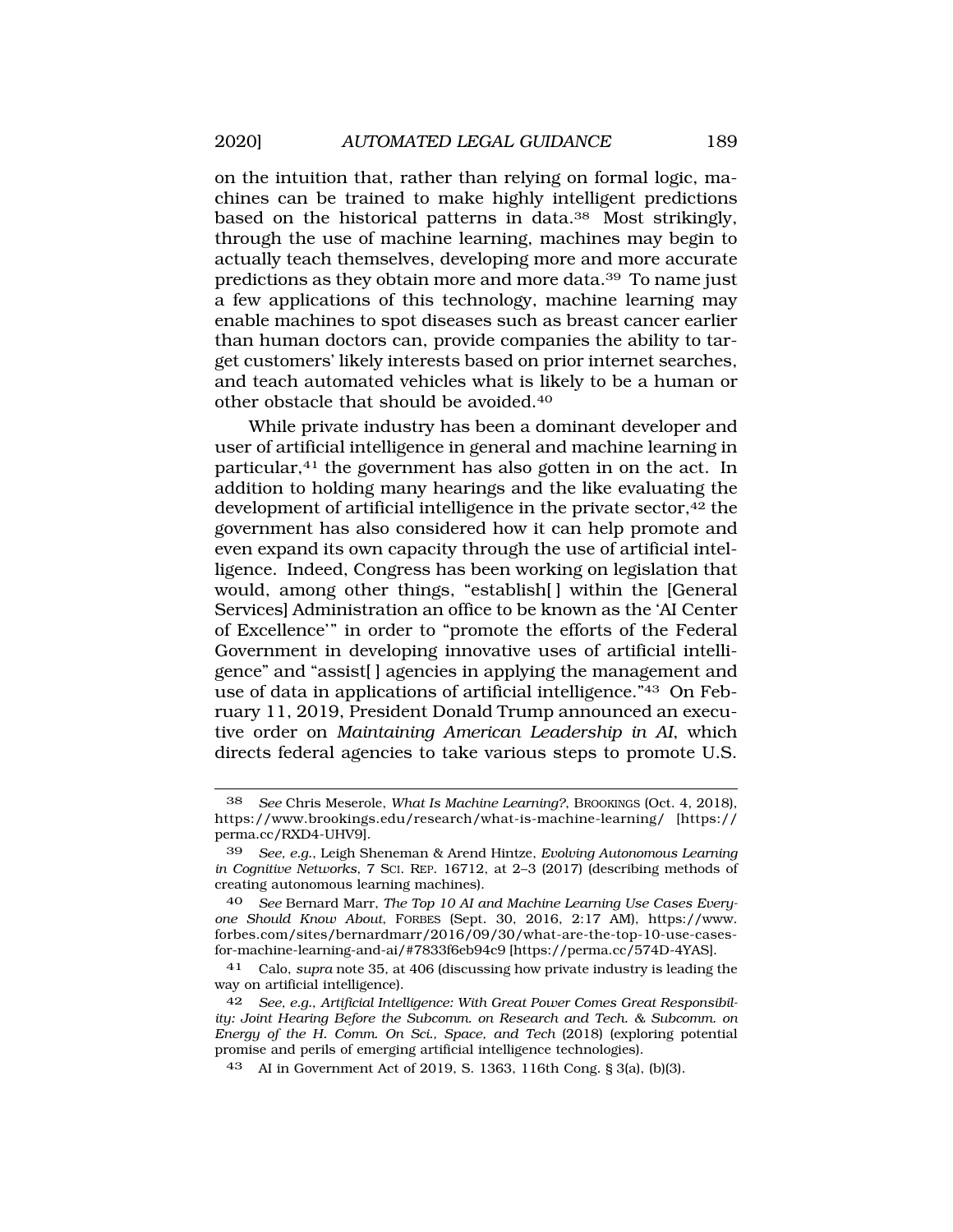advancement in artificial [intelligence.44](https://intelligence.44) The executive order came on the heels of a 2018 Summit on "Artificial Intelligence for American Industry," which emphasized not only the U.S. government's support for the development of AI, but also the U.S. government's own use of it.45 An earlier, 2016 report from the National Science and Technology Council Committee on Technology recommended that "[a]gencies should work together to develop and share standards and best practices around the use of AI in government operations" and that "[a]gencies should ensure that [f]ederal employee training programs include relevant AI opportunities."46

Intense attention has been paid to the government's use of artificial intelligence in enforcement. And this is for good reason. To those who are cognizant of how technology is developing, the government's ability to use artificial intelligence in general, and machine learning in particular, in order to surveil, police, and punish members of the public is rapidly beginning to feel like the stuff of science fiction [movies.47](https://movies.47) In the criminal context, machine learning algorithms are being used to predict where particular crimes or crime hot spots are likely to occur, which inmates are likely to engage in violent behavior, and which convicted criminals have a high likelihood of reoffending.48 This information is being used to make policing and even sentencing decisions. Outside of the criminal context, government agencies are also relying on machine learning to

<sup>44</sup> *Artificial Intelligence for the American People*, WHITE HOUSE, https:// <www.whitehouse.gov/ai>/ [[https://perma.cc/VLY2-RQG9\]](https://perma.cc/VLY2-RQG9) (last visited June 4, 2019).

<sup>45</sup> *See* OFFICE OF SCI. & TECH. POL'Y, WHITE HOUSE, SUMMARY OF THE 2018 WHITE HOUSE SUMMIT ON *Artificial Intelligence for American Industry* 6 (2018), https:// <www.whitehouse.gov/wp-content/uploads/2018/05/Summary-Report-of>-White-House-AI-Summit.pdf?latest [\[https://perma.cc/22JT-H2NM\]](https://perma.cc/22JT-H2NM) (discussing

how "[e]xecutive departments and agencies are applying AI to improve the provision of government services to the American people").

<sup>46</sup> COMM. ON TECH., NAT'L SCI. & TECH. COUNCIL, *supra* note 36, at 16 (2016), [https://obamawhitehouse.archives.gov/sites/default/files/whitehouse\\_files](https://obamawhitehouse.archives.gov/sites/default/files/whitehouse_files)/ microsites/ostp/NSTC/preparing\_for\_the\_future\_of\_ai.pdf [\[https://perma.cc/](https://perma.cc) US9U-TV2A].

<sup>47</sup> Indeed, private companies now even promise that they are developing machine learning technology akin to what can be found in superhero movies. *See, e.g.*, Ellen Joyner-Roberson, *What Do Drones, AI and Proactive Policing Have in Common?*, SAS, [https://www.sas.com/en\\_us/insights/articles/risk-fraud/](https://www.sas.com/en_us/insights/articles/risk-fraud) drones-ai-proactive-policing.html [\[https://perma.cc/243K-XWSA\]](https://perma.cc/243K-XWSA) (last visited June 6, 2019) (comparing their machine learning technology to Jarvis, Tony Stark's assistant from the Marvel Iron Man movies).

<sup>48</sup> *See* Ed Yong, *A Popular Algorithm Is No Better at Predicting Crimes than Random People*, ATLANTIC (Jan. 17, 2018), <https://www.theatlantic.com/technolo> gy/archive/2018/01/equivant-compas-algorithm/550646/ [[https://perma.cc/](https://perma.cc) FZU2-DC4K].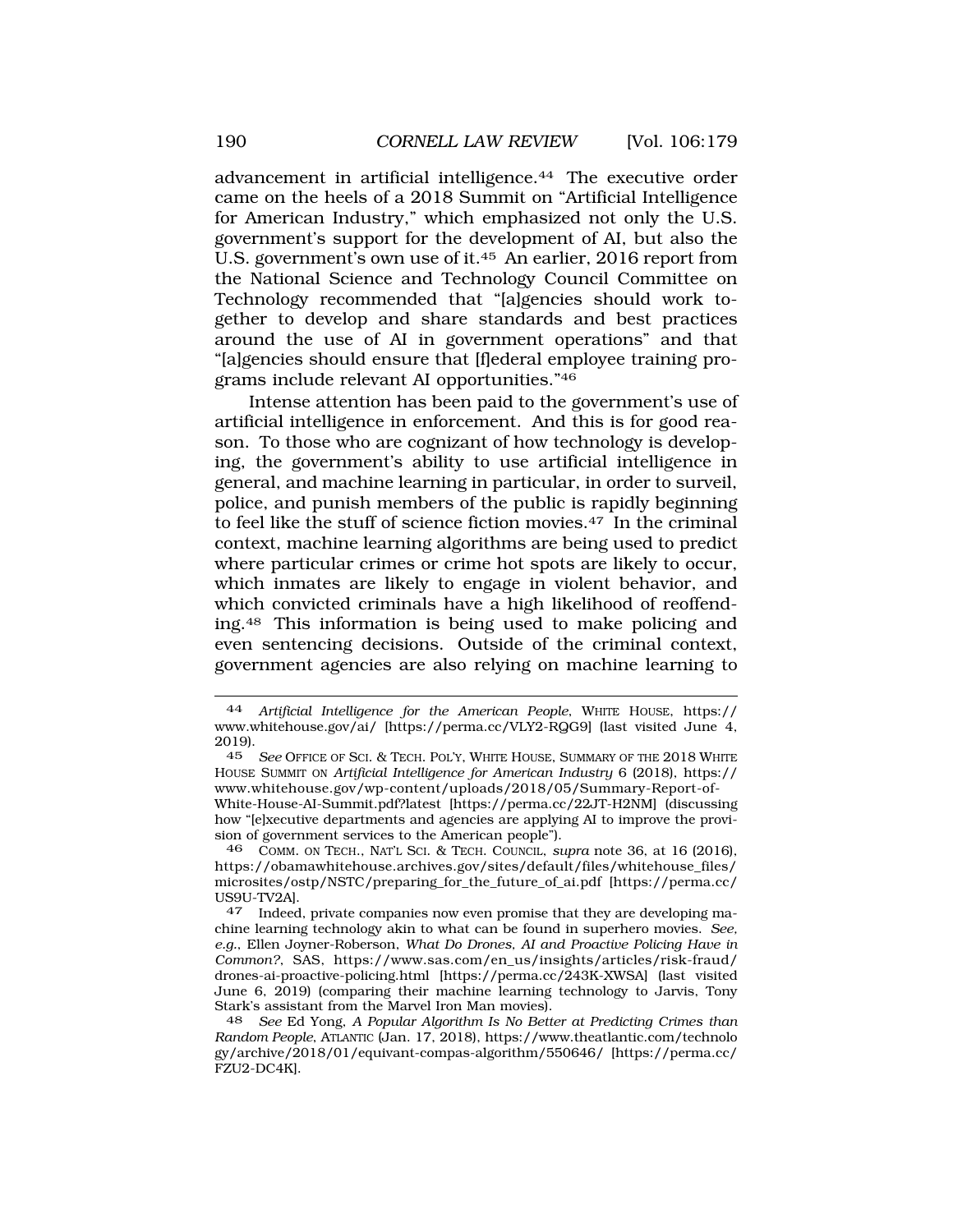identify and respond to risks. The SEC has indicated that it uses machine learning to identify potential fraud as well as systemic market [risks.49](https://risks.49) And media sources have warned that the IRS may even conduct data analytics on a wide variety of sources, including taxpayers' online activity, in order to direct its enforcement [resources.50](https://resources.50) Some scholars have suggested that the government will soon be using this technology in the national security space in order to predict the nation's military enemies and resulting targets.<sup>51</sup>

These developments, which many have noted bear an eerily striking resemblance to the dystopian future portrayed in the movie *Minority Report*,52 have drawn attention from a wide variety of scholars. One basic concern is what happens if the technology gets its predictions wrong. In such situations, the combination of the opacity of the technology and the human tendency to defer somewhat blindly to its predictions yields a potential nightmare scenario in which humans cannot extricate themselves from false accusations by machines, a situation not unlike that from *Minority [Report](https://Report.53)*.53 And there is reason to believe that the technology may actually lead to such outcomes in certain circumstances. Perhaps worse yet, in so doing, the technology may replicate problematic racial and other

51 *See* Ashley S. Deeks, *Predicting Enemies*, 104 VA. L. REV. 1529, 1554 (2018) (arguing that the military may use predictive algorithms "to guide its decisions about where to most efficiently direct its resources during fighting").

52 *See, e.g.*, Matt McFarland, *15 Years After 'Minority Report': A Cautionary Film, Ignored*, CNN (June 23, 2017, 9:52 AM), [https://money.cnn.com/2017/06/](https://money.cnn.com/2017/06) 23/technology/future/minority-report-15-years/index.html [\[https://perma.cc/](https://perma.cc) UNM9-39LJ] (linking the use of machine learning to the movie Minority Report).

<sup>49</sup> *See* Scott W. Bauguess, Acting Dir. and Acting Chief Economist, DERA, The Role of Big Data, Machine Learning, and AI in Assessing Risks: A Regulatory Perspective, Champagne Keynote Address at 2017 OpRisk North America Conference(June 21, 2017).

<sup>50</sup> *See Report: IRS Data Mining Facebook, Twitter, Instagram and Other Social Media Sites*, CBS DC (Apr. 16, 2014, 6:05 PM), [https://washington.cbslocal.com/](https://washington.cbslocal.com) 2014/04/16/report-irs-data-mining-facebook-twitter-instagram-and-other-social-media-sites/ [\[https://perma.cc/R7K2-P546](https://perma.cc/R7K2-P546)]. The government is using artificial intelligence and various taxpayer filings and records to determine the likelihood of fraud on tax refund claims. *See* DEP'T OF THE TREASURY, 2017 ANNUAL PRIVACY, DATA MINING, AND SECTION 803 REPORTS 24, [https://home.treasury.gov/](https://home.treasury.gov) system/files/236/annual-privacy-data-mining-report-and-section-803-report-fi nal-2.pdf [<https://perma.cc/S2RX-ZGVG>].

<sup>53</sup> *See* Matt Stroud, *The Minority Report: Chicago's New Police Computer Predicts Crimes, but is it Racist?*, VERGE (Feb. 19, 2014, 9:31 AM), https:// <www.theverge.com/2014/2/19/5419854/the-minority-report-this-computer>predicts-crime-but-is-it-racist [\[https://perma.cc/3NDJ-N786](https://perma.cc/3NDJ-N786)] (noting Chicago police department practice of showing up on the doorsteps of people who have been identified by predictive policing technology as likely to commit a crime).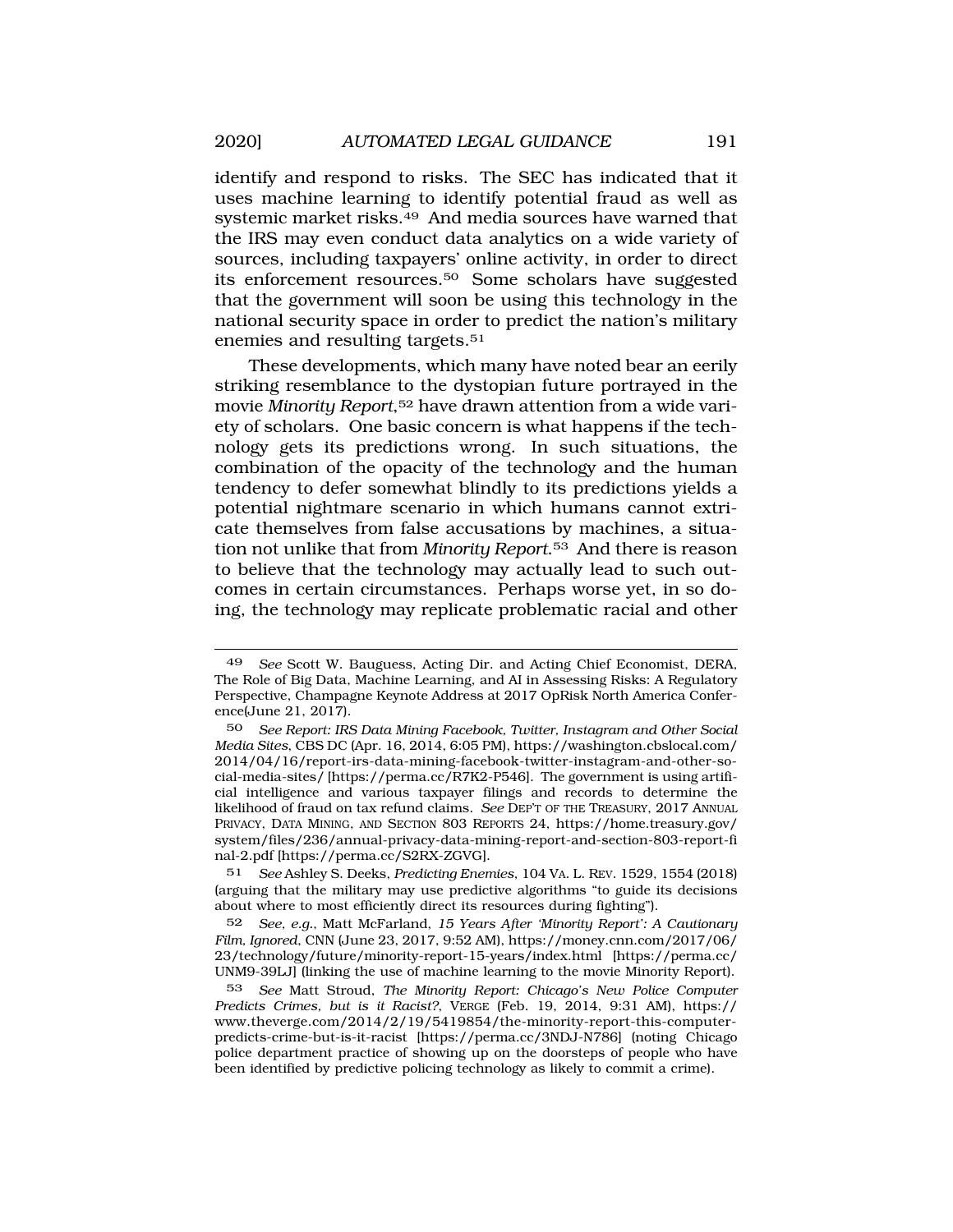[biases.54](https://biases.54) For instance, ProPublica has produced data suggesting that a racially biased algorithm is being used by the government to predict, among other things, likelihood of recidivism for the purposes of sentencing people convicted of [crime.55](https://crime.55)

Aside from serious reliability issues, legal scholars have underscored that the government's use of artificial intelligence in enforcement presents numerous pressing questions for the legal system. Among many other issues, scholars have examined how to apply Fourth Amendment standards to predictive crime technology,56 how to protect racial equity in an era of algorithmic technology,57 and how to protect fundamental values such as transparency<sup>58</sup> or a commitment to a government of laws, not of machines,59 when automated predictions drive enforcement decisions. These, and related inquiries,<sup>60</sup> are critical questions that will only become more important as the

56 *See, e.g.*, Andrew Guthrie Ferguson, *Predictive Policing and Reasonable Suspicion*, 62 EMORY L.J. 259, 262 (2012) (noting the "Fourth Amendment consequences" of "predictive policing strateg[ies]"); Elizabeth E. Joh, *Policing by Numbers: Big Data and the Fourth Amendment*, 89 WASH. L. REV. 35, 38 (2014) (identifying "three uses of big data that hint at the future of policing and the questions these tools raise about conventional Fourth Amendment analysis"); Michael L. Rich, *Machine Learning, Automated Suspicion Algorithms, and the Fourth Amendment*, 164 U. PA. L. REV. 871, 878 (2016) (claiming that automated suspicion algorithms "push the limits of the Court's current approach to the Fourth Amendment in areas that have already raised red flags among scholars").

57 *See, e.g.*, Aziz Z. Huq, *Racial Equity in Algorithmic Criminal Justice*, 68 DUKE L.J. 1043, 1045 (2019) (aiming to "isolate one important design margin for evaluating algorithmic criminal justice: the effect of algorithmic criminal justice tools on *racial equity*") (emphasis in original).

58 *See, e.g.*, Tal Z. Zarsky, *Transparent Predictions*, 2013 U. ILL. L. REV. 1503, 1521–22 (2013) (striving to "provide an overall coherent perspective of where transparency stands and where it ought to be in [the predictive modeling] context").

59 *See, e.g.*, Emily Berman, *A Government of Laws and Not of Machines*, 98 B.U. L. REV. 1277, 1282 (2018) (contending that "certain characteristics of predictive analytics inevitably bring them into tension with rule-of-law principles").

<sup>54</sup> *See generally* Sandra G. Mayson, *Bias In, Bias Out*, 128 YALE L.J. 2218 (2019) (recently examining entrenchment of racial bias in algorithmic risk assessment tools in the criminal justice system, arguing that the problem is endemic to the concept of risk assessment generally, and proposing an alternative approach).

<sup>55</sup> *See* Julia Angwin, Jeff Larson, Surya Mattu, & Lauren Kirchner, *Machine Bias*, PROPUBLICA (May 23, 2016), <https://www.propublica.org/article/machine>bias-risk-assessments-in-criminal-sentencing [\[https://perma.cc/4TST-64CC](https://perma.cc/4TST-64CC)]; Yong, *supra* note 48 (describing the controversy).

<sup>60</sup> The growing literature in this area is extensive. For just one of the many more examples of important analyses of issues with government use of artificial intelligence in the enforcement context, see generally*,* e.g., Rebecca Wexler, *Life, Liberty, and Trade Secrets: Intellectual Property in the Criminal Justice System*, 70 STAN. L. REV. 1343 (2018) (examining how to address the trade secrets in machine learning in criminal cases that rely upon such technology).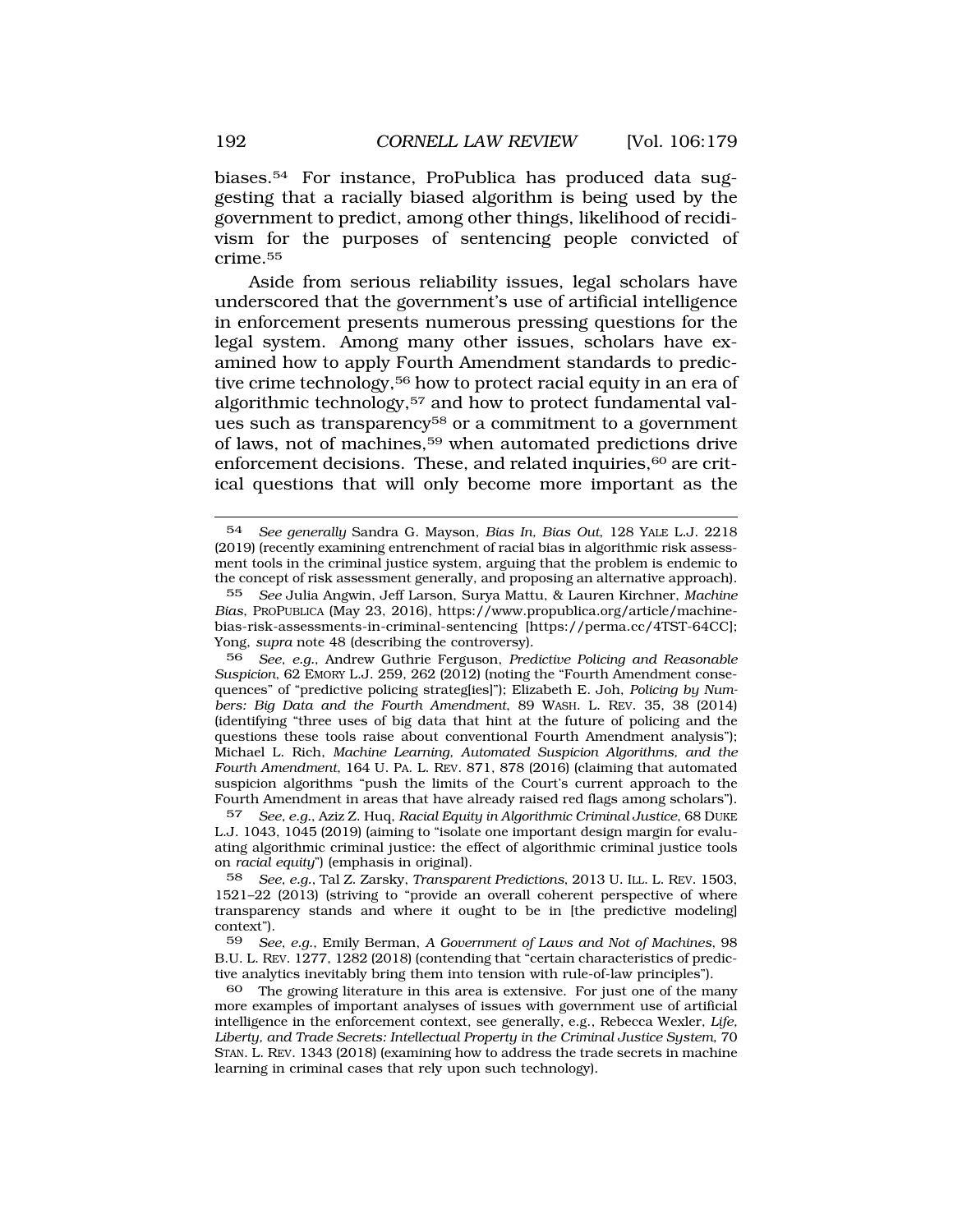government relies on more advanced artificial intelligence to enforce the law.

#### B. Government Service through Guidance

But the government does a lot more than enforce the law. The government also provides extensive services to the public. This, of course, involves providing roads, national defense, and a variety of other public goods, as well as benefits such as social security and unemployment insurance payments. But it also often involves making the public aware of the applicable legal framework and assisting the public in accessing it. To take the government institutions mentioned above as examples, the police famously must communicate constitutional rights to suspects,<sup>61</sup> the SEC has an Office of Investor Education and Advocacy that, among other things, provides investor alerts and bulletins about recent SEC action,<sup>62</sup> and the IRS not only enforces the tax law but also helps the public understand it and comply with resulting taxpaying [obligations.63](https://obligations.63) These are but a few examples of a common phenomenon that can be found across federal agencies.<sup>64</sup>

In many cases, government institutions not only choose to assist the public in understanding and applying the law as part of their general mission, but also are actually legally required to focus on service. The IRS is a prime illustration of this phenomenon. In 1998, in response to perceived abuses by the IRS, Congress enacted the Internal Revenue Service Restructuring and Reform Act (IRS RRA), which emphasized the IRS's obligation to not just enforce the law, but also provide "customer service" to taxpayers.<sup>65</sup> This led to a restructuring of the IRS to emphasize the IRS's duties to help taxpayers understand and

<sup>61</sup> *See* Miranda v. Arizona, 384 U.S. 436, 467–77 (1966).

<sup>62</sup> *Investor Alerts and Bulletins*, SEC, <https://www.sec.gov/investor/alerts> [<https://perma.cc/K8ME-XU97>] (last visited June 6, 2019).

<sup>63</sup> *The Agency, Its Mission, and Statutory Authority*, *supra* note 13 (beginning the IRS mission statement with a commitment to "[p]rovide America's taxpayers top quality service by helping them understand and meet their tax responsibilities").

<sup>64</sup> *See also, e.g.*, *Citizenship Resource Center*, U.S. CITIZENSHIP & IMMIGR. SERVS., <https://www.uscis.gov/citizenship>[\[https://perma.cc/SF8Q-X9TP\]](https://perma.cc/SF8Q-X9TP) (last visited June 11, 2019) (providing a variety of resources to the public, including information about rights and responsibilities of citizenship).

<sup>65</sup> Pub. L. No. 105–206, § 1205(b)(1), 112 Stat. 685, 722–23 (1998); *see also, e.g.*, Blank & Osofsky, *supra* note 20, at 197–98 discussing the shift to customerservice emphasis in IRS RRA of 1998); Bryan T. Camp, *Tax Administration as Inquisitorial Process and the Partial Paradigm Shift in the IRS Restructuring and Reform Act of 1998*, 56 FLA. L. REV. 1, 78–79 (2004) (same); Leandra Lederman, *Tax Compliance and the Reformed IRS*, 51 KAN. L. REV. 971, 980–82 (2003) (same).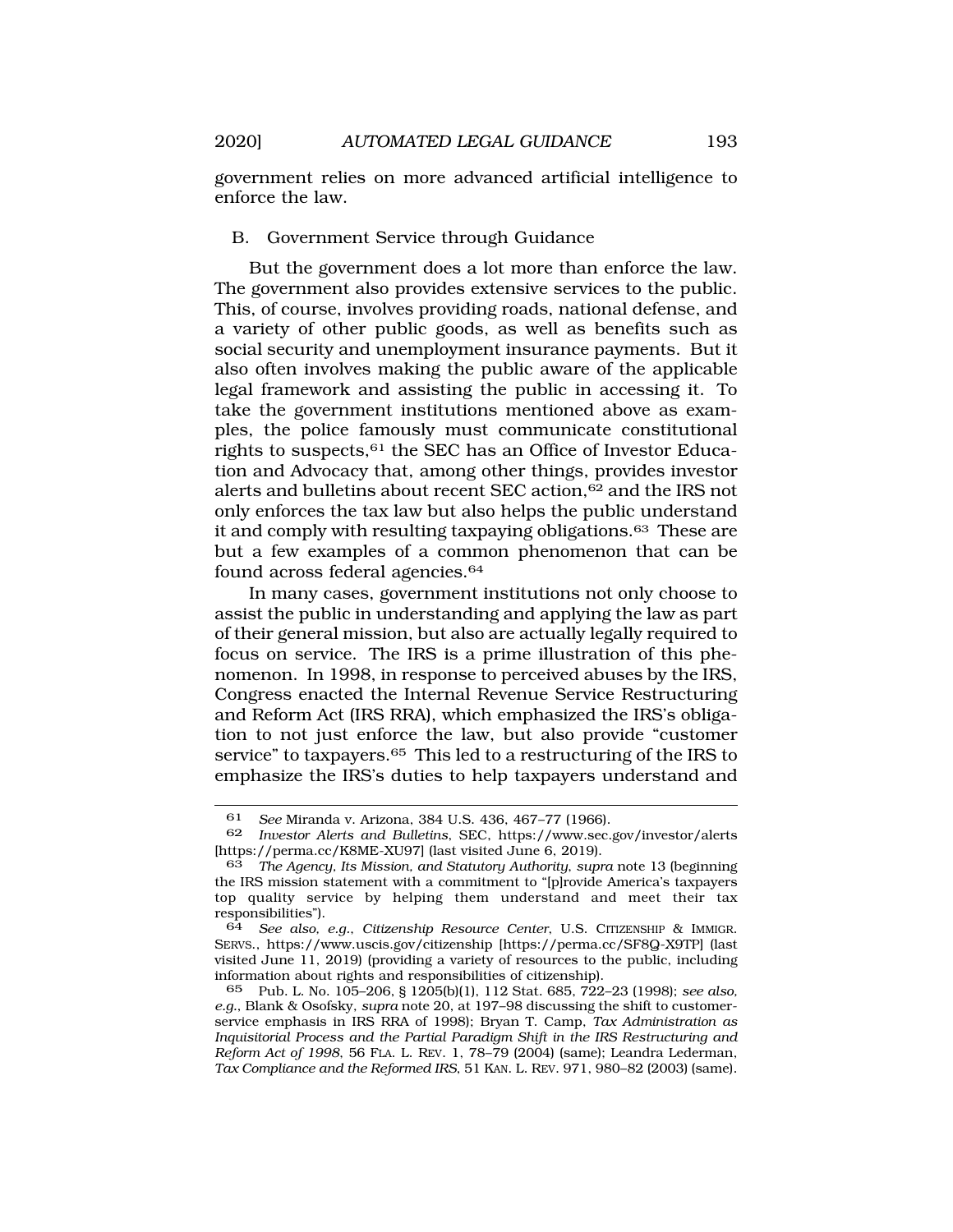comply with the tax law.66 Perhaps most strikingly, the IRS has underscored this duty by adopting a taxpayer bill of rights, which the IRS describes as a "set of fundamental rights [every taxpayer] should be aware of when dealing with the IRS."67 The first right is "the right to be informed."68 As the IRS describes this right,

[t]axpayers have the right to know what they need to do to comply with the tax laws. They are entitled to clear explanations of the laws and IRS procedures in all tax forms, instructions, publications, notices, and correspondence. They have the right to be informed of IRS decisions about their tax accounts and to receive clear explanations of the [outcomes.](https://outcomes.69)<sup>69</sup>

When the government apprises the public of the applicable legal framework and how it might apply in a given situation, the government frequently does so by issuing "guidance" to the [public.70](https://public.70) Guidance has a special meaning in administrative law, largely because it is a type of communication by government agencies which falls outside of formal administrative law requirements. Whereas special formulation procedures and layers of potential judicial review apply when agencies issue more formal types of law such as regulations, administrative guidance, at least historically, has been subject to no formal promulgation requirements and often is not subject to judicial [review.71](https://review.71) And yet, precisely because of the widespread role of agencies in helping apprise the public of the legal framework, agencies engage extensively in offering guidance, leading to the characterization in a recent empirical study that guidance is

69 *Taxpayer Bill of Rights,* IRS (May 29, 2020)*,* <https://www.irs.gov/taxpayer>bill-of-rights [<https://perma.cc/ET9S-KB9Y>].

70 For one of the canonical articles focusing on the "guidance" phenomenon, see generally Robert A. Anthony, *Interpretive Rules, Policy Statements, Guidances, Manuals, and the Like—Should Federal Agencies Use Them to Bind the Public?*, 41 DUKE L.J. 1311 (1992).<br><sup>71</sup> *See* 5 U.S.C. § 553 (2018) (setting forth the general procedural require-

<sup>66</sup> *See, e.g.*, U.S. GEN. ACCOUNTING OFFICE, GAO-02-674, TAX ADMINISTRATION: IMPACT OF COMPLIANCE AND COLLECTION PROGRAM DECLINES ON TAXPAYERS 16–17 (2002) (describing restructuring of IRS and reallocation of resources toward service after the IRS RRA of 1998).<br>67 Taxpauer Bill of Rights IR

<sup>67</sup> *Taxpayer Bill of Rights*, IRS (May 29, 2020),<https://www.irs.gov/taxpayer>bill-of-rights [<https://perma.cc/ET9S-KB9Y>]; *codified at* I.R.C. § 7803(a)(3).

<sup>68</sup> I.R.C. § 7803(a)(3)(A).

ments that apply to rulemaking and exempting from such requirements, among other things, interpretive rules and statements of policy); Nina A. Mendelson*, Regulatory Beneficiaries and Informal Agency Policymaking*, 92 CORNELL L. REV. 397, 411–12 (2007) (detailing how finality, ripeness, and other doctrines often prevent judicial review of guidance documents). *But see infra* notes 265–268 and accompanying text (discussing recent executive actions with respect to certain types of guidance).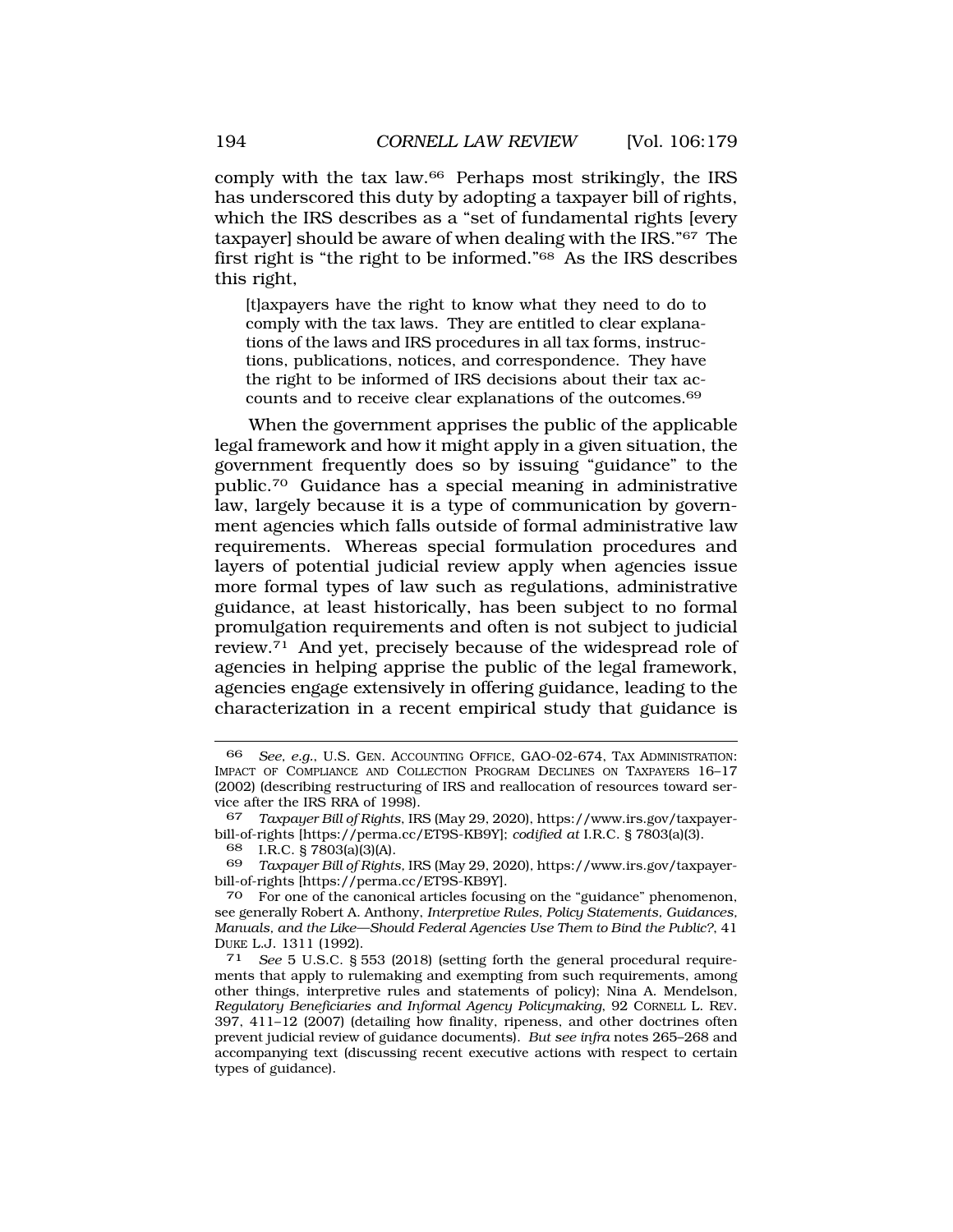"the bread and butter of agency practice."72 Guidance includes a great number of informal attempts to explain the law to the public, including, to name just a few, notices, press releases, frequently asked questions on agency websites, circulars, and personalized advice offered on agency phone lines or even in [person.73](https://person.73) Scholars have documented how the amount of guidance that agencies issue towers above more formal sources of law such as [regulations.74](https://regulations.74) Moreover, even though it does not have a formal place in the administrative law framework, scholars have examined how guidance can be highly influential on the public. By communicating a given legal position in guidance, an agency can create de facto law, because members of the public will have a strong inclination to change their behavior in a manner consistent with the guidance so as to avoid backend enforcement by the agency. $75$  This tendency is even more powerful and problematic in light of the fact that it is often difficult to bring a judicial challenge against guidance [documents.76](https://documents.76) 

#### C. Automated Legal Guidance

The confluence of the rise in artificial intelligence and the government's extensive use of guidance has led to a little-noticed phenomenon: the government is increasingly using artifi-

<sup>72</sup> Nicholas R. Parrillo, *Federal Agency Guidance and the Power to Bind: An Empirical Study of Agencies and Industries*, 36 YALE J. ON REG. 165, 168 (2019) (internal quotation marks omitted).

<sup>73</sup> Owing to its pervasiveness and importance, the scholarship attempting to catalog and analyze the many types of guidance documents is extensive. For some examples of scholarship that both crosses different areas of administrative law and that focuses on a particular area, see generally, Adam B. Cox & Cristina M. Rodr´ıguez, *The President and Immigration Law Redux*, 125 YALE L.J. 104 (2015); William Funk, *A Primer on Nonlegislative Rules*, 53 ADMIN. L. REV. 1321 (2001); Jacob E. Gersen, *Legislative Rules Revisited*, 74 U. CHI. L. REV. 1705 (2007); Kristin E. Hickman, *Coloring Outside the Lines: Examining Treasury's (Lack of) Compliance with Administrative Procedure Act Rulemaking Requirements*, 82 NOTRE DAME L. REV. 1727 (2007); Lars Noah, *Governance by the Backdoor: Administrative Law(lessness?) at the FDA*, 93 NEB. L. REV. 89 (2014). 74 *See, e.g.*, Peter L. Strauss, *The Rulemaking Continuum*, 41 DUKE L.J. 1463,

<sup>1469 (1992) (</sup>noting, as just a few examples, that "(1) formally adopted regulations of the Internal Revenue Service occupy about a foot of library shelf space, but Revenue Rulings and other similar publications, closer to twenty feet; (2) the rules of the Federal Aviation Administration (FAA), two inches, but the corresponding technical guidance materials, well in excess of forty feet," and that these calculations do not even attempt to take into account the extensive unindexed guidance materials).

<sup>75</sup> *See, e.g.*, Parrillo, *supra* note 72, at 177 (finding, through an extensive empirical study, that, while not universal, "[r]egulated parties often face overwhelming practical pressure to follow . . . [agency] guidance").

<sup>76</sup> *See supra* text accompanying note 71.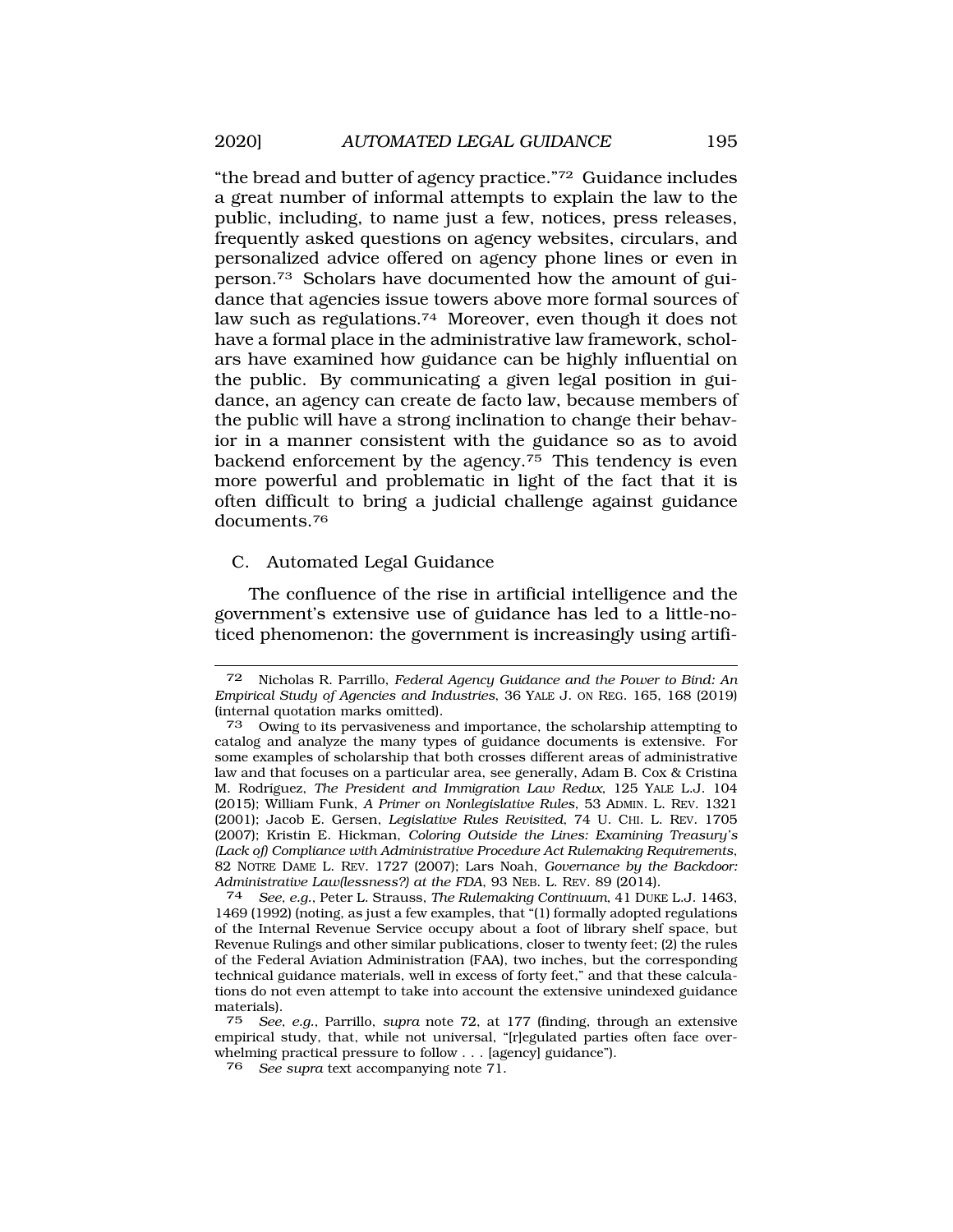cial intelligence to automate its issuance of guidance to the [public.77](https://public.77) The government's attempt to use artificial intelligence to automate its guidance arises out of the fact that the government not only has an obligation to provide services to the public in many different capacities, but also is subject to various mandates to do it well, or, at the very least, to aspire to try to improve its service over and above current levels. The GPRA Modernization Act of 2010 (GPRAMA) requires federal agencies to "establish a balanced set of performance indicators to be used in measuring or assessing progress toward each performance goal, including, as appropriate, customer service, efficiency, output, and outcome indicators."78 The GPRAMA also required the Office of Management and Budget (OMB) to work with agencies to develop priority goals that apply across the federal [government.79](https://government.79) Thereafter, OMB identified improving customer service interactions with the federal government as one of the top cross-agency priority goals.<sup>80</sup> This perceived need has persisted over the years. The goal of the President's December 2018 Management Agenda was to "[p]rovide a modern, streamlined, and responsive customer experience across government, comparable to leading private-sector organizations."81 This goal is based on the realization that "individuals and businesses expect Government customer services to be

79 *See id.* § 1115(a).

Some scholars have imagined how the government may use artificial intelligence to issue guidance in the future, in some cases so as to eliminate any open legal questions. *See, e.g.*, Anthony J. Casey & Anthony Niblett, *The Death of Rules and Standards*, 92 IND. L.J. 1401, 1410–12 (2017) (exploring how artificial intelligence may one day enable microdirectives, which can dictate exactly what actions are legal permissible in every situation). Others have explored how the government might one day use artificial intelligence to enhance regulatory or adjudicatory capabilities. *See generally, e.g.*, Cary Coglianese & David Lehr, *Regulating by Robot: Administrative Decision Making in the Machine-Learning Era*, 105 GEO. L.J. 1147 (2017) (exploring whether future uses of machine learning by the government in regulation and adjudication will be consistent with both legal requirements and legal norms). This Article underscores and analyzes how the government is already using artificial intelligence in guidance giving in underappreciated ways.

<sup>78</sup> GPRA Modernization Act of 2010, Pub. L. No. 111–352, § 1115(b)(6), 124 Stat. 3866, 3869 (2011).

<sup>80</sup> U.S. GOV'T ACCOUNTABILITY OFFICE, GAO-16-509, MANAGING FOR RESULTS: OMB IMPROVED IMPLEMENTATION OF CROSS-AGENCY PRIORITY GOALS, BUT COULD BE MORE TRANSPARENT ABOUT MEASURING PROGRESS 40 (2016).

<sup>81</sup> OFFICE OF MNGMT. & BUDGET, PRESIDENT'S MANAGEMENT AGENDA: IMPROVING CUSTOMER EXPERIENCE (CX) WITH FEDERAL SERVICES 2 (2018), https:// [www.performance.gov/CAP/action\\_plans/FY2018\\_Q4\\_Improving\\_Customer\\_Ex](www.performance.gov/CAP/action_plans/FY2018_Q4_Improving_Customer_Ex)perience.pdf [\[https://perma.cc/6ZP7-LGUC](https://perma.cc/6ZP7-LGUC)].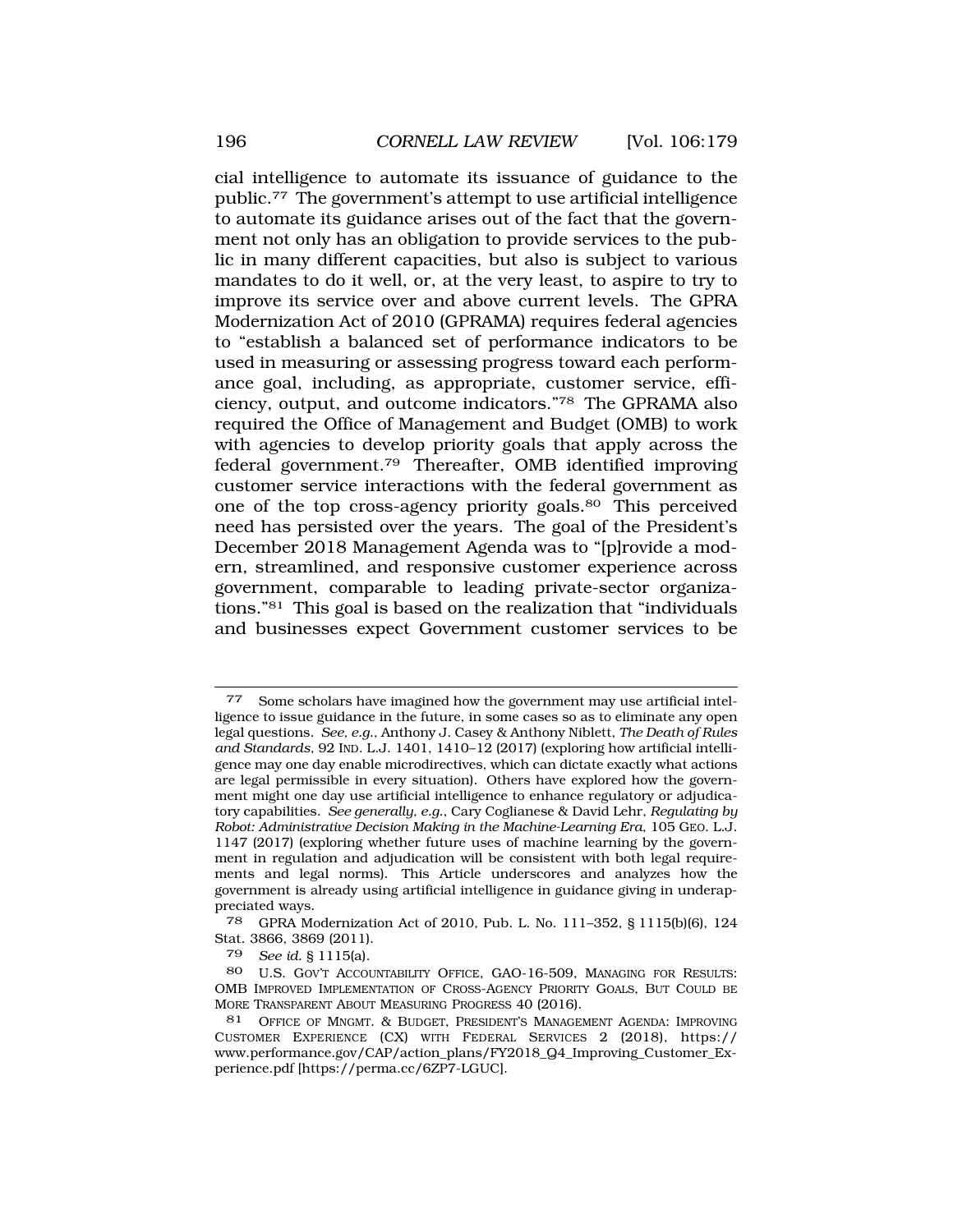efficient and intuitive, just like services from leading privatesector organizations."82

The attempt to keep up with private industry customer service standards necessarily implicates the use of artificial intelligence. In particular, private industry has been turning to what are often referred to as "chatbots" or "virtual assistants," which rely on natural language processing, powered by machine learning, to respond to conversational oral or text-based inquiries or [commands.83](https://commands.83) As one of the most notable and comprehensive examples, IBM has developed Watson, a "suite of enterprise-ready AI services,"<sup>84</sup> which will "[s]eamlessly automate tasks."85 Many other companies have followed suit. To name just one, Bank of America has rolled out "Erica," an artificial intelligence-driven virtual financial assistant, which promises to "help clients tackle more complex tasks and provide personalized, proactive guidance to help them stay on top of their finances."86 Within months of introducing Erica, Bank of America reported that the technology had more than 3.6 million users and more than 12 million client requests.

Industry has not only hurried to integrate artificial intelligence into customer service, but also has been downright ebullient about it. One industry representative, for instance, has explained that chatbots are reshaping the customer service industry because they learn quickly, they are always available, and they never get frustrated, allowing them to increase the accuracy of correct responses up to ninety percent and thereby create cost-effective solutions [advantages.87](https://advantages.87) And in 2019, industry analysts predicted that by 2020, approximately eighty

<sup>82</sup> *Improving Customer Experience with Federal Services*, [PERFORMANCE.GOV](https://PERFORMANCE.GOV)  (July 6, 2020), [https://www.performance.gov/CAP/CAP\\_goal\\_4.html](https://www.performance.gov/CAP/CAP_goal_4.html) [https:// perma.cc/HG72-WDEP].

<sup>83</sup> For a basic introduction to chatbots, see, for example, Devin Coldewey, *What Are Chatbots? And Why Does Big Tech Love Them So Much?*, NBCNEWS (May 11, 2016, 12:40 PM), <https://www.nbcnews.com/tech/innovation/what-are>chatbots-why-does-big-tech-love-them-so-n572201 [\[https://perma.cc/ZZZ8](https://perma.cc/ZZZ8)- 2ZG4].

<sup>84</sup> *Enterprise-Ready AI*, IBM, <https://www.ibm.com/watson/about>[https:// perma.cc/YJ8D-YL2H] (last visited Mar. 27, 2020).

<sup>85</sup> *AI for Customer Service*, IBM,<https://www.ibm.com/watson/ai-customer>service [<https://perma.cc/TH2N-YCWS>] (last visited June 7, 2019).

<sup>86</sup> *Introducing Erica*® *Insights: Bank of America's AI-Driven Virtual Financial Assistant Just Got Smarter*, BANK OF AMERICA: NEWSROOM (Oct. 22, 2018, 9:00 AM), <https://newsroom.bankofamerica.com/press-releases/consumer-banking/intro> ducing-ericar-insights-bank-americas-ai-driven-virtual [\[https://perma.cc/76LH-](https://perma.cc/76LH)3RSE].

<sup>87</sup> *3 Reasons Why AI-Powered Customer Service Is the Next Best Thing*, *supra*  note 1.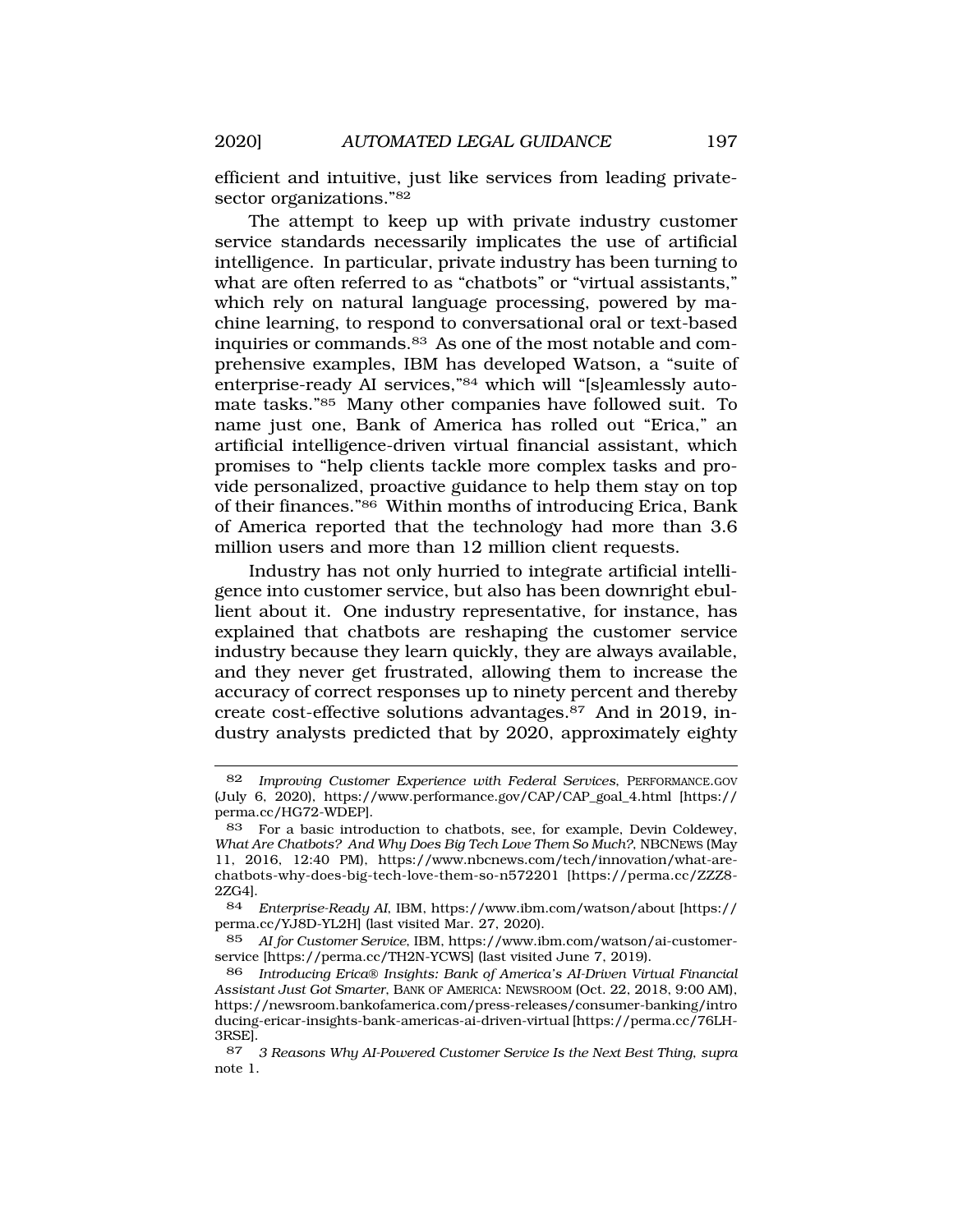percent of businesses would use [chatbots.88](https://chatbots.88) Many have suggested that they are the way of the future for customer service [interactions.89](https://interactions.89) 

In their drive to improve their service, governments at all levels have been mimicking these private industry trends. For instance, at the state level, "MISSI" is "Mississippi's first Artificial Conversational chatbot and is here to help with your questions 24/7."90 MISSI promises to "direct you to the appropriate state agency, send you the link to an applicable online service, and even help you through your online payment."91 And Mississippi's efforts are part of a broader move by states and other governments to create digital government. NIC, the company behind MISSI's creation, boasts that it makes "government interactions more accessible for everyone through technology."92 At present, NIC is rapidly expanding technology into government services, through relationships with more than six thousand local, state, and federal agencies.<sup>93</sup>

At the federal level, a number of agencies are relying on chatbots, or virtual assistants, to help explain the law to the public. For instance, "Emma" is "a computer-generated virtual assistant" for the USCIS that promises to answer immigration and citizenship questions in either English or Spanish that are posed "based on your own words; you don't need to know 'government speak.'"94 Emma can either respond in text or, if sound is enabled, Emma can speak the response. The natural language processing that runs Emma allows users to type in immigration questions and get very detailed responses. For example, if a user types in "can I get a green card," Emma responds with various potential green card categories (including "Green Card Through Family," "Green Card Through a

<sup>88</sup> Tom Taulli, *What You Need to Know About Chatbots*, FORBES (Apr. 21, 2019, 11:13 AM), <https://www.forbes.com/sites/tomtaulli/2019/04/21/what>you-need-to-know-about-chatbots/#4e77827a4844 [\[https://perma.cc/L597](https://perma.cc/L597)- V8NU].

<sup>89</sup> *See, e.g.*, Aakrit Vaish, *Five Reasons Why Chatbots Are the Future of Customer Service*, ENTREPRENEUR (Jan. 5, 2019), <https://www.entrepreneur.com/arti> cle/325830 [\[https://perma.cc/ZK4S-2VDG\]](https://perma.cc/ZK4S-2VDG) (predicting that "chatbots will definitely be the cornerstone of future customer service").

<sup>90</sup> *Your Mississippi, Technology*, MS.GOV, <https://www.ms.gov/Technology> [<https://perma.cc/P3U2-X6KA>] (last visited June 11, 2019).

<sup>91</sup> *Id.* 

<sup>92</sup> NIC, <https://www.egov.com>/ [[https://perma.cc/3ST4-9D47\]](https://perma.cc/3ST4-9D47) (last visited June 11, 2019).

<sup>93</sup> *Who We Serve*, NIC, <https://www.egov.com/who-we-serve.html> [https:// perma.cc/4C36-BHCN] (last visited June 11, 2019).

<sup>94</sup> *Emma*, *supra* note 2.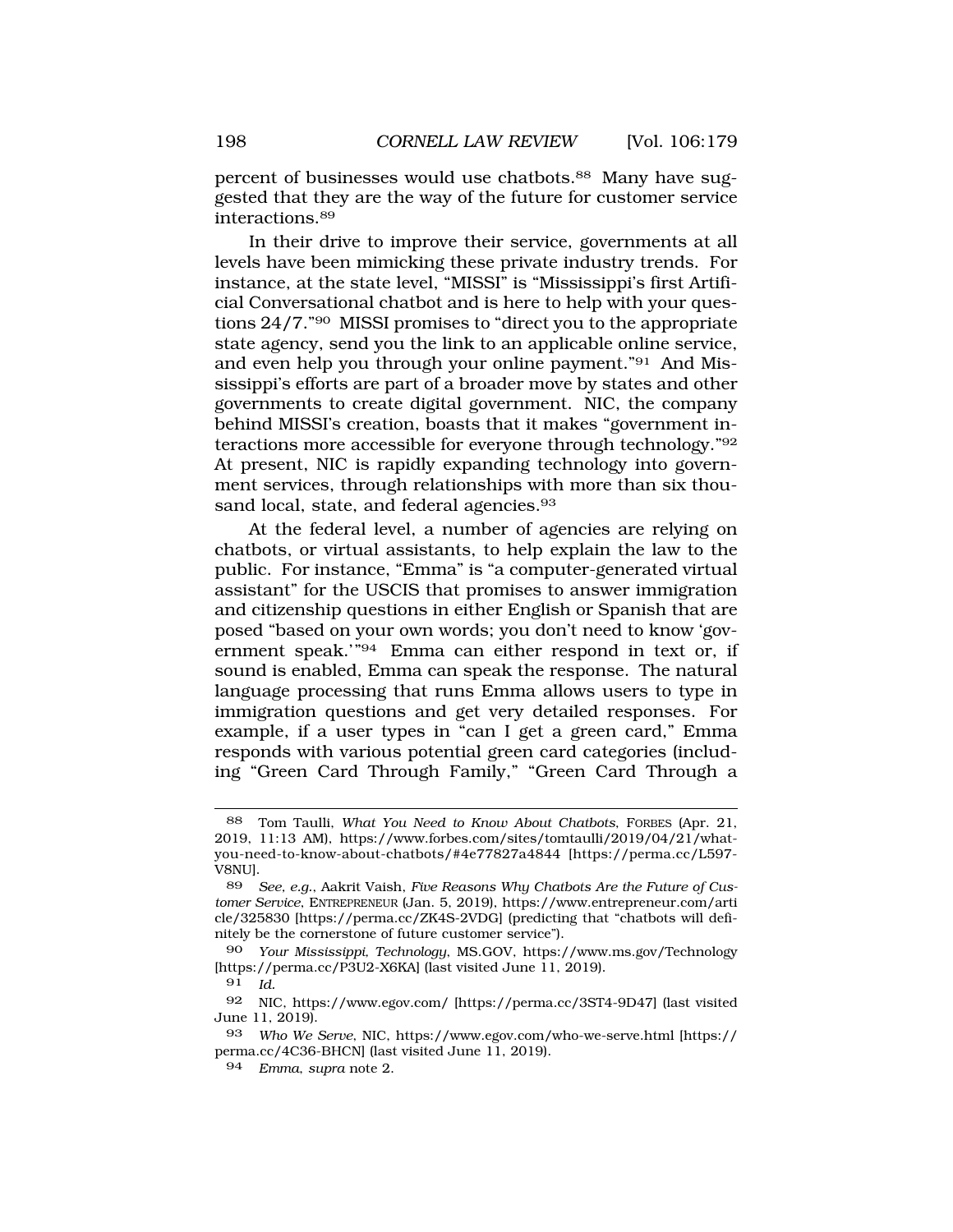Job," and "Green Card for an [Asylee"\).95](https://Asylee�).95) Clicking the "green card for an asylee" category causes Emma to provide detailed information about the law that applies to asylum, including, for instance, that "[y]our spouse and children are also eligible to apply for a green card if they were admitted to the United States as asylees or were included in your grant of asylum."96 Emma is also integrated with the information on the USCIS website. By typing "does torture make you eligible for asylum" in Emma's dialogue box, a user causes Emma to open a webpage that has extensive information about asylum and how to apply.97 The webpage then has links to many specific topics, which themselves contain detailed substantive information about how the law of asylum applies in particular cases. For instance, under the link for "Humanitarian Parole," one can find information about the "Filipino World War II Veterans Parole Program."98 This includes detailed information about this particular parole program, such as that:

You may request parole on your own behalf and on behalf of your spouse and children (unmarried and under 21) if:

- The veteran and spouse are both deceased, and
- You are the principal beneficiary of the Form I-130 submitted by the veteran or by the veteran's spouse for a son or daughter who is also the son or daughter of a [veteran.](https://veteran.99)<sup>99</sup>

The United States is not alone in integrating artificial intelligence into its legal-guidance-giving customer service functions. Other governments are also making the leap. For instance, the Australian Taxation Office (ATO) created "Alex," a virtual assistant, to help Australian taxpayers with their tax questions. In introducing Alex, the ATO explained:

You can ask Alex questions about tax just like you would if you were talking to a person. Alex understands conversational language and can clarify what you want and answer your questions. The reason we're introducing Alex is simple. You told us to make it easier for you to get support when it's

<sup>95</sup> *Id.* (follow "Ask Emma" hyperlink; then type "can I get a greencard" into the dialogue box).

<sup>96</sup> *Id.* (from the previous instructions, select "Green Card for an Asylee").

<sup>97</sup> *Id.* (follow "Ask Emma" hyperlink; then type "does torture make you eligible for asylum" into Emma's dialogue box).

<sup>98</sup> *See Filipino World War II Veterans Parole Program*, U.S. CITIZENSHIP & IM-MIGR. SERVS. (AUG. 7, 2019), <https://www.uscis.gov/fwvp> [\[https://perma.cc/](https://perma.cc) 6X7M-KYWL].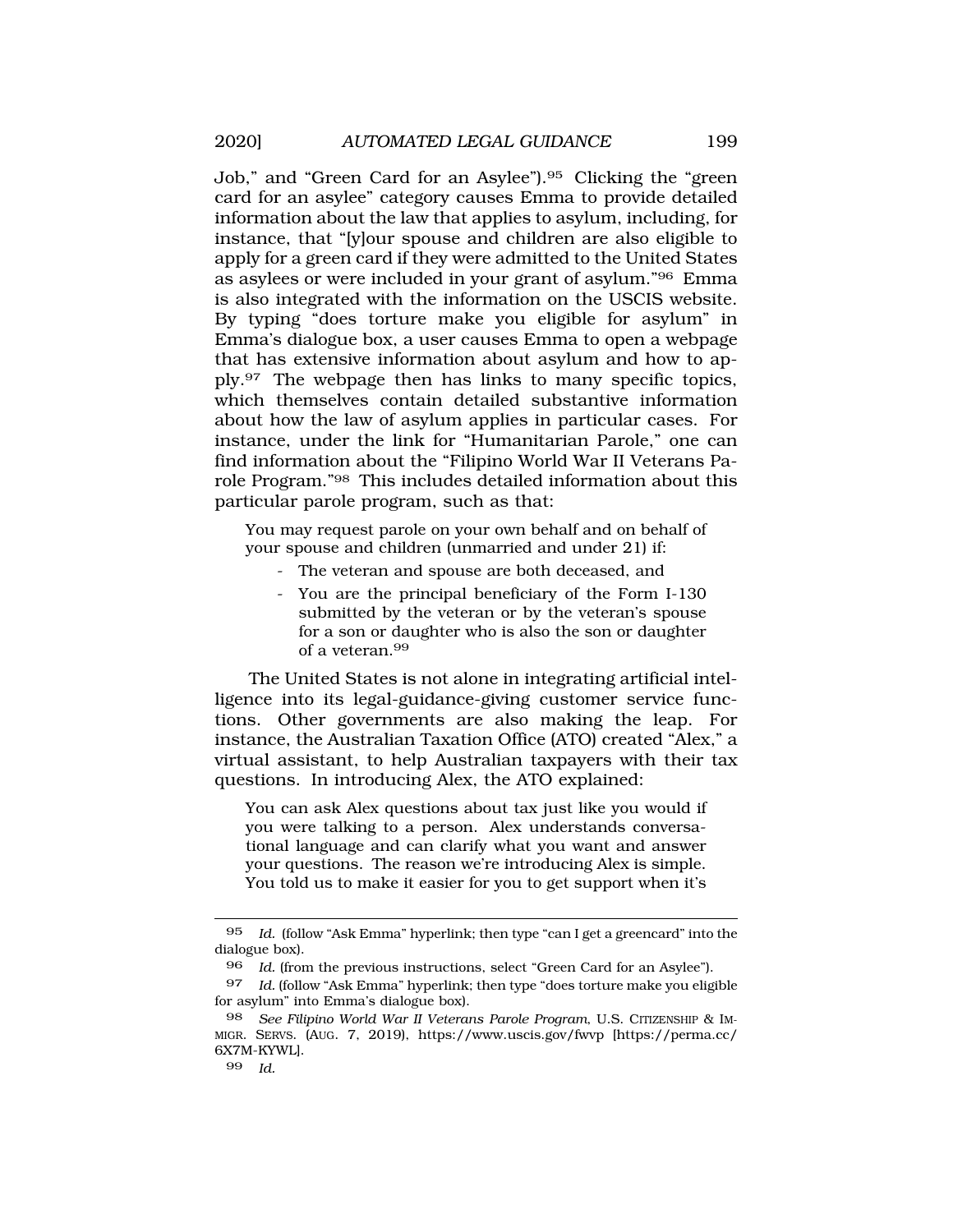needed by providing assistance and answering questions more effectively via the website.<sup>100</sup>

Alex provides detailed responses to tax law questions. For instance, if a user types "is gambling income" into Alex's dialogue box, Alex will respond with a couple of options ("gifts" and "lotto and other winnings").<sup>101</sup> Clicking on one of the options ("lotto and other winnings") provides a detailed explanation of the Australian tax law. As Alex instructs:

Generally, you don't have to declare prizes won in an ordinary lottery (such as lotto, caskets or a raffle), as they're not considered assessable income. Likewise, prizes from gameshows may not be assessable.

This is because it's a "windfall gain", [sic] an unexpected piece of luck not associated with business or employment.<sup>102</sup>

Like Emma, Alex is also integrated with the static guidance available on the ATO's website. For instance, if a user wants more information, the user can click on a hyperlink in Alex's dialogue box labelled "radio and television prizes," in order to be redirected to an ATO ruling about the treatment for income tax purposes of radio and television competition prizes.103

Moreover, as a result of the success of Alex in the ATO, Australia has expanded the chatbot's use to other parts of the government. Another version of Alex (with a different color shirt) helps the Australian public with intellectual property rights.104 And technology has been integrated to allow Alex to learn from each customer service experience, thereby enabling Alex to better serve the public.<sup>105</sup> The Australian IP office has

<sup>100</sup> *Introducing Alex, Our New Web Assistant*, ATO BETA (Sept. 15, 2015), [https://beta.ato.gov.au/Tests/Introducing-Alex—our-new-web-assistant](https://beta.ato.gov.au/Tests/Introducing-Alex�our-new-web-assistant) [[https://perma.cc/JC99-348U\]](https://perma.cc/JC99-348U).

<sup>101</sup> *Live Chat*, AUSTRALIAN TAXATION OFFICE (JULY 2, 2020), https:// <www.ato.gov.au/About-ATO/Contact-us/Live-chat>/ [<https://perma.cc/FE7J>-GYDS] (follow "Ask Alex for help" hyperlink; then type "is gambling income" into Alex's dialogue box).<br> $102$  *Id* (follow "A)

Id. (follow "Ask Alex for help" hyperlink; then type "is gambling income" into Alex's dialogue box and then click on "lotto and other winnings.").

<sup>103</sup> AUSTRALIAN TAXATION OFFICE, IT 167, TREATMENT FOR INCOME TAX PURPOSES OF RADIO & TELEVISION COMPETITION PRIZES (1967), [https://www.ato.gov.au/law/view/](https://www.ato.gov.au/law/view) print?DocID=ITR/IT167/NAT/ATO/00001&PiT=99991231235958&Life=19671 030000001-99991231235959 [[https://perma.cc/5N2B-XRZV\]](https://perma.cc/5N2B-XRZV).

<sup>104</sup> *Alex: IP Australia's Virtual Assistant*, IP AUSTRALIA (Oct. 7, 2016), https:// <www.ipaustralia.gov.au/beta/virtual-assistant>[\[https://perma.cc/X77F-R399](https://perma.cc/X77F-R399)].

<sup>105</sup> *See* Patricia Kelly, *Meet Alex – IP Australia's Next-Generation Virtual Assistant*, WIPO MAGAZINE, December 2016, at 30, 30-31, <https://www.wipo.int/ex> port/sites/www/wipo\_magazine/en/pdf/2016/wipo\_pub\_121\_2016\_06.pdf [[https://perma.cc/W227-W3WH\]](https://perma.cc/W227-W3WH); *IP Australia Teams with Nuance to Add Cutting-Edge AI Learning Capabilities to Highly Successful 'Alex' Online Virtual Assistant*,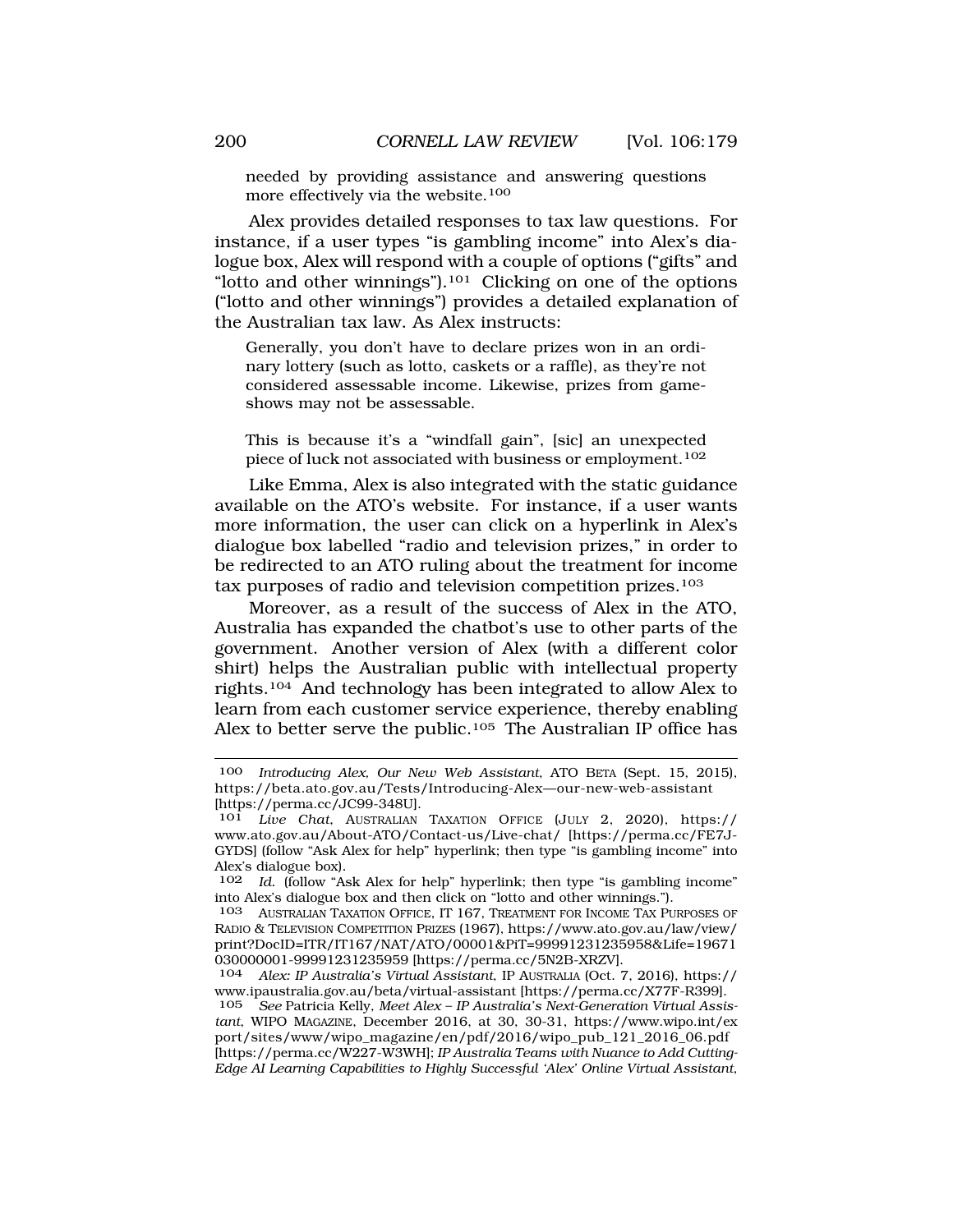explained that its "ultimate vision is to work collaboratively across a range of government agencies to explore the possibilities of supporting businesses and innovators in a seamless, citizen-centric digital experience."106

All of the examples above have some similarities that merit emphasizing.

First, in each case, the government is attempting to take questions that are asked in the public's own nonexpert words and answer them in a straightforward way that the public can understand. As the USCIS emphasizes, Emma will answer your questions "based on your own words; you don't need to know 'government speak.'"107 Rather than requiring an individual to hire an expert intermediary to translate the individual's questions into legal language, the government is attempting to use the technology to translate the questions into the legal framework and to provide straightforward answers in return.

However, as the Emma example also illustrates well, in many of these instances, the actual, underlying legal framework is in fact quite complex. The rules regarding asylum are both extremely detailed and complicated, as Emma's attempt to link to any digestible information about the Filipino World War II Veterans Program makes clear.108

Finally, it bears emphasizing that, in each instance, the government is not only undertaking the difficult task of translating complex law to the public in a way that the public can understand, but it is also simultaneously trying to automate this job by training technology to do the necessary translations from the public to the legal framework and back. Automating its central guidance-giving function may allow the government to meet an identified government goal of redirecting resources to "outcomes that matter most to citizens" by "introducing new technologies, such as robotics process automation (RPA), to reduce repetitive administrative tasks, and other process-reform initiatives."109 But this automation also presents numer-

NUANCE (Feb. 14, 2017), <https://www.nuance.com/about-us/newsroom/press>releases/ip-australia-nina-virtual-assistant.html [\[https://perma.cc/3X6S](https://perma.cc/3X6S)-B2DQ].

<sup>106</sup> Kelly, *supra* note 105, at 31.

<sup>107</sup> *Emma*, *supra* note 2.

<sup>108</sup> *See Filipino World War II Veterans Parole Program*, *supra* note 98.

<sup>109</sup> Memorandum from Mick Mulvaney, Dir. of the Office of Mgmt. & Budget 1–2 (Aug. 27, 2018), [https://www.whitehouse.gov/wp-content/uploads/2018/](https://www.whitehouse.gov/wp-content/uploads/2018) 08/M-18-23.pdf [\[https://perma.cc/676Q-ADBL](https://perma.cc/676Q-ADBL)].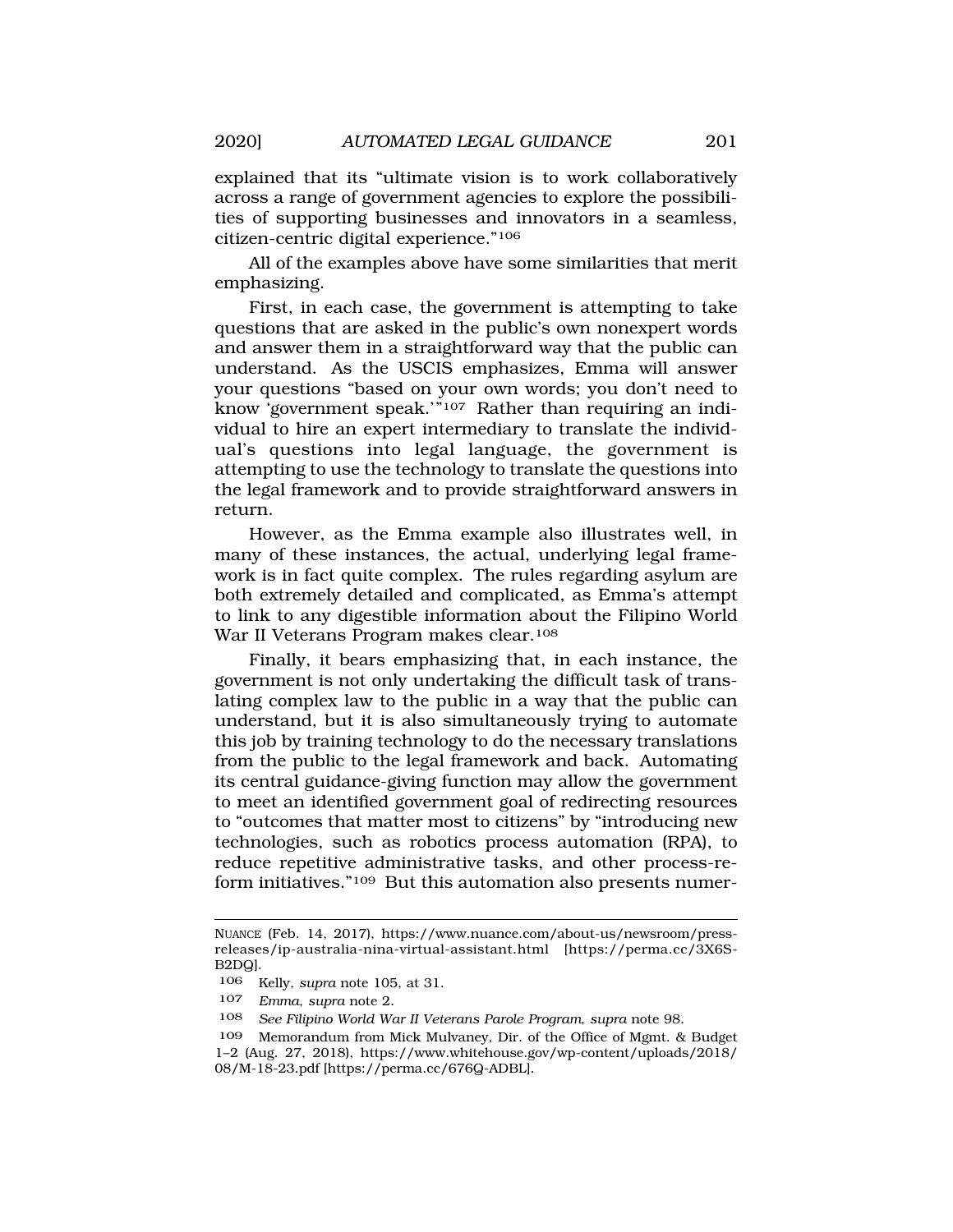<span id="page-23-0"></span>ous issues and questions not yet examined by legal scholarship.

#### II

### SIMPLEXITY IN AUTOMATED LEGAL GUIDANCE: THE INTERACTIVE TAX ASSISTANT

No federal government agency interacts more with individuals each year than the IRS.110 Following the approach of other private sector and government agencies,111 including those discussed in Part I, the IRS has increasingly turned to automated legal guidance as a way to respond to questions from the public. When taxpayers have questions about their compliance and reporting obligations, the IRS directs them to ITA, an online service hosted on its website.112 Using ITA as a case study, this Part shows how current versions of automated legal guidance frequently deliver answers that reflect "simplexity," a concept we have introduced in prior research.113 With simplexity, the government presents complex law as though it is simple and clear without engaging in actual simplification of the underlying law. Not only does current automated legal guidance feature simplexity, but we argue that it does so in ways that are even more powerful and pervasive than those that occur in static publications.

This part offers an overview of the origin and current application of ITA, the most visible automated legal guidance tool of the IRS; provides several detailed examples of ITA's use of simplexity; and contrasts the simplexity in automated legal guidance with that which occurs in written IRS publications.

#### A. The Interactive Tax Assistant

Throughout the latter half of the twentieth and early years of the twenty-first century, as April 15th, Tax Day, approached, millions of taxpayers would dial the IRS telephone hotline or walk into local IRS offices seeking answers to tax compliance questions.114 As a result of inconsistent and inaccurate re-

<sup>110</sup> *See* OFFICE OF INFO. & REGULATORY AFFAIRS, OFFICE OF MGMT. & BUGDET, INFORMATION COLLECTION BUDGET OF THE UNITED STATES GOVERNMENT 7 (2016). 111 *See supra* note 42 and accompanying text.

<sup>112</sup> *ITA*, *supra* note 23.

<sup>114</sup> See TREASURY INSPECTOR GEN. FOR TAX ADMIN., 2011-40-043, THE INTERACTIVE TAX LAW ASSISTANT HELPS ASSISTORS PROVIDE ACCURATE ANSWERS TO TAXPAYER INQUIR-IES 1 (Apr. 20, 2011), <https://www.treasury.gov/tigta/auditreports/2011re>ports/201140043fr.pdf [\[https://perma.cc/5ZNX-4BSY\]](https://perma.cc/5ZNX-4BSY) [hereinafter ACCURATE ANSWERS TO TAXPAYERS].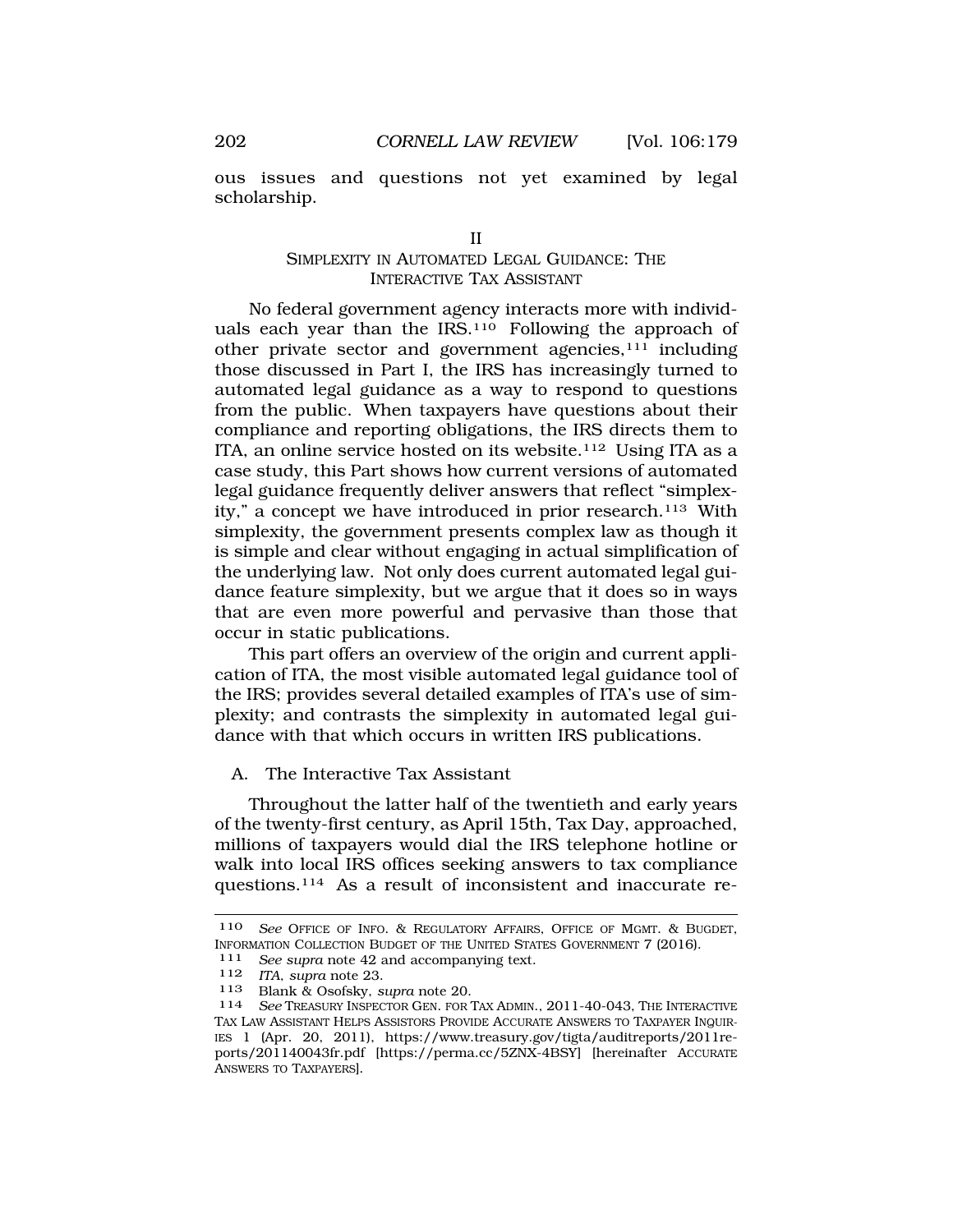sponses that IRS assistors (human customer service representatives) would frequently deliver to taxpayers, in 2008 the IRS instituted internal use of a new web-based system, the "Interactive Tax Law Assistant" (ITLA).115 Unlike the "publication method" where IRS assistors would review printed and electronic IRS publications to answer taxpayer questions, ITLA was developed to "provide accurate, consistent answers to certain tax law categories."116 When a taxpayer would call the IRS hotline, the IRS assistor would read from the ITLA screen a series of questions and, eventually, an answer to the taxpayer's initial inquiry. After the first two years of testing, the IRS determined that ITLA significantly increased the accuracy and consistency of IRS assistors' responses to taxpayers' inquiries in several tax law categories.<sup>117</sup>

Following the success of this internal program, in 2010, the IRS launched an external version of the automated system on its publicly accessible website, which it rebranded the "Interactive Tax Assistant" (ITA).118 As the IRS explains, ITA is "a tax law resource that takes you through a series of questions and provides you with responses to tax law questions"119 and "can determine if a type of income is taxable, if you're eligible to claim certain credits, and if you can deduct expenses on your tax return."120 ITA can address questions in dozens of tax law categories, ranging from eligibility to deduct medical and dental expenses, to qualification to claim an education tax credit, to obligations to make estimated tax payments, among many others.121 For example, ITA asks users to choose a category (e.g., "Is My Pension or Annuity Payment Taxable?") and then respond to a series of questions (e.g., "Was the distribution from a designated Roth account?").122 After receiving the user's responses to these questions, ITA displays a screen with the heading "Answers" (e.g., "Answers to Your Questions About

<sup>115</sup> *Id.* at 24.

<sup>116</sup> *Id.* at 1.

<sup>117</sup> *Id* at 4.

<sup>118</sup> *Id.* at 23; *see also* TREASURY INSPECTOR GEN. FOR TAX ADMIN., 2011-40-070, THE INTERNAL REVENUE SERVICE PROVIDES HELPFUL AND ACCURATE TAX LAW ASSISTANCE, BUT TAXPAYERS EXPERIENCE LENGTHY WAIT TIMES TO SPEAK WITH ASSISTORS 15–16 (2011), <https://www.treasury.gov/tigta/auditreports/2011reports/201140070> fr.pdf [[https://perma.cc/HY5R-4X6P\]](https://perma.cc/HY5R-4X6P) (describing history of Interactive Tax Assistant).

<sup>119</sup> *Id.* at 15.

<sup>120</sup> *ITA*, *supra* note 23.

<sup>121</sup> *See id.* 

<sup>122</sup> *See id.* (follow "Is My Pension or Annuity Taxable?" hyperlink; then select "begin" and input the tax year; then select "Qualified employer plan").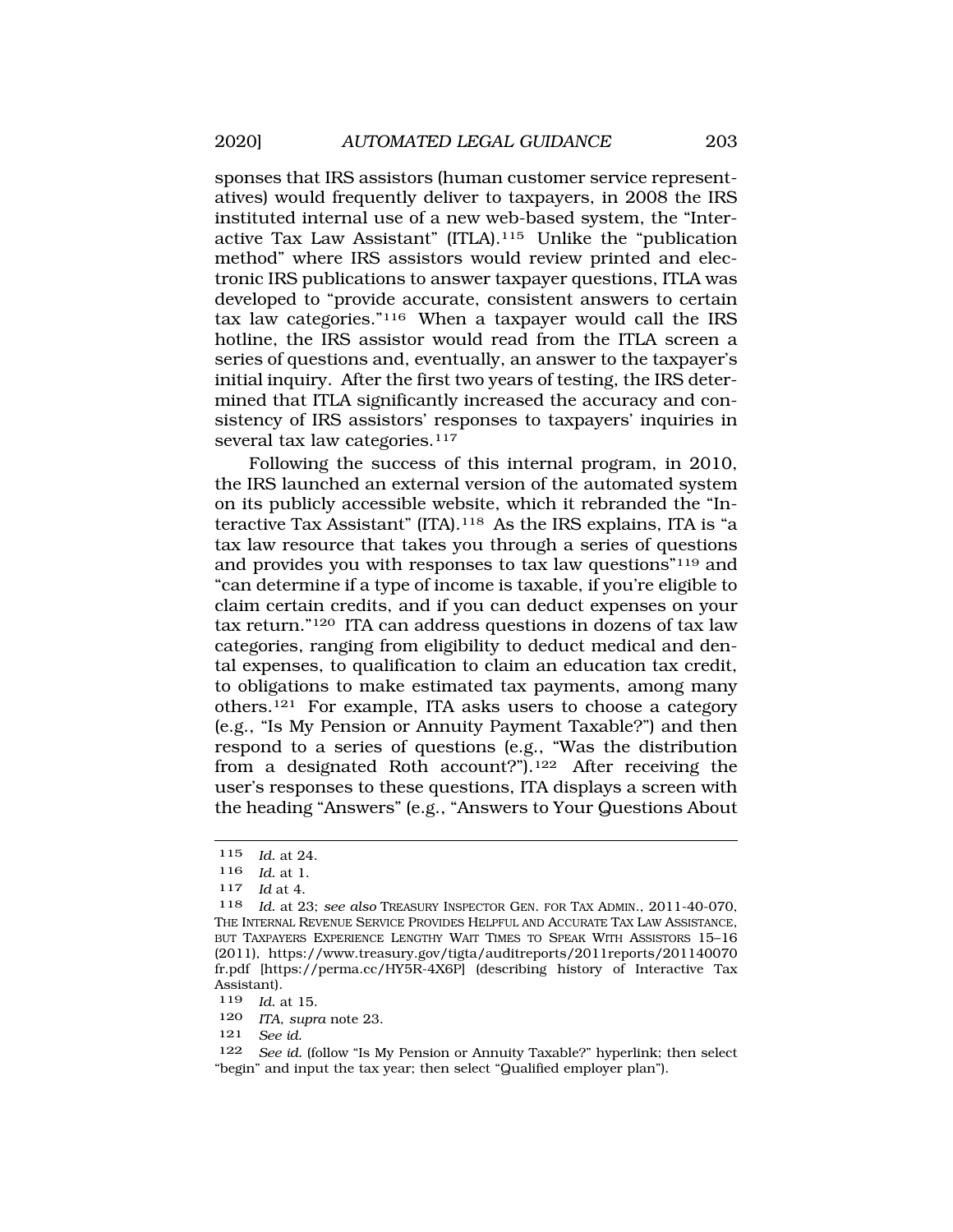Income: The pension or annuity payment (distribution) from your qualified plan is fully taxable.")<sup>123</sup>

As a result of ensuing budget cuts and technological advancement, the IRS has made a strategic decision to direct taxpayers to automated systems rather than to human IRS assistors. In the initial years after the public launch of ITA in 2010, the IRS reported increased use by taxpayers.<sup>124</sup> The IRS reported that in 2015, ITA responded to 660,430 requests for answers to tax law questions, a 168% increase over 2014. By contrast, during the 2019 filing season, the IRS reported that human IRS assistors answered fewer than 20% of calls received through its toll-free IRS hotline during business hours.125 The report found that IRS officials have decided to increase use of automated systems such as ITA, the IRS2Go app, and other self-help tools on the IRS website.126

In some ways, ITA relies on particularly unsophisticated technology, in that it requires users to choose from a menu of options in order to receive answers from the IRS. ITA does not even attempt to use the artificial intelligence deployed in more sophisticated chatbots, like USCIS's Emma. Those more sophisticated chatbots rely on predictive analysis to first translate users' natural language questions into a menu of potential subjects and answers.<sup>127</sup> But this artificial intelligence distinction does not change the essential commonality of these automated guidance tools: in response to user inquiries (whether selected from a menu or communicated in natural language), the government's technology attempts to explain the law in a simple way that the public can understand. As discussed below, and exemplified particularly well by ITA, this makes "simplexity" central to the government's current automated guidance-giving.

<sup>123</sup> *See id.* 

<sup>124</sup> *See* TREASURY INSPECTOR GEN. FOR TAX ADMIN., 2015-40-032, INTERIM RESULTS OF THE 2015 FILING SEASON 14 (Mar. 31, 2015).

<sup>125</sup> *See* TREASURY INSPECTOR GEN. FOR TAX ADMIN., 2019-44-030, INTERIM RESULTS OF THE 2019 FILING SEASON 16–17 (Apr. 2, 2019).

<sup>126</sup> *See id.* 

See, e.g., Mai-Hanh Nguyen, *How Artificial Intelligence and Machine Learning Produced Robots We Can Talk to*, BUS. INSIDER (Jan. 27, 2020, 3:18 PM), <https://www.businessinsider.com/chatbots-talking-ai-robot-chat-machine> [[https://perma.cc/L98E-BY23\]](https://perma.cc/L98E-BY23) (explaining the technology behind chatbots).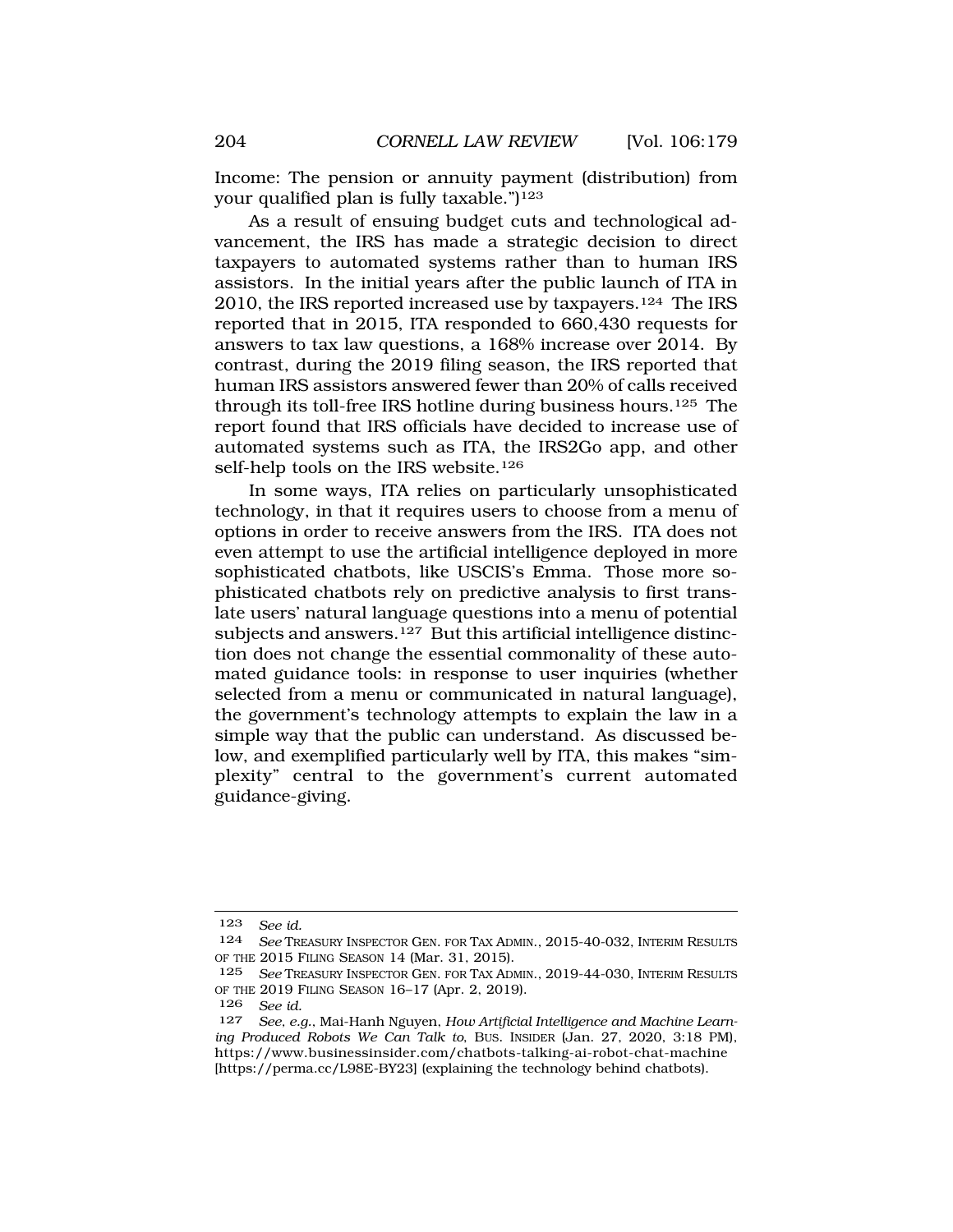#### B. Simplexity and the Interactive Tax Assistant

### 1. *What is Simplexity?*

At several million words in length and requiring billions of hours of compliance activities each year,<sup>128</sup> the Internal Revenue Code is the epitome of complexity. As the former National Taxpayer Advocate has reported to Congress, "[t]he largest source of compliance burdens for taxpayers—and the IRS—is the overwhelming complexity of the tax code."129 This complexity stems, in significant part, from detailed and technical tax rules, which often require extensive, but not always forthcoming or clear, administrative guidance. For example, while Congress enacted a twenty percent qualified business income deduction for pass-through businesses in 2017 (Section 199A),130 accountants and tax lawyers continue to express uncertainty as to whether the provision applies to specific types of activities.131 At the same time, the tax law's use of tax standards, such as whether a transaction has a principal purpose of tax avoidance132 or whether an individual is an employee or an independent contractor,<sup>133</sup> layers ambiguity onto already difficult tax rules.

Despite this complexity, the tax system in the United States requires "voluntary compliance" to function.134 While third-parties, such as employers and financial institutions, withhold tax liability from payments to many taxpayers, individuals still must self-assess their own tax liability, file their own tax returns and pay taxes not previously withheld by em-

<sup>128</sup> *See* OFFICE OF INFO. & REGULATORY AFFAIRS, *supra* note 108. For additional discussion, see Adam M. Samaha, *Death and Paperwork Reduction*, 65 DUKE L.J. 279, 280 (2015).

<sup>129</sup> NATIONAL TAXPAYER ADVOCATE, 1 ANNUAL REPORT TO CONGRESS 3 (2008), [https://www.irs.gov/pub/tas/08\\_tas\\_arc\\_msp\\_1.pdf](https://www.irs.gov/pub/tas/08_tas_arc_msp_1.pdf) [[https://perma.cc/9PPS-](https://perma.cc/9PPS)VKGQ].

<sup>130</sup> Pub. L. No. 115–97, § 11011(a), 131 Stat. 2054, 2063 (2017).

<sup>131</sup> For discussion, see Karen C. Burke, *Section 199A and Choice of Passthrough Entity*, 72 TAX LAW. 551, 566–68 (2019); Daniel Shaviro, *Evaluating the New US Pass-Through Rules*, 2018 BRITISH TAX REV. 49, 67 (arguing that pass-through provisions enacted in 2017 "ought to be repealed as soon as possible").

<sup>132</sup> *See, e.g.*, I.R.C. §§ 269(a), 357(b)(1) (2018) ("principal purpose").

<sup>133</sup> *See Independent Contractor (Self-Employed) or Employee?*, IRS (Apr. 8, 2020), <https://www.irs.gov/businesses/small-businesses-self-employed/inde>pendent-contractor-self-employed-or-employee [\[https://perma.cc/3KRZ-WXJD](https://perma.cc/3KRZ-WXJD)].

<sup>134</sup> *See Understanding Taxes: Student*, IRS, <https://apps.irs.gov/app/under>standingTaxes/student/glossary.jsp#V [\[https://perma.cc/C72L-LWCU](https://perma.cc/C72L-LWCU)] (last visited June 9, 2020) (defining voluntary compliance as a "system of compliance that relies on individual citizens to report their income freely and voluntarily, calculate their tax liability correctly, and file a tax return on time").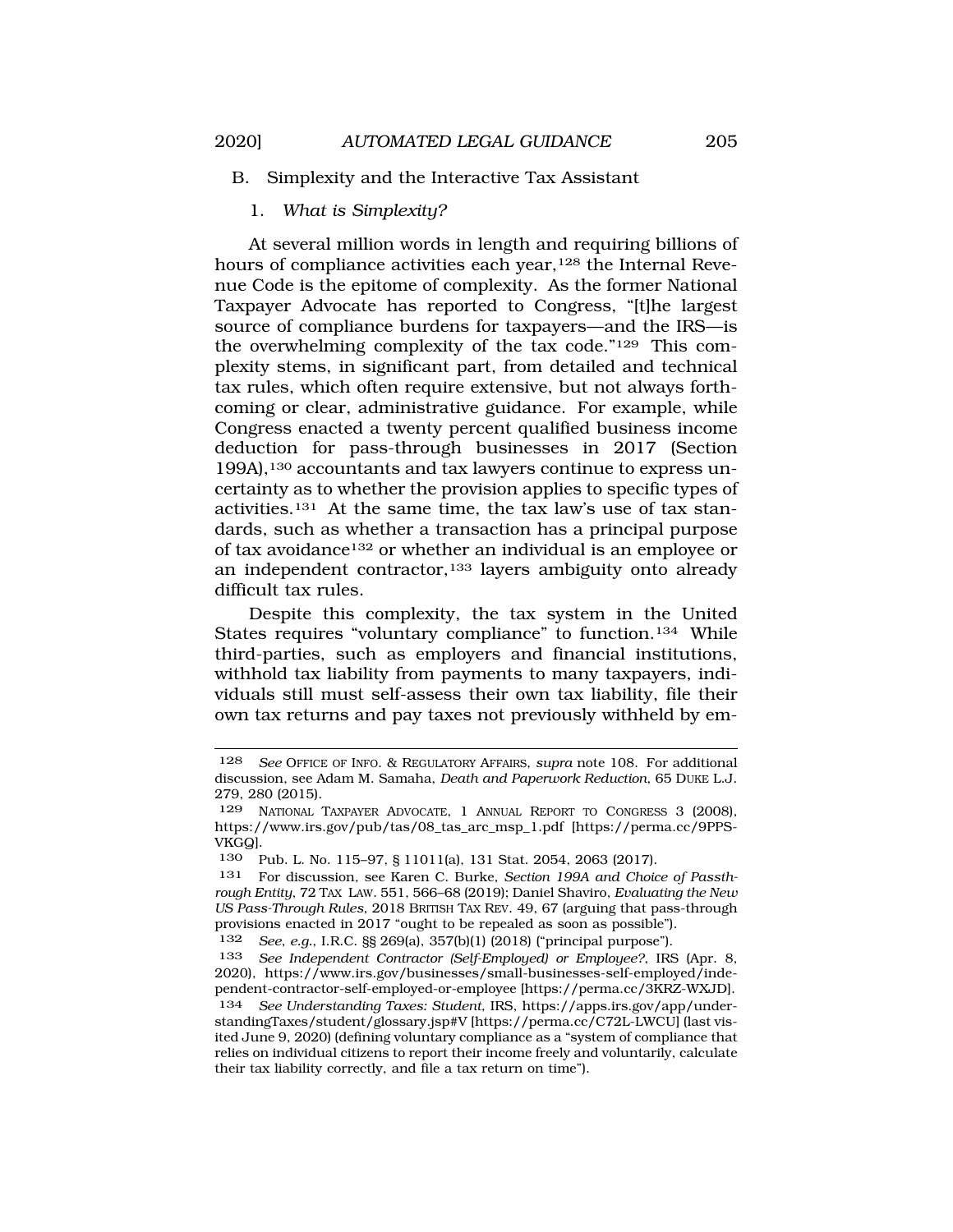ployers or remitted through estimated tax payments.135 Even though the many tax rules and standards in the Internal Revenue Code are accompanied by Treasury regulations, IRS revenue rulings and judicial decisions, most taxpayers are unsure of how the tax law applies to their own circumstances. Consequently, as part of its "customer service mission," each year, the IRS attempts to assist millions of taxpayers as they attempt to comply with a complex body of tax laws.136

One common characteristic of the IRS's efforts to explain the tax law to the general public is "simplexity."137 As we have theorized in prior work, simplexity is distinct from simplicity.138 Simplicity occurs when legislators eliminate or reject rules that would unduly complicate administration of the law. For instance, some commentators have described changes in the 2017 tax legislation, such as the suspension of miscellaneous itemized deductions, as temporarily increasing simplicity.139 Simplexity, on the other hand, occurs when the government offers clear and simple explanations of the law without highlighting its underlying complexity or reducing this complexity through formal legal changes.140 Much like how the smooth, green leaves of a houseplant masks its "microhydraulics and fine-tuned metabolism,"141 simplexity merely obscures, rather than eliminates, the underlying complexity of the law.

In prior work, we examined how the IRS delivers simplified explanations of the tax law through IRS publications.142 IRS publications have historically been the primary communication that the agency uses to explain the tax law to individuals, small businesses, and tax professionals in clear and simple

<sup>135</sup> *See id.* 

<sup>136</sup> *See* Internal Revenue Service Restructuring and Reform Act of 1998, Pub. L. No. 105–206, § 1205, 112 Stat. 685, 722–23; IRS, YOUR RIGHTS AS A TAXPAYER: THE TAXPAYER BILL OF RIGHTS (2017), <http://www.irs.gov/pub/irs-pdf/p1.pdf> [[https://perma.cc/W4FN-7T4T\]](https://perma.cc/W4FN-7T4T) (describing "Right to Be Informed" as the first taxpayer right).

<sup>137</sup> Blank & Osofsky, *supra* note 20.

<sup>138</sup> *See id.* at 205–07.

See, e.g., Erica York & Alex Muresianu, The Tax Cuts and Jobs Act Simpli*fied the Tax Filing Process for Millions of Households*, TAX FOUND. (Aug. 7, 2018), <https://taxfoundation.org/the-tax-cuts-and-jobs-act-simplified-the-tax-filing>process-for-millions-of-americans/ [\[https://perma.cc/7QBV-339P\]](https://perma.cc/7QBV-339P) (stating that the 2017 legislation "simplif[ies] the individual income tax for millions of households").

<sup>140</sup> Blank & Osofsky, *supra* note 20.

<sup>141</sup> JEFFREY KLUGER, SIMPLEXITY: WHY SIMPLE THINGS BECOME COMPLEX (AND HOW COMPLEX THINGS CAN BE MADE SIMPLE) 11 (2007).

<sup>142</sup> *See* Blank & Osofsky, *supra* note 20, at 207–14.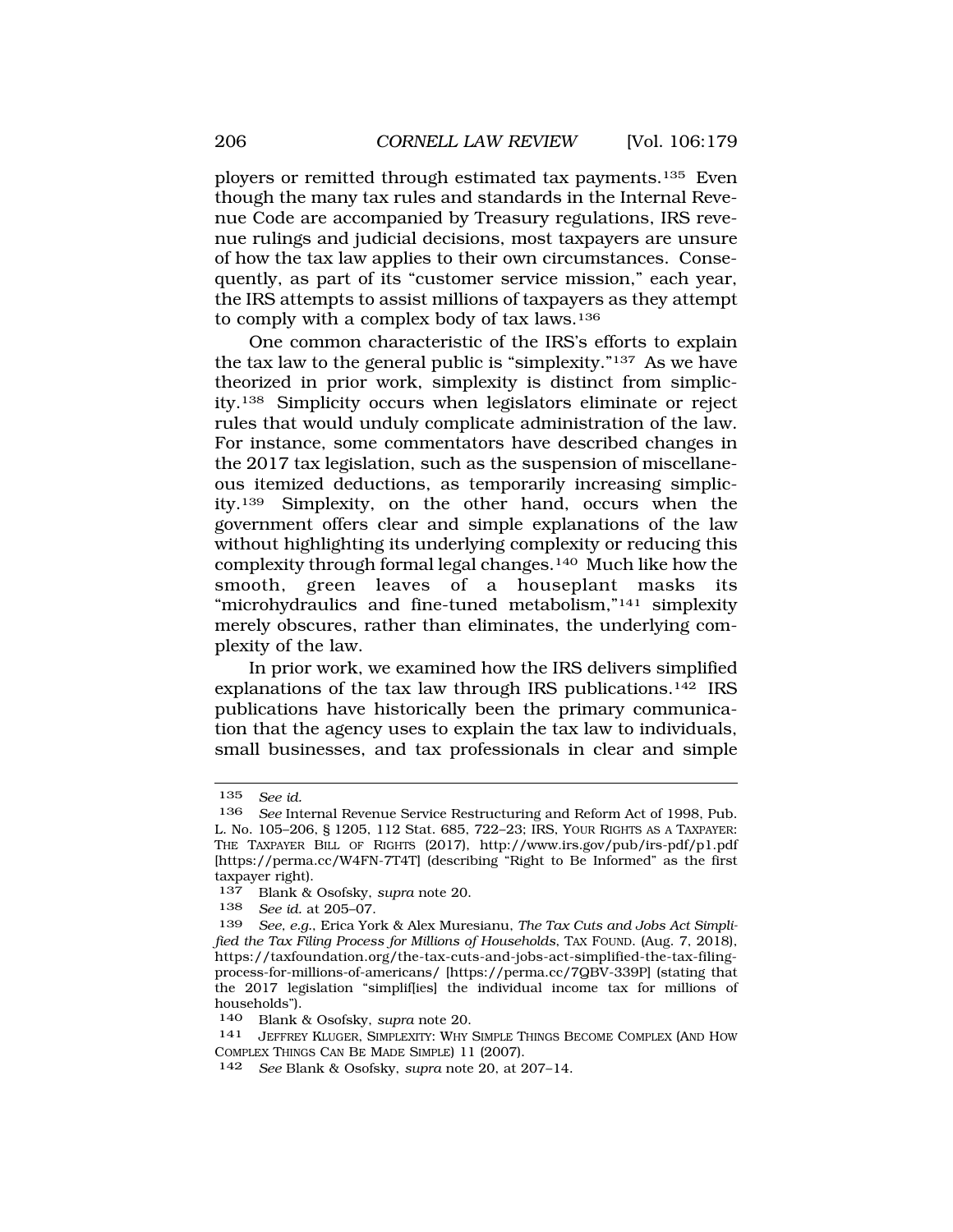terms.143 For example, IRS Publication 535 (Business Expenses) discusses "what is and is not deductible" in concise statements, without references to statutory or regulatory provisions, and with the aid of numerous concrete illustrations.<sup>144</sup> IRS publications are forms of general, or static, guidance; they do not deliver guidance that is tailored to any one taxpayer's particular circumstances. While the IRS provides these publications as part of its customer service mission, third parties such as tax accountants, tax lawyers, and commercial tax preparation software all rely on IRS publications when advising taxpayers and attempting to file tax returns on their behalf.<sup>145</sup> Further, the IRS itself relies upon these publications, rather than the statutory or regulatory text, when training its IRS assistors and designing its automated taxpayer guidance systems.146

As we have argued, IRS publications often reflect simplexity by characterizing the tax law as clear and not contested, adding administrative gloss to the underlying tax law and failing to fully explain the tax law, such as by omitting exceptions or specific requirements.147 For example, IRS Publication 535 (Business Expenses) explains that the "ordinary" requirement for business deductions means that the expense must be "common and accepted in your industry."148 After reading this explanation, a restaurant owner who hires a professional food taster may determine that the food-taster expense is not deductible as a business expense because she knows of no other restaurant owners who have incurred this expense. While some courts have agreed with the definition of "ordinary" presented by the IRS,149 others have held that taxpayers should be entitled to deduct new or unusual expenses and

<sup>143</sup> *See id.* at 197–99.

<sup>144</sup> *See* INTERNAL REVENUE SERV., PUBLICATION 535: BUSINESS EXPENSES 1 (2020) [hereinafter PUBLICATION NO. 535].

<sup>145</sup> *See* Blank & Osofsky, *supra* note 20, at 228–33; *Oregon Basic Tax Course – 80 Hour*, PLATINUM PROF'L SERVS., <https://www.platinumprostudies.com/oregon>licensed-tax-preparer-course [\[https://perma.cc/MH8V-32UB](https://perma.cc/MH8V-32UB)] (last visited Apr. 24, 2020) ("Using actual IRS Publications, a series of questions will guide you through each tax publication . . . .").

<sup>146</sup> *See* TREASURY INSPECTOR GEN. FOR TAX ADMIN., 2004-40-025, IMPROVEMENTS ARE NEEDED TO ENSURE TAX RETURNS ARE CORRECTLY PREPARED AT TAXPAYER ASSIS-TANCE CENTERS 10–11 (2003).

<sup>147</sup> *See* Blank & Osofsky, *supra* note 20.

<sup>148</sup> PUBLICATION NO. 535, *supra* note 144, at 3.

<sup>149</sup> *See, e.g.*, Reffett v. Comm'r of Internal Revenue, 39 T.C. 869, 878–79 (1963) (considering whether other coal operators paid same contingent witness fees as taxpayer).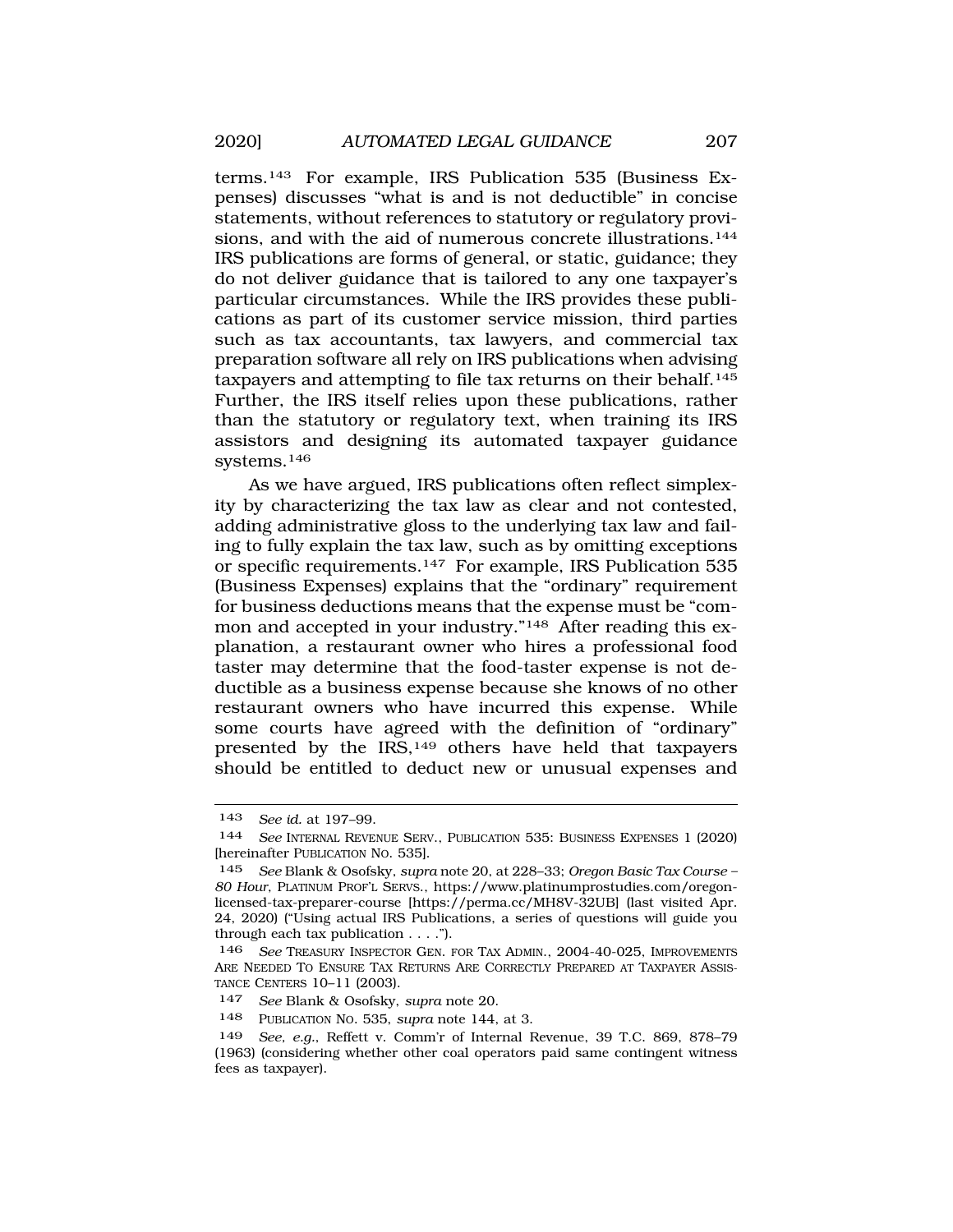<span id="page-29-0"></span>"should not be penalized taxwise for . . . business ingenuity."150 The IRS has echoed this sentiment in its own internal memoranda.151 This example illustrates how, through the use of simplexity, the IRS may present the tax law as clear and undisputed (e.g., ordinary means "common and accepted in your industry"),152 even though courts and the IRS itself may have taken contrary positions.

As we have argued previously, simplexity presents both benefits and threats.153 By describing the law in seemingly clear and simple terms, the IRS assists taxpayers in fulfilling their tax reporting and filing obligations, reveals its own view of how ambiguous law applies, and, in some cases, may aid the government's efficient collection of tax revenue. Simplexity is also consistent with the movement to require the federal government to explain the law using plain language to members of the public, a goal that was most visibly expressed through the Plain Writing Act of 2010.<sup>154</sup> Despite its potential benefits, when the government issues statements that reflect simplexity, it may lead taxpayers to refrain from claiming tax positions that Congress intended, impose benefits and burdens on different taxpayers depending upon their sophistication and access to third-party advisors, and reduce transparency regarding the underlying tax law in ways that are difficult for existing administrative law to address.155

#### 2. *Examples*

Simplexity, long a part of the IRS's communication tool kit, has become even more important with the IRS's increasing use of automated legal guidance. As Tax Day nears and millions of taxpayers begin to file their annual tax returns, the IRS publicizes its automated legal guidance as an alternative to telephone or in-person assistance. During the early months of 2020, for example, the IRS informed taxpayers through its Twitter account, "Need tax information that fits your own circumstances? No need to wait. Check the Interactive Tax Assis-

<sup>150</sup> Poletti v. Comm'r of Internal Revenue,  $330$  F.2d 818, 822 (8th Cir. 1964).<br>151 See LR S. Field Service Advisory 1996 WL 33320948 (Sept. 18, 1996)

See I.R.S. Field Service Advisory, 1996 WL 33320948 (Sept. 18, 1996).

<sup>152</sup> PUBLICATION NO. 535, *supra* note 144, at 3.

<sup>153</sup> *See* Blank & Osofsky, *supra* note 20.

<sup>154</sup> Plain Writing Act of 2010, Pub. L. No. 111–274, § 2, 124 Stat. 2861, 2861 ; *see* Exec. Order No. 13,563, 3 C.F.R. § 13563 (2011); IRS, 2016 PLAIN WRITING ACT COMPLIANCE REPORT; CASS R. SUNSTEIN, SIMPLER: THE FUTURE OF GOVERNMENT 185 (2013).

<sup>155</sup> *See* Blank & Osofsky, *supra* note 20, at 206–16.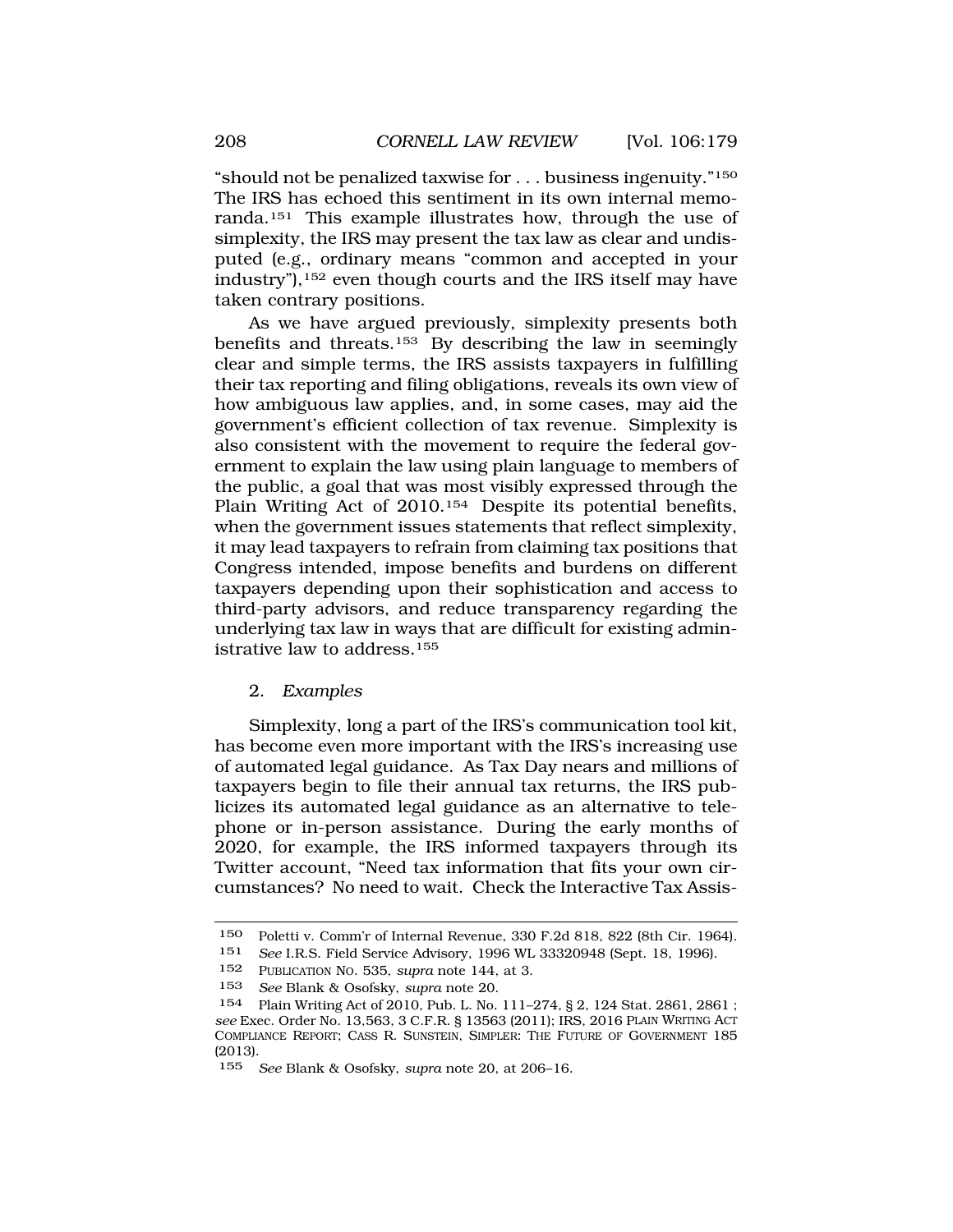tant any time."156 While ITA often provides answers that are consistent with the tax law, it also can deliver answers that deviate from it as a result of the use of simplexity. Sometimes these deviations are beneficial to taxpayers; at other times, they are adverse.

## a. *Consistent with the Tax Law*

When taxpayers have questions about issues that are relatively straightforward to explain and unambiguous, ITA is able to deliver accurate responses to these inquiries quickly and efficiently.

*Example 1: Filing Deadlines.* Consider a computer programmer from India, who moves to the United States as a lawful permanent resident (a green card holder) as part of an initiative to help his employer establish a branch office in California. In 2019, after one year of residing in the United States, he is preparing to file his first individual income tax return, IRS Form 1040. Unsure of the due date for the return, the computer programmer visits ITA and clicks on the category titled, "What Is the Due Date of My Federal Tax Return or am I Eligible to Request an Extension?"157 ITA then proceeds to ask the individual several questions, including whether he will be "living outside the U.S. and Puerto Rico on 4/15/19?"158 After reviewing his work schedule for a few moments, the individual concludes that he will not be returning to India for work at any point during 2019, and clicks, "No."159 Under the heading "Answers to Your General Filing Questions," ITA informs the computer programmer that his tax return is considered to be timely if he files it by April 15,  $2019.<sup>160</sup>$ 

This example illustrates how ITA can help a taxpayer determine the answer to simple tax compliance questions efficiently and accurately. The computer programmer quickly determined he had no plans to live outside the United States on April 15th

<sup>156</sup> IRS Tax Pros (@IRStaxpros), TWITTER (Jan. 28, 2019, 2:00 PM), https:// [twitter.com/IRStaxpros/status/1089961466223042560](https://twitter.com/IRStaxpros/status/1089961466223042560) [\[https://perma.cc/](https://perma.cc) K2B2-MJUL]. In 2020, the IRS issued similar statements through its YouTube channel, where the IRS presented a step-by-step overview of ITA, with the tag line "Got a tax law question? Our Interactive Tax Assistant has answers." IRS videos, *Interactive Tax Assistant*, YOUTUBE (Jan. 22, 2020), [https://www.youtube.com/](https://www.youtube.com) watch?v=dffgkaQcR68 [<https://perma.cc/YZ8Y-ZV7T>].

<sup>157</sup> *ITA*, *supra* note 23.

<sup>158</sup> *Id.* (follow "What Is the Due Date of My Federal Tax Return or am I Eligible to Request an Extension?" hyperlink; then select "begin" and "continue"; input the tax year; then select "Calendar year").

 $\frac{159}{160}$  *Id.* 

Id. (Beginning with the previous instructions, select "No").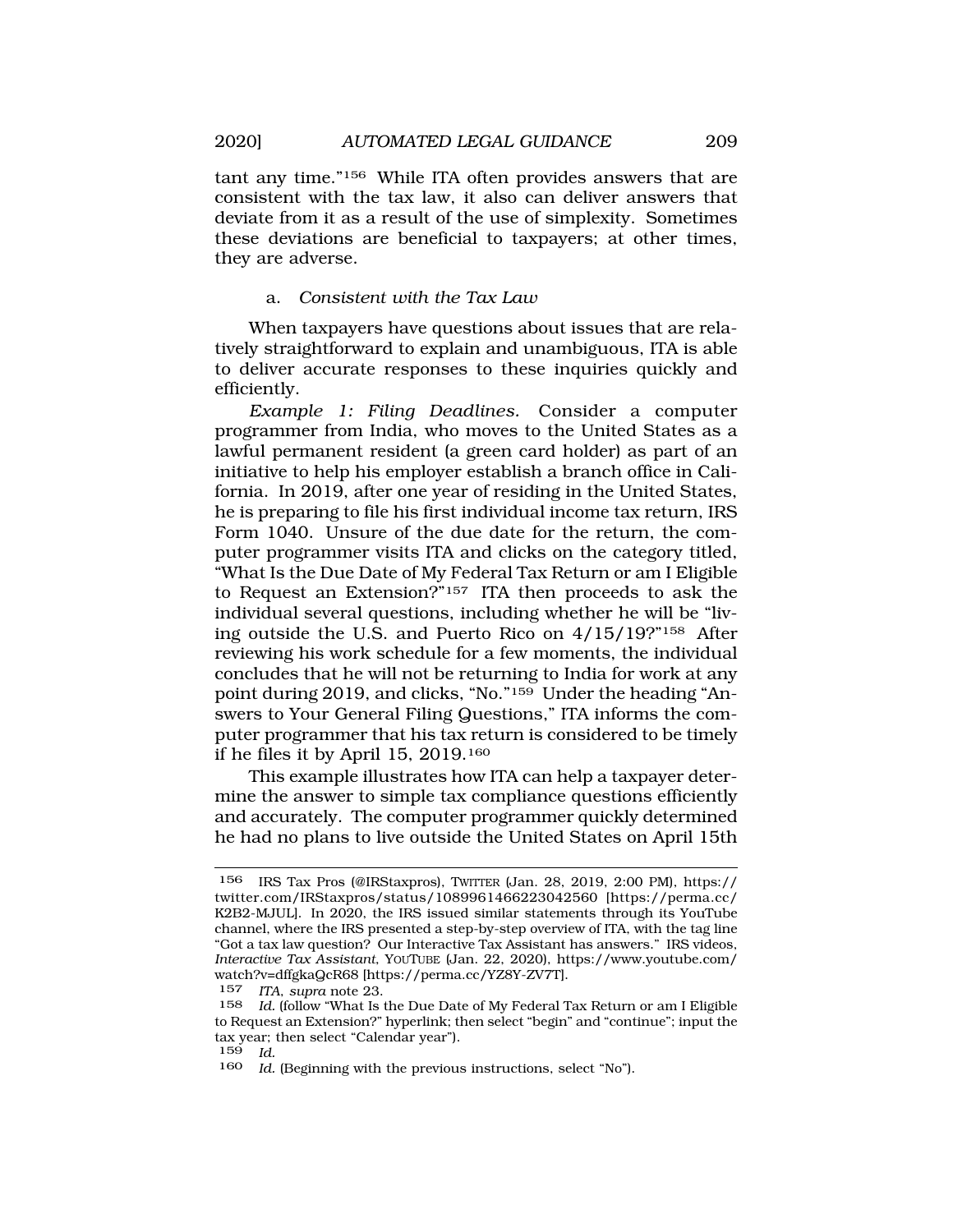<span id="page-31-0"></span>and, as a result, learned that his filing due date was no different from that of other U.S. taxpayers. On the other hand, if he had answered "Yes" because he would be working in India on April 15th, ITA would have answered that he would automatically have until June 15th to file his return in a timely manner.161 Not only could ITA apply the law to multiple scenarios within seconds, but both outcomes are consistent with the underlying section of the Internal Revenue Code.162

#### b. *Taxpayer-Favorable Deviations from the Tax Law*

While ITA delivers accurate answers to basic issues, such as the due date for filing tax returns or the proper IRS form for reporting certain income, ITA can also deliver answers that deviate from the underlying tax law in ways that are seemingly favorable to taxpayers.

*Example 2: Artificial Teeth Expense.* One instance in which ITA may offer taxpayer-favorable deviations is when ITA uses the existence of certain facts as a proxy for a more complex determination. For instance, imagine an aspiring model living in Los Angeles, California, who has attempted to alter his physical appearance—specifically the spacing between his front teeth—for years in order to obtain jobs as a model in print and online advertisements. After having no luck with braces and other orthodontic measures, he visits a maxillofacial surgeon who describes a procedure for replacing his four natural front teeth with four artificial teeth, at a cost of approximately \$10,000. The aspiring model considers the cost of the surgery and attempts to determine whether he can qualify for any tax credits or other benefits to offset some of the expense. When he visits ITA to investigate the tax consequences of the surgery, he selects "Can I Deduct My Medical and Dental Expenses?"163 After asking a few questions about the model's adjusted gross income for the year and the amount of the expense, ITA asks "What type of expense are you asking about?"164 The model quickly selects "Artificial Teeth Expenses" from a dropdown menu.<sup>165</sup> After just a few more clicks, ITA informs the model that "Your artificial teeth expenses are a qualified deductible

<sup>161</sup> *Id.* (Beginning with the instructions *supra* note 159, select "Yes").<br>162 *See* LR C 8 6072 (2018) ("Time for filing income tax returns").

<sup>162</sup> *See* I.R.C. § 6072 (2018) ("Time for filing income tax returns").

<sup>163</sup> *ITA*, *supra* note 23.

<sup>164</sup> *Id.* (follow "Can I Deduct My Medical and Dental Expenses?" hyperlink; then select "begin" and "continue"; input the tax year and select "Yes" and "No"; then select "Yes" and "No"; then input marital status and filing status; then select "A" and then select "Artificial Teeth Expenses"). 165 *Id.*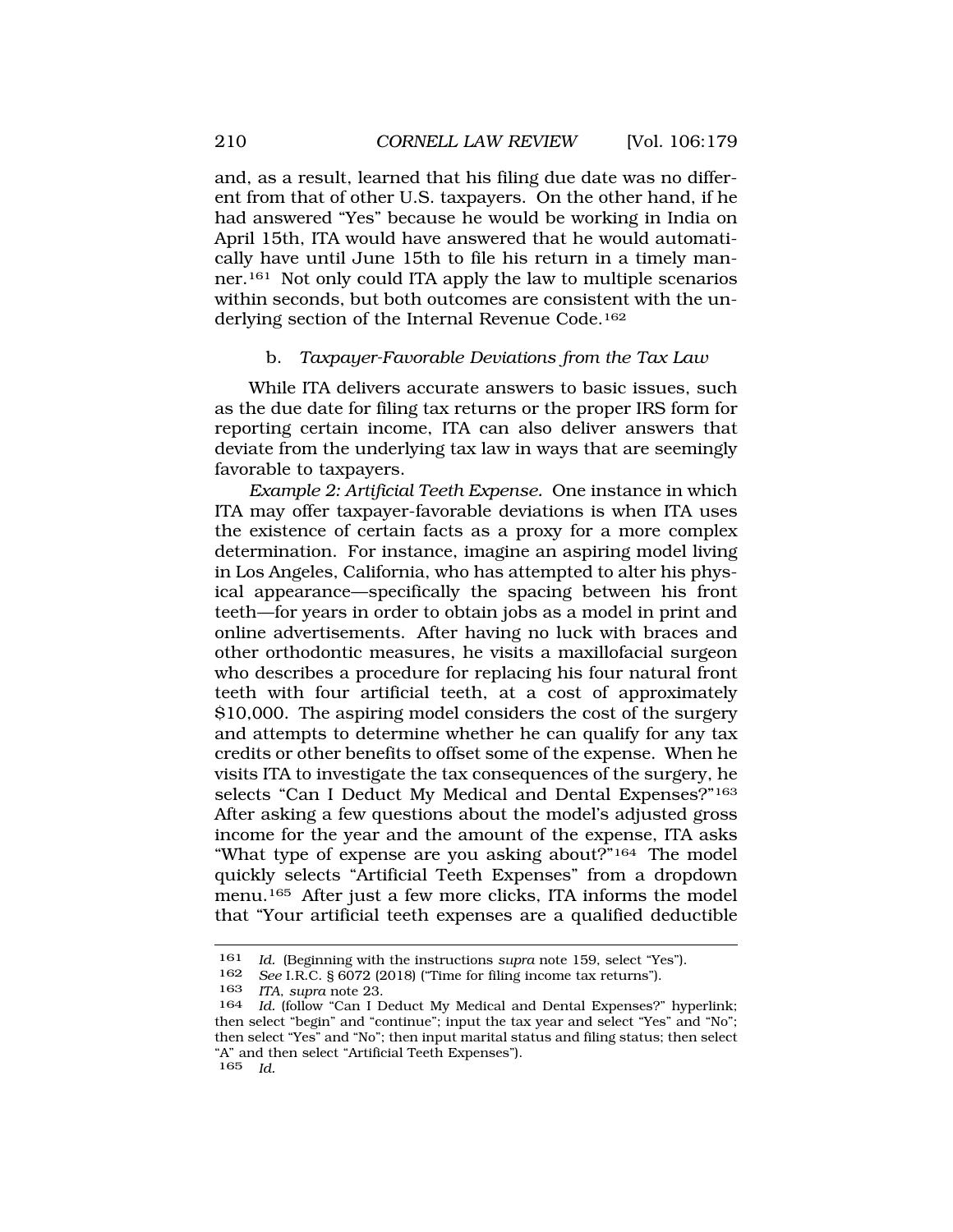expense."166 Satisfied with this response, the model decides to have the surgery and later claims a medical expense deduction on his tax return.

While the taxpayer in this example was able to obtain a definitive answer to his question about the deduction for artificial teeth using ITA, the answer is inconsistent with the actual tax law. Under Section 213(d)(9) of the Internal Revenue Code, taxpayers are not permitted to claim medical expense deductions for cosmetic surgery.167 In this example, ITA sought simplified inputs by asking about the specific type of expense, artificial teeth, but failed to ask questions about some of the more uncertain features of the statute, such as whether the procedure promoted "the proper function of the body" or treated a condition that resulted from "accident or trauma."168 At the same time, the taxpayer knew the reasons for the surgery—to improve his chances of securing modeling jobs, not to treat a condition resulting from accident or trauma—but ITA did not have access to this information. ITA's use of only certain facts (artificial teeth) as a proxy for a more complex inquiry caused ITA to deliver a taxpayer-favorable answer, but, as a result of its direct conflict with relevant statutory authority, it is an answer that could ultimately lead to a challenge from the IRS during an audit.

*Example 3: Lead-based Paint Removal Expense.* Another feature of ITA that may yield taxpayer-favorable deviations is its failure to describe all of the statutory or regulatory requirements that a taxpayer must fulfill in order to claim a specific tax benefit. Consider the owner of a small construction company with two young children who has decided to remove cracking lead-based paint from the walls of her home, which was built in the early 1900s. For the past two years, she has been concerned that the children could ingest some of the paint chips. Before removing the cracked paint, she researches whether she can qualify for a tax deduction or credit for the expenses involved in the paint removal. Upon visiting ITA, she selects the category "Lead-based Paint Removal/Covering Services" under medical and dental expenses.169 After asking the

<sup>166</sup> *Id.* 

<sup>167</sup> *See* I.R.C. § 213(d)(9) (2018).

See *id.* 

<sup>169</sup> *ITA*, *supra* note 23 (follow "Can I Deduct My Medical and Dental Expenses?" hyperlink; then select "begin" and input the tax year and select "Yes" and "No"; then select "Yes" and "No"; then input marital status and filing status; then select "L" and then select "Lead-Based Paint Removal/Covering Services"; select "All" and "None"; then select "None" and "Self.").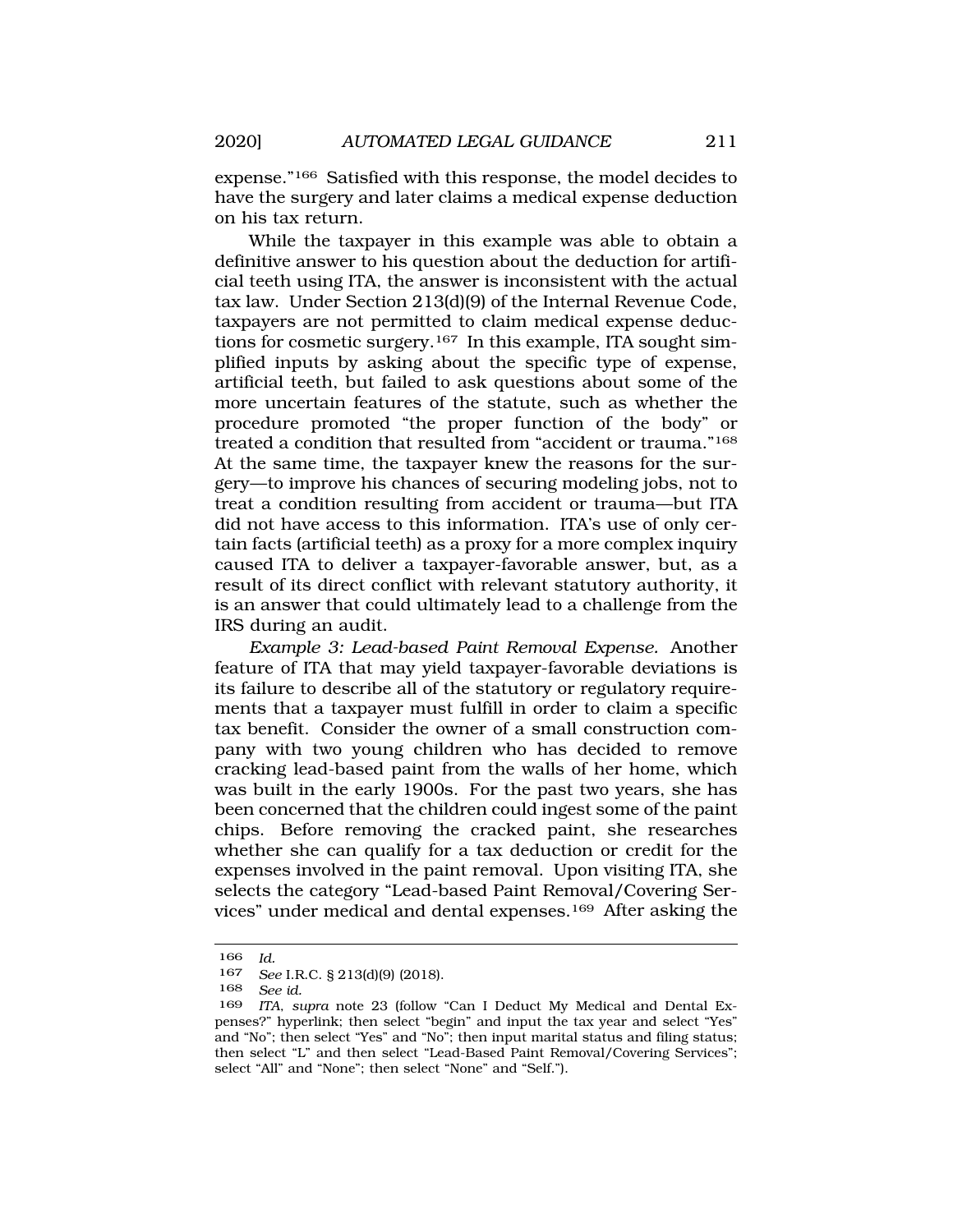taxpayer preliminary questions, including questions about her children, ITA asks "Was the surface from which the paint was removed in poor repair (peeling or cracking) or within the child's reach?"170 The taxpayer clicks "Yes," and ITA informs her that, "Your lead-based paint removal/covering services are a qualified deductible expense."171

While ITA provides an answer that appears to confirm the taxpayer is entitled to a tax deduction, it is a deduction that the IRS could challenge upon review. While the IRS has held in a revenue ruling that taxpayers may deduct the cost of leadbased paint removal as a medical expense, the IRS has also required that this removal must occur pursuant to a medical doctor's recommendation and as a result of certification by local health authorities.<sup>172</sup> If, during a subsequent audit, the IRS later discovered that the taxpayer did not satisfy these requirements, it could take a contrary position to ITA by denying the taxpayer's claimed deduction.

In this case, ITA simplified the description of the applicable tax law, which was implicit in its questions to the taxpayer, by failing to ask the taxpayer questions about certain factual requirements (a doctor's recommendation and certification by the health authorities). Perhaps worse yet, the fact that ITA asked the taxpayer in this example a series of detailed and specific questions would only encourage the taxpayer to reasonably assume that he could rely upon the answer provided by ITA. As a result, ITA has led the taxpayer to take a potentially deniable deduction while, at the same time, leading the taxpayer to believe she has met all requirements.

*Example 4: Tuxedo Expense.* Finally, ITA can deliver taxpayer-favorable deviations as a result of its use of terms and phrases that do not appear in the statutes or regulations. Imagine an individual who serves as a maître d' (head waiter) at a French restaurant in Chicago and who is required to purchase and wear a tuxedo to work each evening. He last purchased three tuxedos, at a cost of  $$7500$ , in 2017. In 2019, the maître d' heard from a friend at a competing restaurant that the cost of the tuxedos could be tax-deductible.<sup>173</sup> The maître d' quickly visits ITA to inquire about this issue and selects the category,

<sup>170</sup> *Id.* (Beginning with the previous instructions, select "Yes" and "Yes").

<sup>171</sup> *Id.* (Beginning with the previous instructions, select "All" and "None"; then select "None" and "Dependent"; then select "Yes" and "No").

<sup>172</sup> *See* Rev. Rul. 79–66, 1979-1 C.B. 114, 1979 WL 50788.

<sup>173</sup> *See* I.R.C. § 162(a) (2018); INTERNAL REVENUE SERV., PUBLICATION 529: MIS-CELLANEOUS DEDUCTIONS 12 (2019).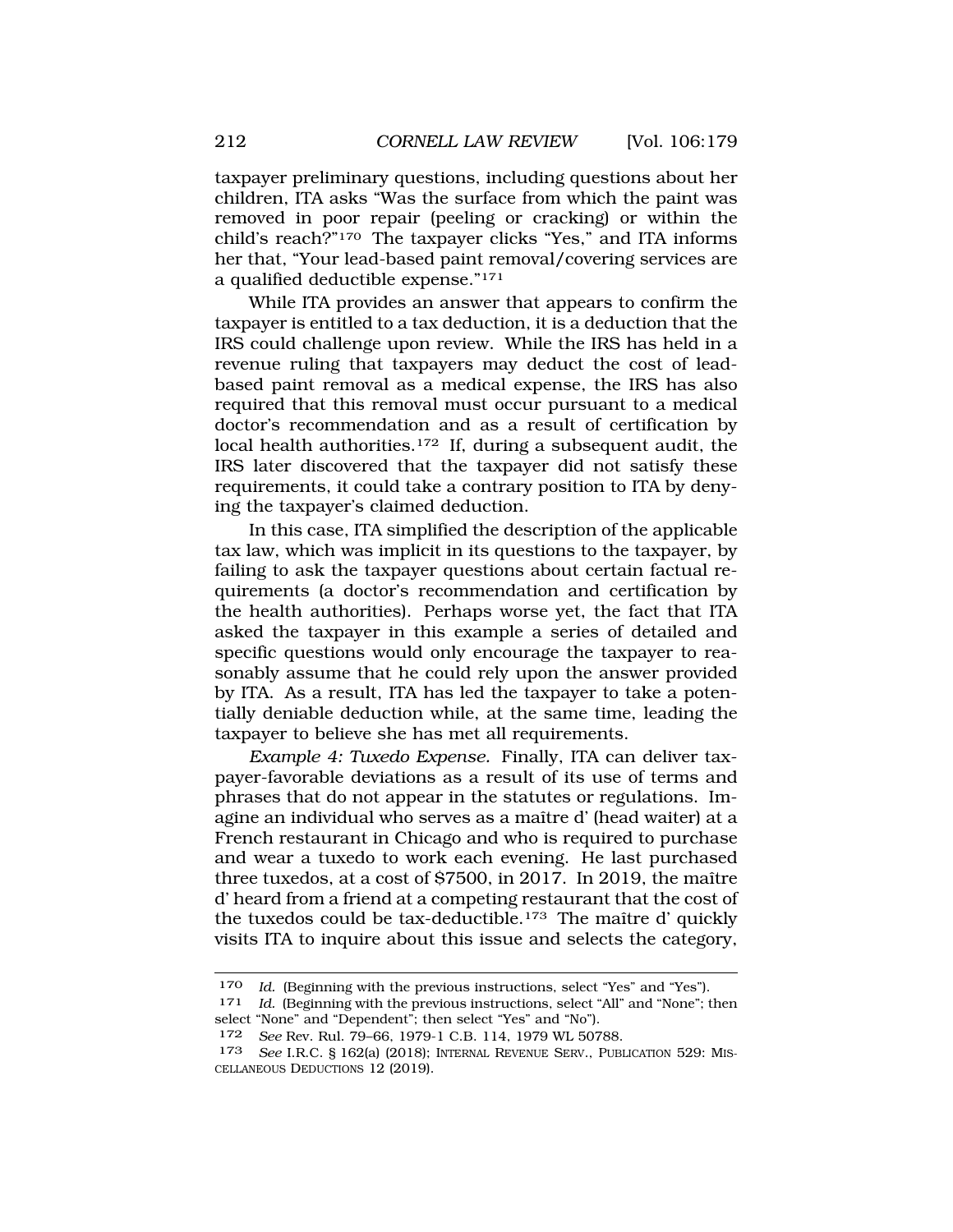"Work clothes, protective clothing or uniforms."174 After asking a few introductory questions, ITA asks the following question to the maître d': "Are the clothes suitable for everyday wear?"<sup>175</sup> The maître d' thinks about this question briefly before clicking "No."176 He knows that he only wears the tuxedos to work and would not wear them as "everyday wear."177 ITA promptly informs the maître d', "You can deduct the cost of work clothes and the upkeep of those clothes since you must wear them as a condition of your employment and they are not suitable for everyday wear."178 He follows this advice and files an amended tax return for 2017, which includes the tax deduction for the tuxedos.

Even though ITA appears to deliver an unambiguous response that the taxpayer may claim the deduction for his work clothes, this response is not consistent with either the case law or the IRS's official position. As most teachers and students of basic income tax know, individuals who attempted to claim miscellaneous itemized deduction for work clothing expenses (prior to the suspension of the deduction starting in  $2018$ ),<sup>179</sup> were required to meet the requirements of *Pevsner v. Commissioner.*180 In that case, an employee of an Yves Saint Laurent (YSL) boutique in Dallas, Texas attempted to claim an ordinary and necessary business expense deduction for the cost of YSL clothing that she was required to wear to work.181 The IRS, and later the court, disallowed the deduction because the clothing was "adaptable to general usage as ordinary clothing," even though the taxpayer was required to purchase the clothing by her employer.182 Applying an objective standard, the court found that clothing was not deductible because it could be worn for "general usage" by an individual even though the taxpayer did not do so.183

When ITA asked the maître d' in the example above about the tuxedos, it used a phrase that does not appear in the text of

- 179 I.R.C § 67(g) (2018).
- 180 Pevsner v. Comm'r of Internal Revenue, 628 F.2d 467, 470–71 (5th Cir. 1980).
- 181 *Id.* at 469.
- 182 *Id.*
- 183 *Id.* at 470–71.

<sup>174</sup> ITA, *supra* note 23 (follow "Can I Claim My Expenses and Miscellaneous Itemized Deductions on Schedule A" hyperlink; then select "begin" and input the tax year "2017" and input income).

<sup>175</sup> *Id.* (from the page in the previous instructions, select "Yes").

<sup>176</sup>*Id.* (from the page in the previous instruction, select "No"). 177 *Id.* 

<sup>178</sup> *Id.*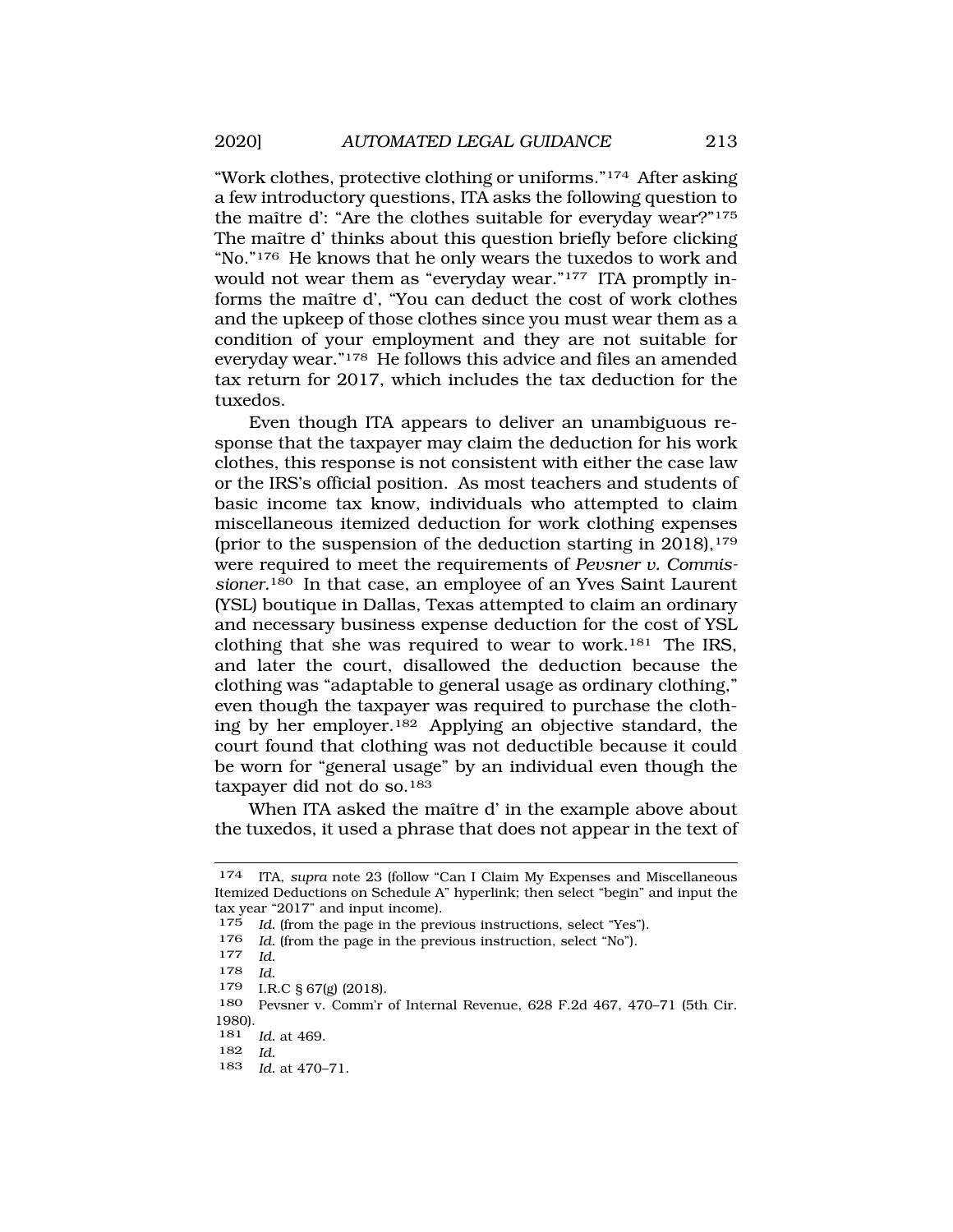<span id="page-35-0"></span>*Pevsner* or statutory or regulatory authority—"everyday wear."184 This phrase appears to be a simplification of the *Pevsner* test and, presumably, is easier for people who are not tax experts to apply than "general usage."185 Yet this new language could easily cause a taxpayer like the maître d' to consider whether he wears, or could wear, the tuxedos *every day*  rather than whether he could wear them to an event where this type of clothing is the norm, such as weddings or other formal events. If the IRS were to audit the maître d', it could reject the business expense deduction by applying the *Pevsner* test. In this case, the subtle changes to the relevant judicial test that appear in ITA's questions cause ITA to deliver dubious legal guidance to the taxpayer.

#### c. *Taxpayer-Adverse Deviations from the Tax Law*

The simplexity inherent in ITA not only can lead to legally questionable answers that benefit taxpayers, but also to those that conflict with taxpayer interests. The following illustrations reveal the double-edged character of automated legal guidance.

*Example 5: Teeth Whitening Expenses*. Where ITA uses certain facts as a proxy for a more complex determination, it also may incorrectly indicate that a tax deduction or credit is disallowed. Consider a taxpayer who is a cancer survivor and who has experienced several side effects from months of chemotherapy, including discolored patches on her teeth.186 After receiving approval from her oncologist, the taxpayer spends over \$1,000 on professional teeth whitening services from her dentist in order to address the discoloration. The taxpayer researches whether she can claim a medical expense deduction for the teeth whitening services, which have not been covered by dental insurance. She contacts her friend, an accountant, to inquire about the deduction. Her accountant visits the ITA website and selects the medical and dental expense category of questions. Shortly after the accountant clicks on "Teeth Whitening Expenses," ITA states that, "The teeth whitening expenses are not a deductible expense."187 After the accountant explains the IRS position, based on ITA's response, the tax-

<sup>184</sup> *See supra* note 195 and accompanying text.

<sup>185</sup> *Pevsner*, 628 F.2d at 469.

<sup>186</sup> For discussion, see *Oral Complications of Chemotherapy and Head/Neck Radiation (PDQ*®*)–Patient Version*, NAT'L CANCER INST. (Apr. 26, 2019), https:// <www.cancer.gov/about-cancer/treatment/side-effects/mouth-throat/oral-com>plications-pdq [\[https://perma.cc/G62U-2P7C\]](https://perma.cc/G62U-2P7C).

<sup>187</sup> *ITA*, *supra* note 23 (follow "Can I Deduct My Medical and Dental Expenses?" hyperlink; then select "begin" and "continue"; then input the tax year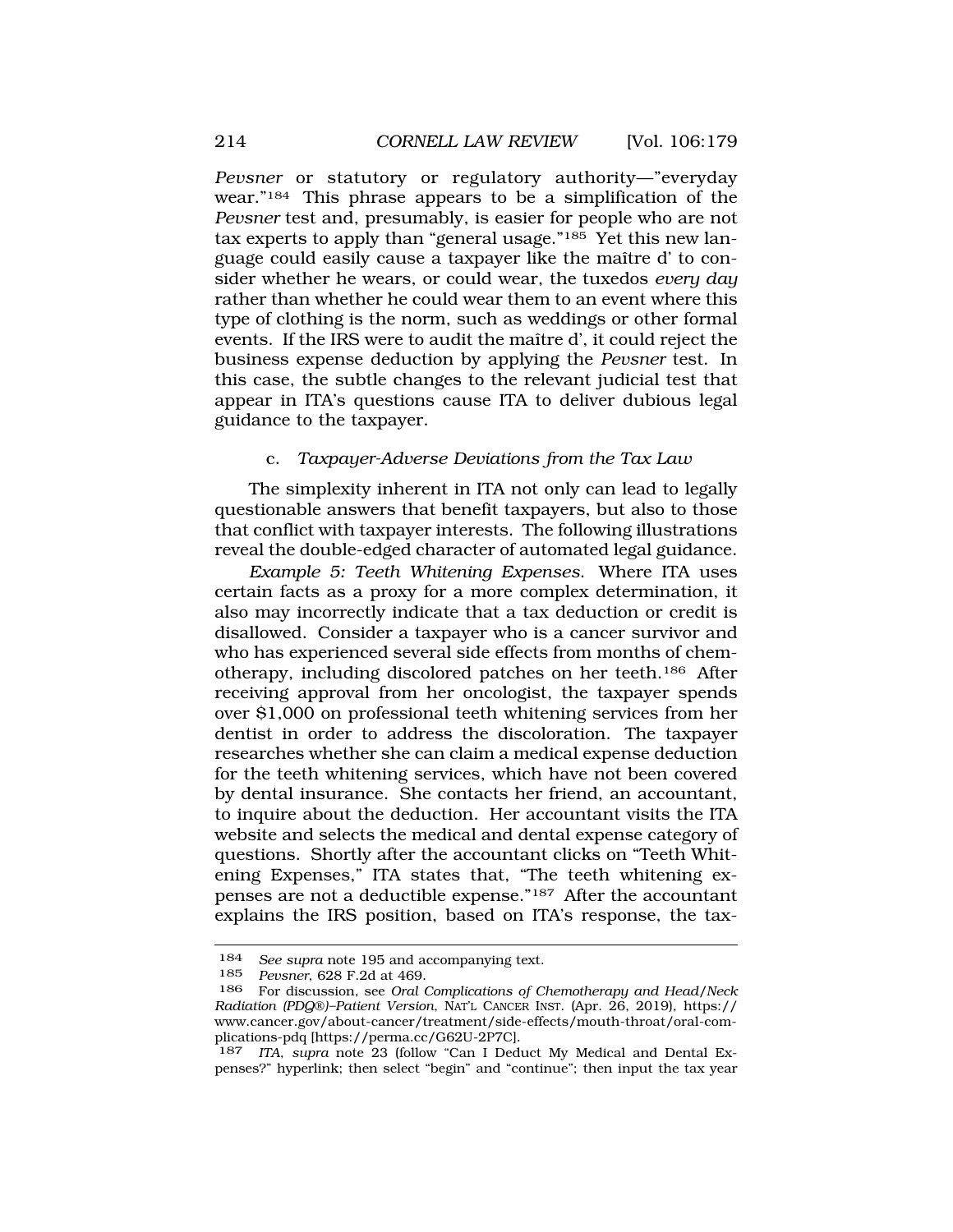payer follows this response and does not attempt to claim the medical expense deduction for the teeth whitening.

Despite the unambiguous nature of ITA's response, the IRS has implied that teeth whitening expenses could be deductible in certain circumstances. In Revenue Ruling 2003-57, the IRS stated that teeth whitening expenses are not deductible medical care where they do not treat discoloration that is "caused by a disfiguring disease or treatment."188 In other words, if the reason for the procedure is merely to improve the taxpayer's appearance and is not due to a disease or treatment for the disease, then the expense is "cosmetic surgery," which does not fit within the definition of medical care.189 In the example above, however, the taxpayer did experience tooth discoloration as a result of chemotherapy, which treated the taxpayer's disease, cancer. Yet ITA never asked questions regarding the facts surrounding the teeth whitening expense. Instead, ITA assumed that teeth whitening is a purely cosmetic expenditure. As a result, ITA presented a simplified output—teeth whitening expenses are not deductible—that caused the taxpayer to forgo the medical expense deduction.

*Example 6: College Athletic Scholarship.* At other times, unfavorable taxpayer responses can occur where ITA fails to describe potential statutory and regulatory exceptions. For example, consider a star high school soccer player who receives a full athletic scholarship to a university with an NCAA Division I team. Under the terms of the scholarship, described in the letter from the university, the student will receive the scholarship as long as she meets eligibility for athletic participation. In addition, the letter informs the student that the university may request that the student not only participate in soccer matches, but also in fundraising and promotional events throughout the academic year and summer. With help from her parents, the student reviews whether the scholarship is reportable as taxable income. She and her parents visit ITA and select the category of questions involving scholarships, fellowships and grants and receive the following question from ITA: "What portion of the scholarship . . . was a payment for services you were required to perform as a condition of receiving the scholarship . . . ?"<sup>190</sup> After considering the requirement

and select "Yes" and "No"; then select "Yes" and "No"; then input marital status and filing status; then select "T" and then select "Teeth Whitening Expenses").<br> $188$  Rev Rul 2003-57 2003-22 LR B 959 2003 WL 21100704 Rev. Rul. 2003-57, 2003-22 I.R.B. 959, 2003 WL 21100704.

<sup>189</sup> *See* I.R.C. § 213(d)(9) (2018).

<sup>190</sup> *ITA*, *supra* note 23 (follow "Do I Include My Scholarship, Fellowship, or Education Grant as Income on My Tax Return" hyperlink; then select "begin" and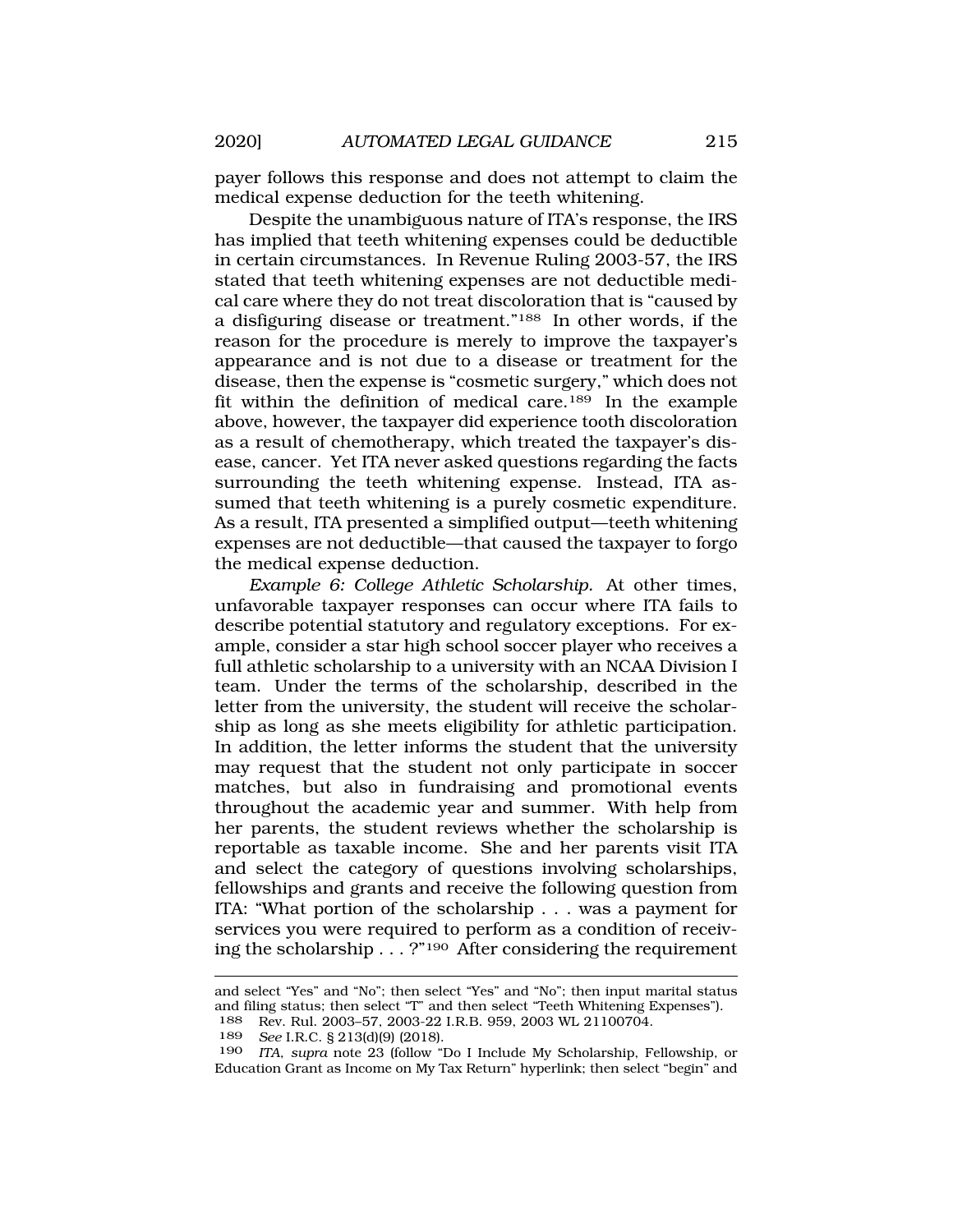to participate in soccer matches and fundraising and promotional events, the student selects "All."191 ITA responds, "Your Scholarship, Fellowship or Grant is taxable," offering the additional explanation that the scholarship is taxable because it "was received for services you were required to perform."<sup>192</sup>

Again, ITA delivers a response to the taxpayer's inquiry that is clear and simple, but that is also at odds with the underlying tax law. In Revenue Ruling 77-263, the IRS considered whether athletic scholarships that required participation in competitions and other events constituted "qualified scholarships," which are excluded from gross income.193 After considering judicial decisions that addressed this issue, the IRS held that an athletic scholarship is not taxable as long as it is "not cancelled in the event the student cannot participate and the student is not required to engage in any other activities in lieu of participating in the sport."194 In the example described above, if the university would not cancel or reduce the scholarship if the student could not play due to injury or for other reasons, the scholarship would not be taxable. Yet ITA did not ask any questions regarding the terms of the athletic scholarship. Rather, it prompted the taxpayer to consider only whether the university provided the scholarship "for services."195 As a result, ITA could have caused the taxpayer to report as income an item that Congress intended to exempt from taxation.

*Example 7: Charitable Contributions*. Last, when ITA asks questions without defining terms or providing additional context, it may provide a deviation that is not favorable to the taxpayer. Imagine a taxpayer whose father received treatment at a local hospital for a serious medical injury resulting from an automobile accident. After the medical treatment of the taxpayer's father, the taxpayer decides to make a charitable contribution to the tax-exempt foundation that receives charitable donations on behalf of the hospital. When making a \$2,000 charitable gift to the hospital foundation, the taxpayer notes

<sup>&</sup>quot;continue"; then input the tax year and select "Yes" for the inquiry "Scholarships, fellowships, or need-based grants such as the Pell Grant" and "No" for the inquiry "tuition reduction"; then select "Yes" and "Part").

<sup>191</sup> *Id.* 

<sup>192</sup> *Id.* (Beginning with the previous instructions, select "All" and "No").<br>193 *See Rev. Rul. 77-263*, 1977-2.C.B. 47, 1977 WL 43568. For further

See Rev. Rul. 77-263, 1977-2 C.B. 47, 1977 WL 43568. For further discussion, see Richard Schmalbeck & Lawrence Zelenak, *The NCAA and the IRS: Life at the Intersection of College Sports and the Federal Income Tax*, 92 S. CAL. L. REV. 1087, 1125 (2019).

<sup>194</sup> Rev. Rul. 77–263, 1977-2 C.B. 47, 1977 WL 43568.

<sup>195</sup> *See supra* note 190 and accompanying text.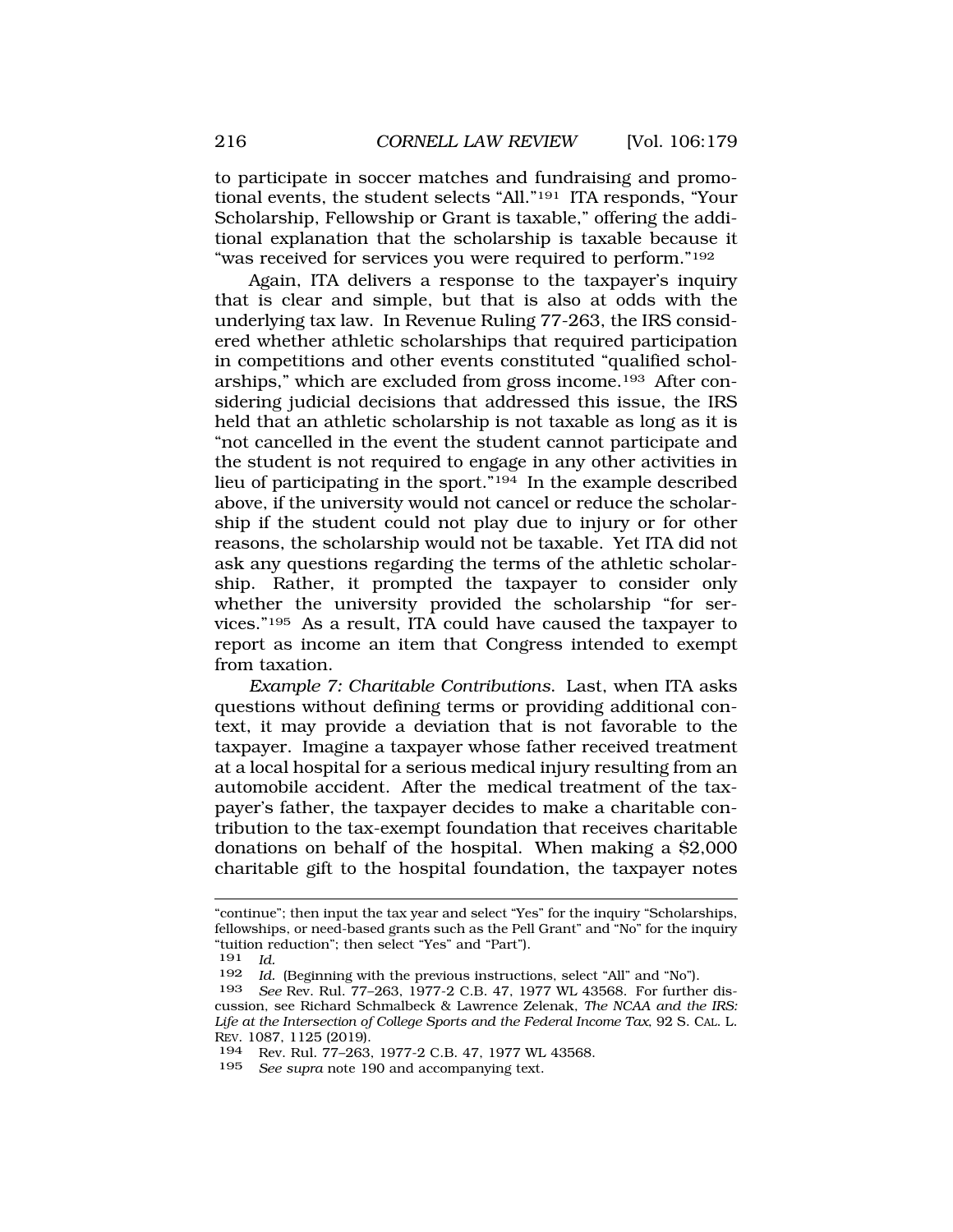that the gift is in honor of his father (and includes his father's name with the gift). In considering whether he can deduct this gift, the taxpayer visits ITA. ITA asks the taxpayer, "Was your contribution to the qualified organization intended for a specific person, other than for a person in foster care or a student living in your home?"196 After considering this question, the taxpayer clicks "Yes" because he did intend for his gift to honor a "specific person," his father. ITA quickly informs the taxpayer that "[y]ou are not eligible to claim a deduction for this charitable contribution" because it was "intended for a specific person."<sup>197</sup> After receiving this response and ITA's explanation, the taxpayer decides not to claim the charitable contribution deduction.

In this example, ITA caused the taxpayer to refrain from claiming a deduction to which he was legally entitled as a result of the vague and confusing question that ITA asked when seeking information. ITA's question screen asked if the taxpayer's gift was "intended for a specific person," but did not include any explanation of this term or provide any examples to the taxpayer.198 By contrast, the written IRS publication on this topic, IRS Publication 526: Charitable Contributions, provides a description of the meaning for this term, including that "[p]ayments to a hospital that are for a specific patient's care or for services for a specific patient" are not deductible as charitable contributions.<sup>199</sup> If the taxpayer had received this additional explanation, he might have concluded that his gift was not "intended for a specific person" because it was not payment for services for his father. Without explanation of all terms in its questions, ITA can cause taxpayers to input responses that lead to deviations from the tax law that are contrary to the taxpayer's interests.

### C. Impact of Simplexity and Interactive Tax Assistant

While automated legal guidance can enable administrative agencies to offer clear and simple answers to the public, it can also cause the public to follow responses that deviate from the underlying law. This can also be true of simplexity in tradi-

<sup>196</sup> *ITA*, *supra* note 19 (follow "Can I Deduct My Charitable Contributions" hyperlink; then select "begin" and "continue"; input the tax year and select "Yes" and "Yes" then select "Yes")*.* 

<sup>197</sup> *Id.* (Beginning with the previous instructions, select "Yes").

<sup>198</sup> *See supra* note 196 and accompanying text.

<sup>199</sup> IRS, PUBLICATION 526: CHARITABLE CONTRIBUTIONS 6 (2019).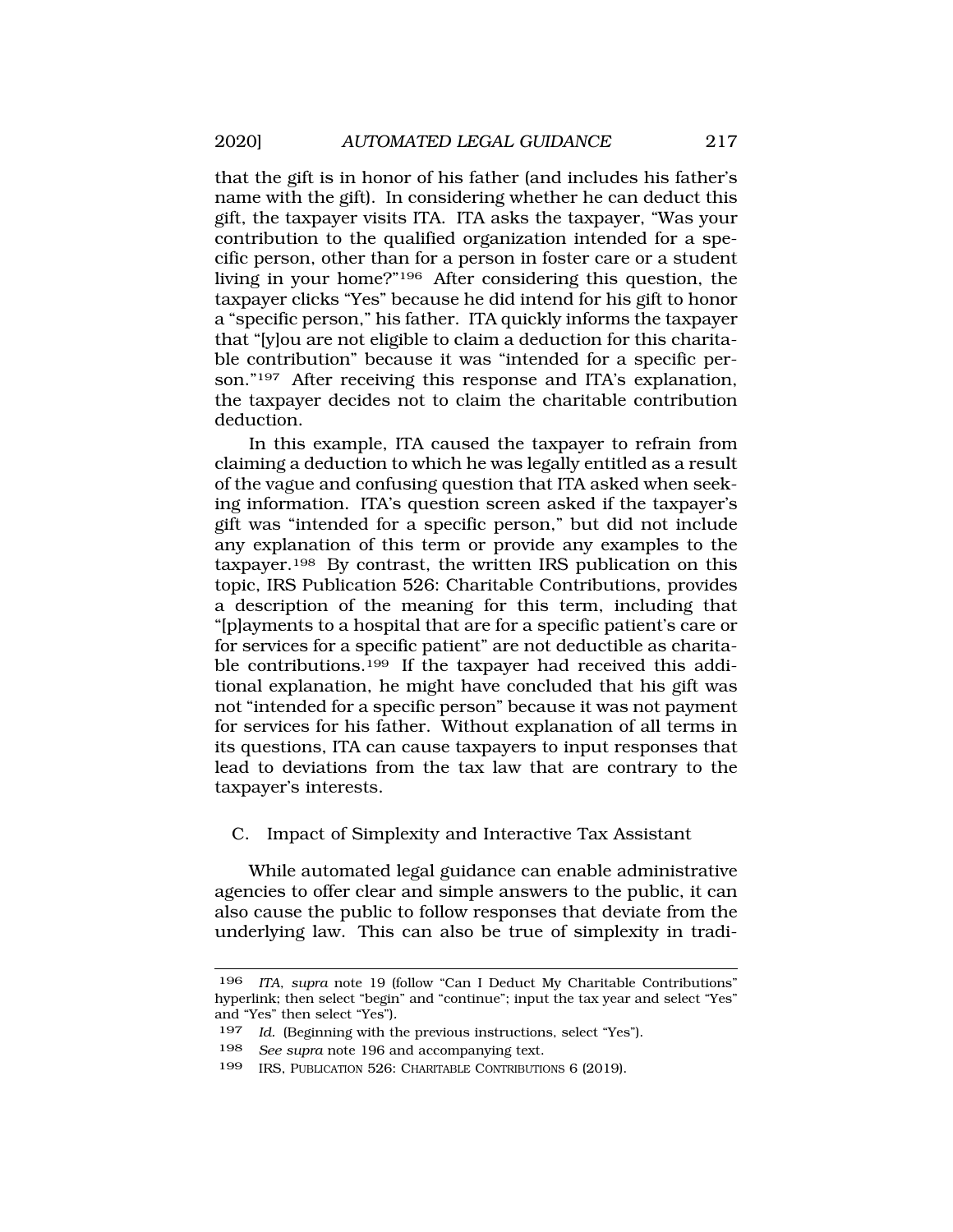<span id="page-39-0"></span>tional written legal guidance to the public.200 But, as we argue in this subpart, automated legal guidance, such as ITA, creates more powerful and pervasive forms of simplexity than traditional written legal guidance, such as IRS publications, for several reasons: it presents personalized communication; offers even less qualified explanations of the law; and delivers information to requesting individuals almost immediately.

### 1. *Personalization*

The first distinguishing characteristic of automated legal guidance compared to static publications is that automated legal guidance delivers personalized, rather than generic, information. When taxpayers seek guidance from ITA, they input information in response to a series of questions, such as whether the taxpayer's medical expenses were reimbursed by health insurance. In nearly all cases, the questions use second-person pronouns (i.e., *"*you" or "yours").201 After receiving these inputs, ITA presents the taxpayer with an output that is seemingly personalized to the taxpayer, as it uses second-person pronouns (e.g., "*Your* artificial teeth expenses are a qualified deductible expense.")202

Behavioral research shows that personalized communication can have a greater impact on recipients' beliefs and actions than generic statements. Online advertisers, political campaign consultants, and telemarketers often use second-person pronouns because they "enhance consumer involvement and brand attitude as a result of increasing the extent that consumers engage in self-referencing."203 Similarly, marketing researchers have found that when a solicitation contains the individual's name in the subject line, individuals are significantly more likely to open an e-mail and ultimately respond positively to the solicitation.204 Part of the motivation behind personalization of guidance, whether by government or privatesector actors, is to induce reliance and satisfaction from

<sup>200</sup> *See, e.g.*, IRS, PUBLICATION 502: MEDICAL AND DENTAL EXPENSES 5 (2020) [hereinafter PUBLICATION NO. 502] (stating that "[y]ou can include in medical expenses the amount you pay for artificial teeth").

<sup>201</sup> *See* section II.B.2.

<sup>202</sup> *Supra* note 166 and accompanying text (emphasis added).

<sup>203</sup> Ryan E. Cruz, James M. Leonhardt, & Todd Pezzuti, *Second Person Pronouns Enhance Consumer Involvement and Brand Attitude*, 39 J. INTERACTIVE MAR-KETING 104, 104 (2017).

<sup>204</sup> *See, e.g.*, Navdeep S. Sahni, S. Christian Wheele, & Pradeep Chintagunta, *Personalization in Email Marketing: The Role of Non-Informative Advertising Content*, 37 MARKETING SCI. 1, 5 (2016) (finding that including the name in the subject line "increased the probability of the recipient opening the email by 20%").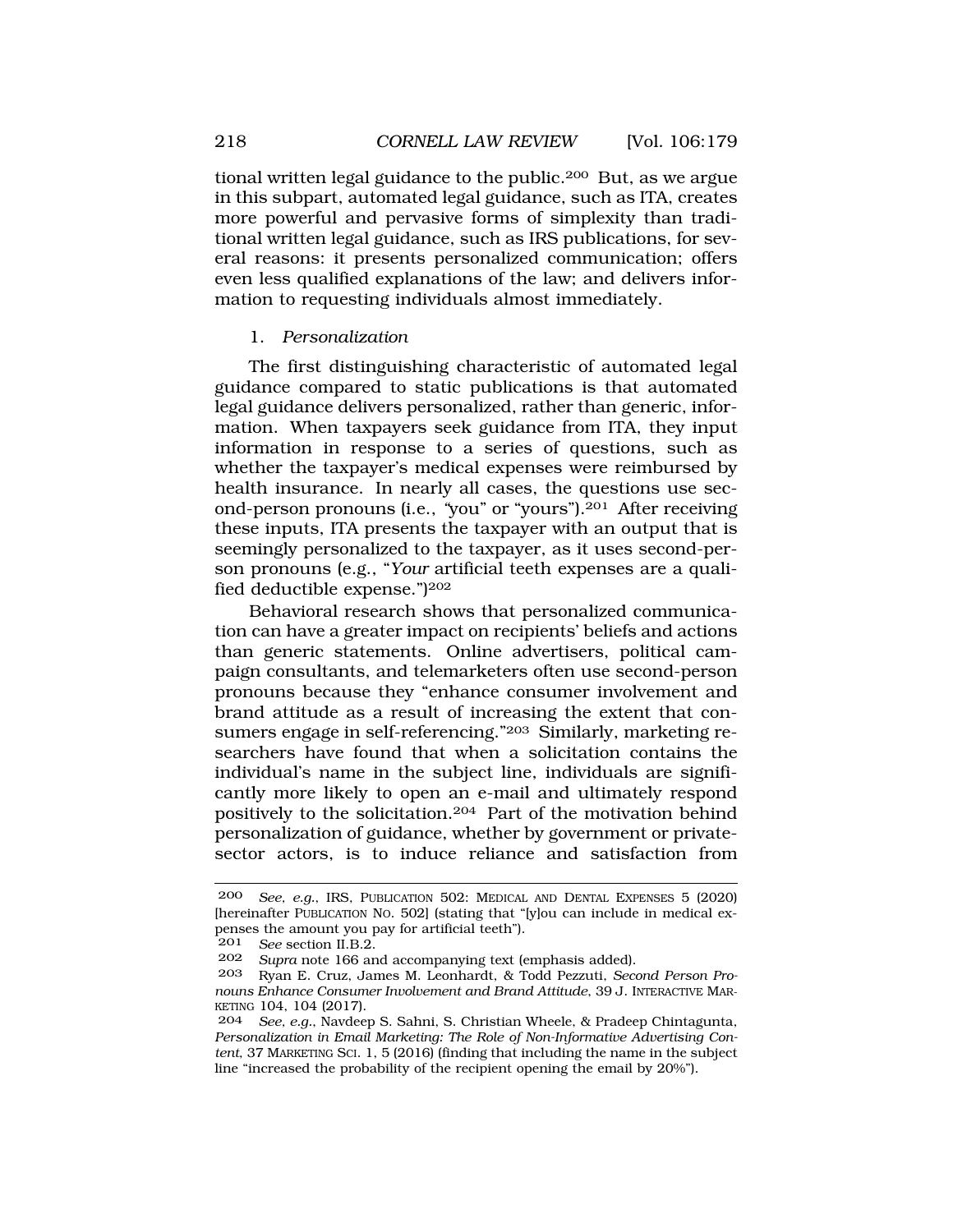users.205 By requiring users to input personal information, such as their own adjusted gross income and other personal details, and presenting outputs with personalized language, federal agencies attempt not only to provide relevant information, but also to convince users that this information has directly addressed their inquiries.

Automated legal guidance, such as ITA, achieves personalization more effectively than static written publications. Even though IRS publications use second-person pronouns, taxpayers know that these publications are written for every reader in a generalized way. The text on the page may use the words "you" or "your," but does not vary in any way depending upon the specific reader.206 As communication research has shown, personalized messages, including those that use second-person pronouns, are not always more effective than generalized messages.207 The key feature that causes advertisers to affect consumers' behavior is that the recipient of the information perceives that it is personalized. ITA, for instance, asks a series of questions that solicit specific information, including personal details that involve issues such as the user's income, marital status and children, before it provides guidance to the taxpayer.208 Questions that seek personal information and that are directly addressed to the taxpayer, consequently, may cause ITA to achieve perceived, even if not actual, personalization.209 This may increase the impact of automated legal guidance and accompanying simplexity.

#### 2. *Non-qualified Statements*

Another reason why simplexity in automated legal guidance may be particularly impactful is that automated legal guidance offers non-qualified answers to inquiries. For instance, when the taxpayer in Example 2, discussed above, sought information regarding expenses for artificial teeth, he was interested in learning whether he could qualify for a tax

<sup>205</sup> *See id.* at 32–33.

<sup>206</sup> *See, e.g.*, PUBLICATION NO. 535, *supra* note 144, at 6 ("Generally, *you* can deduct the full amount of a business expense if it meets the criteria of ordinary and necessary and it is not a capital expense." (emphasis added)).

<sup>207</sup> *See* Cong Li, *When Does Web-Based Personalization Really Work? The Distinction Between Actual Personalization and Perceived Personalization*, 54 COM-PUTERS HUM. BEHAV. 25, 25 (2016) (finding that "perceived personalization, instead of actual personalization, is the underlying psychological mechanism of message effectiveness").

<sup>208</sup> *See, e.g.*, *supra* note 164 and accompanying text ("Do you know the amount of adjusted gross income reported on this return?"). 209 *See* Li, *supra* note 207, at 28–32.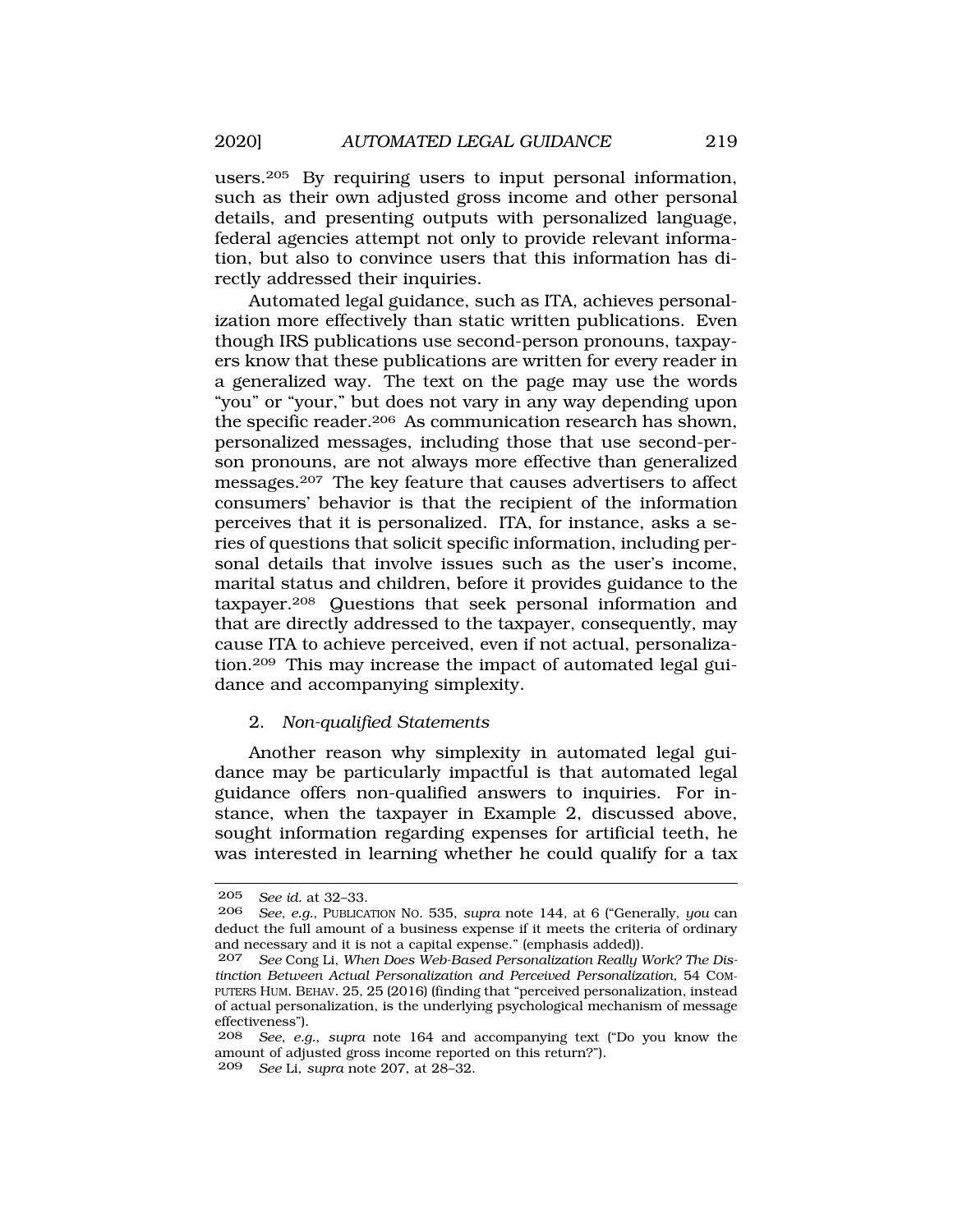deduction or credit.210 Once the taxpayer selected "artificial teeth" from the list of possibilities under medical and dental expenses, ITA responded with a non-qualified statement that the expense is deductible.211 Despite the possibility that the IRS could characterize the expense as cosmetic surgery, ITA did not provide a qualified answer, such as that the expense is deductible as long as the procedure was "necessary to ameliorate a deformity arising from, or directly related to, a congenital abnormality, a personal injury resulting from an accident or trauma, or disfiguring disease."212 This formulation would have alerted the taxpayer that he would have to satisfy additional statutory or regulatory requirements in order to claim a medical expense deduction. Instead, whenever taxpayers complete the questions that ITA poses, ITA takes a binary approach (e.g., deductible or non-deductible) and presents its response as the "answer."213

IRS publications, in contrast, often include general discussion of the requirements and exceptions that apply to specific tax treatment. For example, IRS Publication 502 uses plain language to describe the tax treatment of medical expenses.<sup>214</sup> It explains that artificial teeth expenses are deductible, but, in text that is nearby, describes rules regarding cosmetic surgery.215 The publication informs readers that "[g]enerally, you can't include in medical expenses the amount you pay for cosmetic surgery."216 It then provides a number of examples, involving breast cancer surgery and others, that describe when an expense is, and is not, cosmetic surgery. IRS publications at least offer the possibility that a taxpayer would read text addressing both artificial teeth and cosmetic surgery and conclude that additional research is necessary.

The tendency of ITA to issue even less qualified responses causes it to exhibit greater simplexity than IRS publications. By design, ITA provides taxpayers with simple and direct "answers" that taxpayers can follow, removed from broader legal context. This makes it easier for taxpayers to get answers that they can apply easily and upon which they feel they can rely. But, it also makes it even less likely that users of automated

216 *Id.* at 15.

<sup>210</sup> *See supra* notes 163–166 and accompanying text.

<sup>211</sup> *See supra* note 163.

<sup>212</sup> I.R.C. § 213(d)(9)(A) (2018).

<sup>213</sup> *See supra* section II.B.2.

<sup>214</sup> *See* PUBLICATION NO. 502, *supra* note 200, at 15.

<sup>215</sup> *Id.* at 5, 15.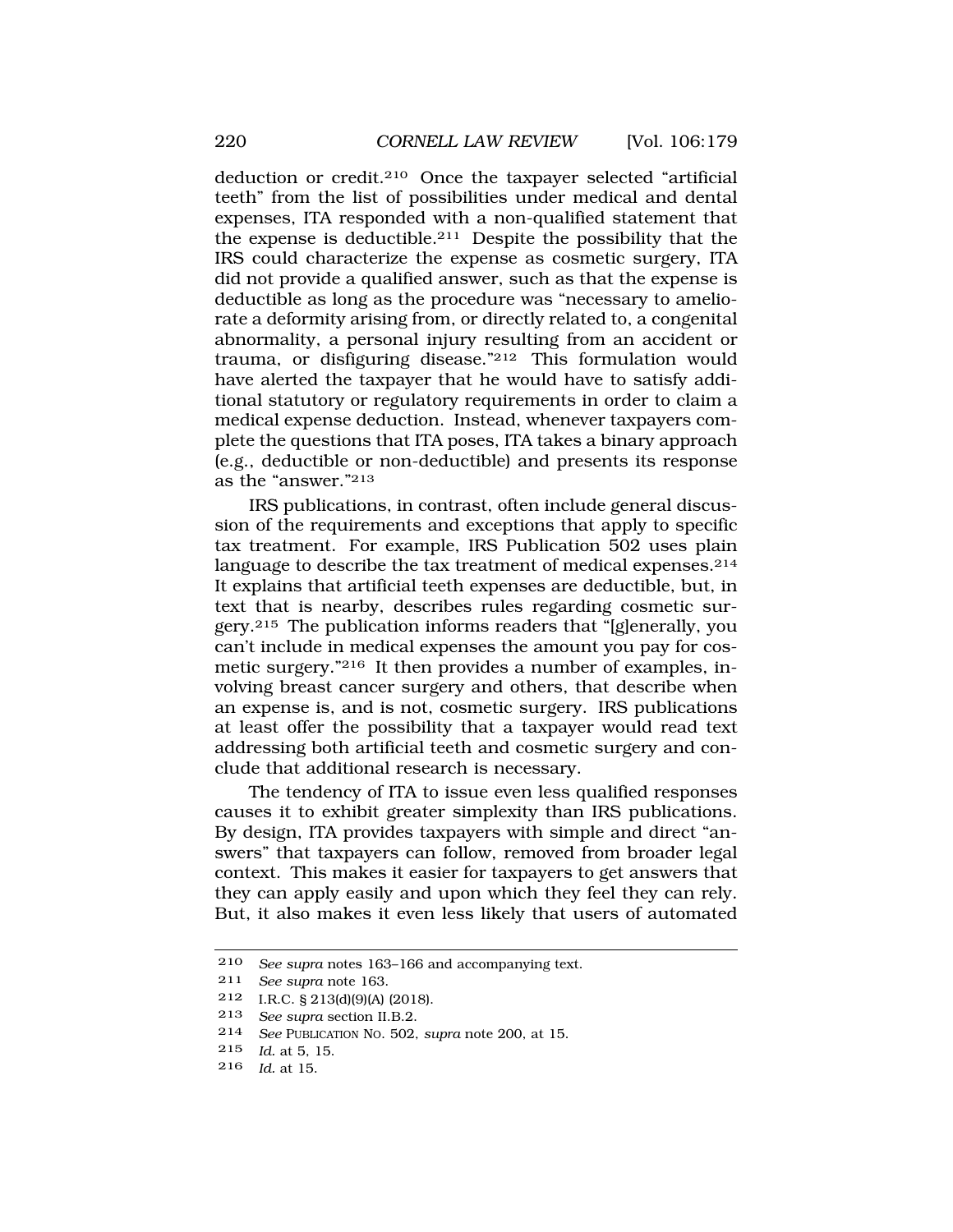legal guidance will be responsive to nuances and complexities in the underlying law.

### 3. *Immediate Responses*

Finally, automated legal guidance can deliver information more immediately than static written publications. When taxpayers start the process of submitting information to ITA, the initial screen provides an "[e]stimated completion time" for each question.217 For questions about basic topics, such as filing dates and the amount of the applicable standard deduction, the estimate is less than ten minutes, $218$  and for more complex topics, such as the deductibility of medical and dental expenses, the estimate is fifteen minutes.219 If taxpayers respond to questions quickly, the total time needed to receive an answer to the initial inquiry can be significantly less than these estimates. IRS publications, in contrast, can number in the hundreds of pages and require readers to consider numerous exceptions, requirements, and examples.220 Even the online versions of IRS publications contain limited hyperlinks to other IRS publications, which require additional reading and review.221

Individuals may rely more on automated legal guidance than other types of advice as a result of its ability to deliver information promptly and without charge. Marketing research shows that consumers value automated systems when they deliver requested information in as little time as possible.<sup>222</sup> Federal government agencies have attempted to emulate the private sector in developing automated systems.223 One effect of the immediate nature of ITA's responses is that it may counteract taxpayers' interest in conducting additional research or contacting third-party advisors for advice. In contrast, if the taxpayer reads apparently conflicting statements regarding a deduction in an IRS publication (such as a statement that artificial teeth are deductible but cosmetic surgery is

<sup>217</sup> *See, e.g.*, *supra* note 164 (providing an estimated completion time of fifteen minutes for the question whether "I [can] Deduct My Medical and Dental Expenses").

<sup>218</sup> *See, e.g.*, ITA, *supra* note 23 (select the hyperlink "How Much is My Standard Deduction?") (providing an estimated completion time of five minutes).

<sup>219</sup>*See supra* note 217*.* 220 *See, e.g.*, IRS, PUBLICATION 17: YOUR FEDERAL INCOME TAX (2020) (277 pages).

<sup>221</sup> *See Publications Online*, IRS (July 25, 2020), <https://www.irs.gov/publica> tions [<https://perma.cc/V4FU-F9WB>].

<sup>222</sup> *See, e.g.,* JESPER FALKHEIMER & MATS HEIDE, STRATEGIC COMMUNICATION: AN INTRODUCTION (2018).

<sup>223</sup> *See supra* note 42 and accompanying text.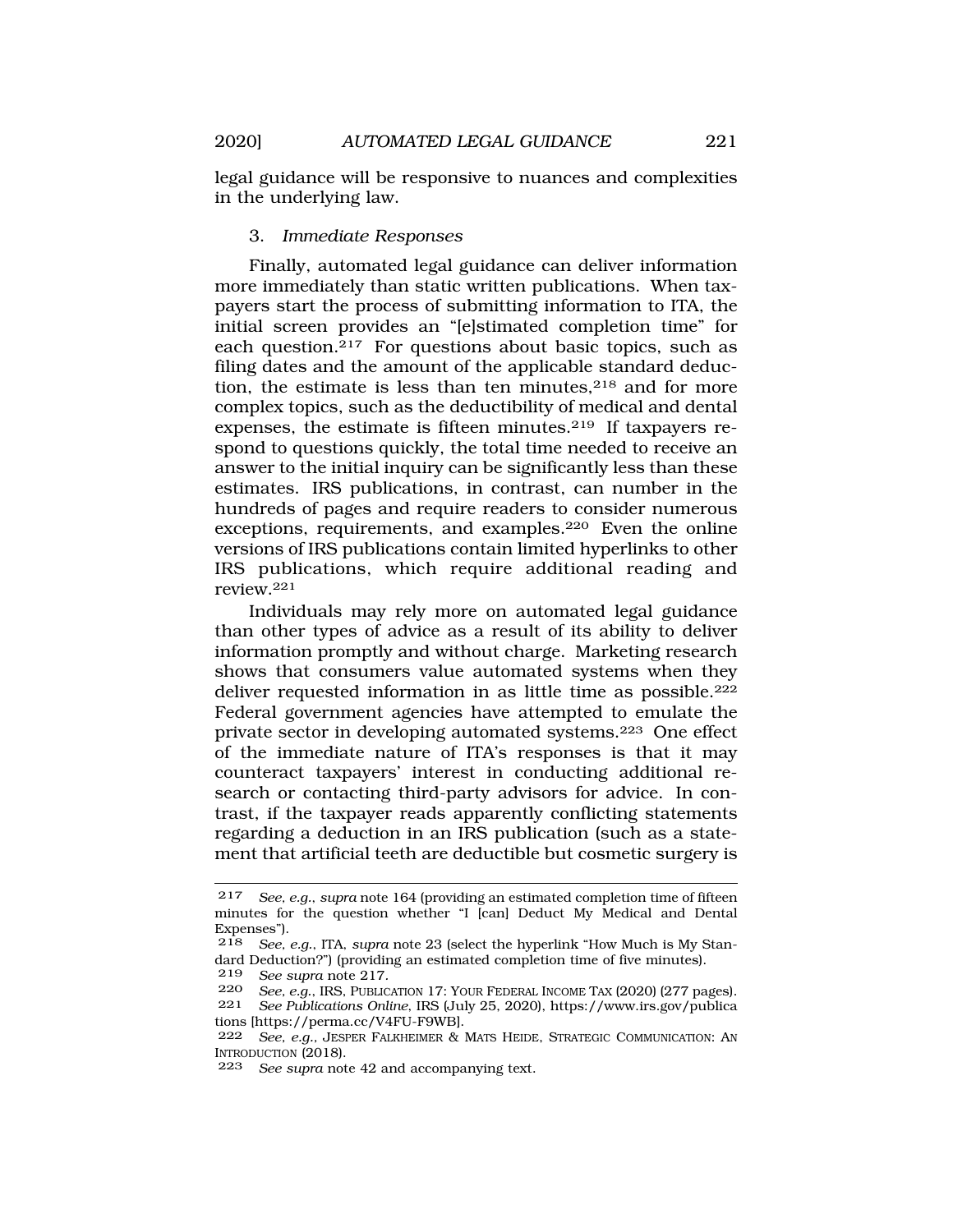not), the taxpayer might be encouraged to ask an accountant for guidance (assuming the taxpayer could afford this service). For this and all the other reasons discussed above, automated legal guidance can provide the government with greater power to shape individuals' understanding of, and compliance with, the law than static publications.

#### III HOW SHOULD AUTOMATED LEGAL GUIDANCE EVOLVE?

The prior part described in detail how one government agency, the IRS, is directing hundreds of thousands of users to automated legal guidance every year. It also explored how this decision increases the government's use of simplexity. This part examines, more broadly, some of the normative issues underlying the government's use of automated legal guidance, both when powered by simplexity, as is presently the case, and in more sophisticated forms the government may develop that move beyond the use of simplexity.

#### A. Reaching Different User Populations

One of the first questions government officials considering automated legal guidance must confront is how to direct it to the right populations. Part of the reason why complexity exists in the law is to more accurately target the right legal dictates to the right people in the right situations.224 This is an old concept, which grows out of the literature regarding rules and standards. Generalized legal standards, which are not tailored to particular situations, have fewer details, and thus are less complicated to understand at a high level, but they also yield uncertainty about how the standard applies in a given situation.225 Legal rules add detail about how the law will apply in given situations, thereby increasing certainty and the fit between the law and particular situations.226 But, the more de-

<span id="page-43-0"></span>

<sup>224</sup> *See, e.g.*, Louis Kaplow, *A Model of the Optimal Complexity of Legal Rules*, 11 J.L. ECON. & ORG. 150, 150 (1995) (explaining that "[r]ules that are more complex can be tailored to acts more precisely, thereby allowing better control of behavior").

<sup>225</sup> *See, e.g.*, Casey & Niblett, *supra* note 77, at 1409 (offering the conventional wisdom that "[u]ncertainty about the content of a law is greater with standards than with simple rules").

<sup>226</sup> Kaplow, *supra* note 224, at 160 (describing how increased complexity of rules allows for more precise tailoring).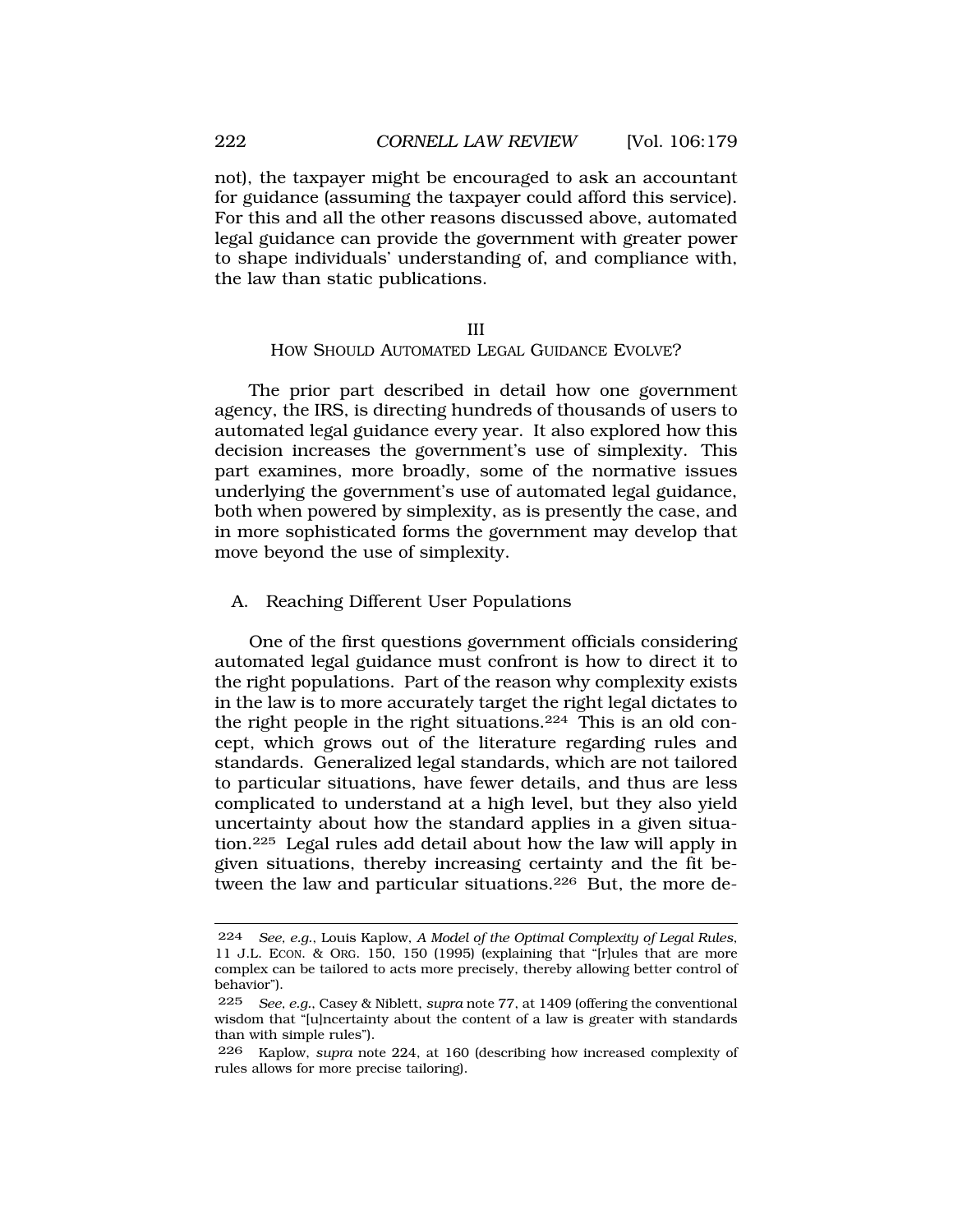tail is added, the less comprehensible it may become, ultimately exceeding human comprehension.227

When automated legal guidance relies on simplexity to make otherwise complex law easily communicable, it tends to do so by reducing both the uncertainty that would be inherent in standards and the complexity that would flow from many rules. For instance, when asking ITA whether expenses for tuxedos are tax deductible, the fictional maître d', discussed earlier, responds to ITA's questions about whether the tuxedos are "everyday wear" and receives a response from ITA that they are deductible business expenses, even though the governing legal standard is much less clear and application of the standard in particular situations would actually yield a different answer.228

This reduction in both the uncertainty and complexity of the law may be appropriate for certain user populations. In such populations, the benefit of tailoring the law through application of uncertain standards or proliferation of many detailed rules may be outweighed by the inordinate cost of understanding and applying the law. For instance, in the tax context, for individuals with low income, the cost of applying uncertain or complex tax rules may be too high. Such taxpayers tend to have more limited opportunities to obtain outside private counsel and, like most taxpayers, are often unable to understand the complex tax law themselves.229 Moreover, when lower income is at stake, careful tailoring of the law to each situation may be less important from a revenue-raising perspective, since less revenue is at stake. Automated legal guidance may thus reduce the costs of applying the tax law in a welfare maximizing way.

However, when using automated guidance for low-income taxpayers, it is also important not to systematically increase their tax liability. This is because of the declining marginal utility of income, which suggests that the lower income an individual has, the higher the marginal utility of a dollar.230

<sup>227</sup> *See, e.g.*, David A. Weisbach, *Formalism in the Tax Law*, 66 U. CHI. L. REV. 860, 868 (1999) ("Too many lines means the map is incomprehensible.").

<sup>228</sup> *See supra* notes 173–185 and accompanying text.

<sup>229</sup> *See, e.g.*, Emily Cauble, *Accessible Reliable Tax Advice*, 51 U. MICH. J.L. REFORM 589, 591 (2018) (exploring how "the task of accurately determining and reporting tax consequences is much more daunting" for "unsophisticated taxpayers who lack financial resources").

<sup>230</sup> *See, e.g.*, Joseph Bankman & David A. Weisbach, *The Superiority of an Ideal Consumption Tax Over an Ideal Income Tax*, 58 STAN. L. REV. 1413, 1421 (2006) (explaining and applying conventional wisdom about declining marginal utility to tax liability). *But see, e.g.*, Sarah B. Lawsky, *On the Edge: Declining*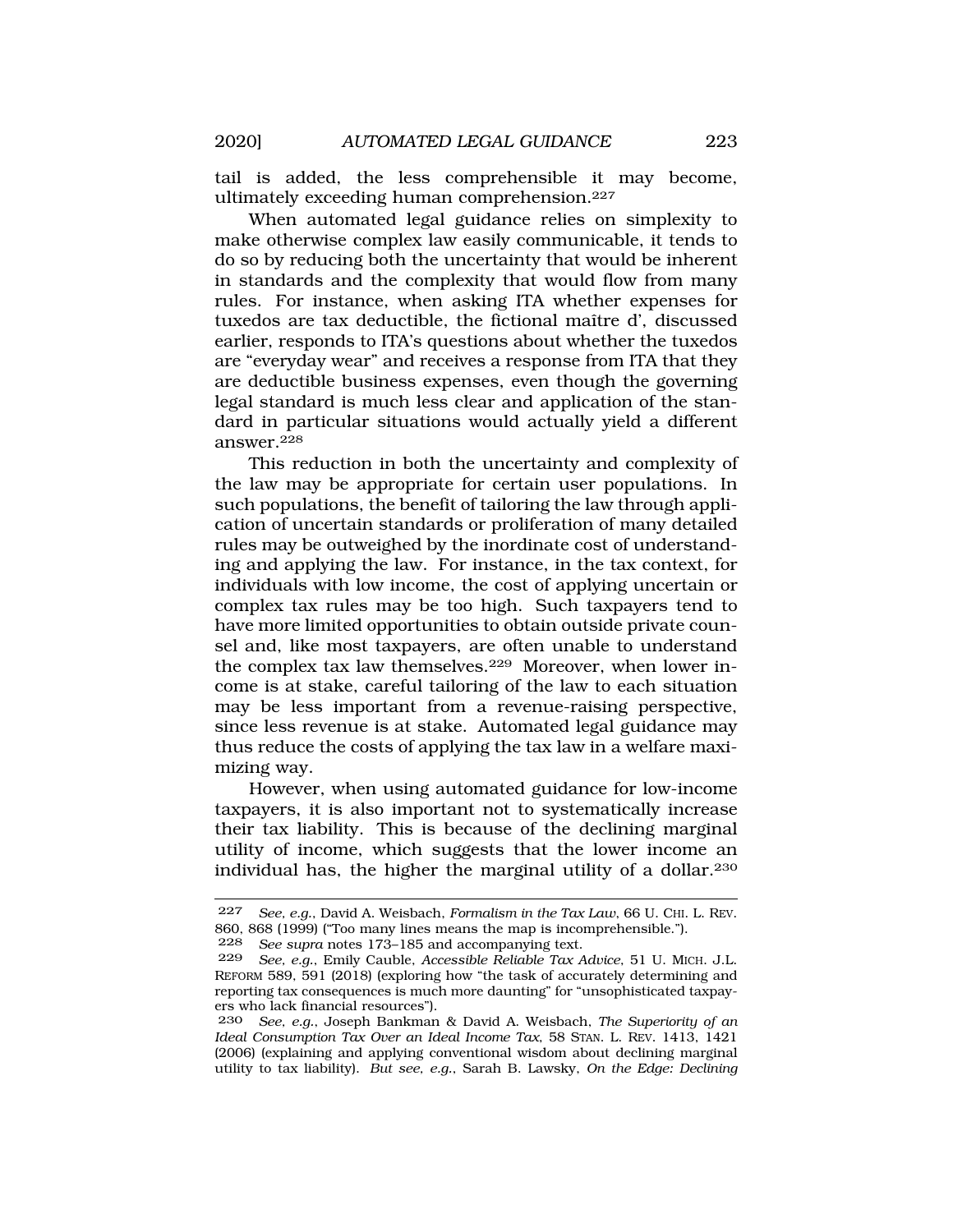Intuitively, if it is particularly important to decrease the cost of applying the tax law for low-income taxpayers, it is equally, if not more, important to do so without increasing their tax liability in the process, because this population can least afford to pay more. The simplexity inherent in automated legal guidance is thus not only particularly important for low-income taxpayers, but also should be applied in a way that defaults to a pro-taxpayer position.

But the use of simplexity, especially in a taxpayerfavorable fashion, is not the best fit for all taxpayers. More sophisticated, higher-income taxpayers are more likely to be able to bear higher complexity or uncertainty in the law at lower costs. Among other ways, they can do this through access to private counsel, who can reduce uncertainty and complexity in the law through legal analysis.231 Moreover, simply by virtue of having higher income, more tax revenue is at stake with higher-income taxpayers, making the costs for the government of offering simplexity to such taxpayers higher, to the extent that simplexity offers pro-taxpayer defaults. For more sophisticated, higher-income taxpayers, the combination of uncertainty and complex rules in the underlying law may reach more appropriate results than taxpayer-favorable simplexity.

The key question is how to ensure that the simplexity inherent in current automated legal guidance is directed toward the right populations. If it can be appropriately targeted, automated legal guidance may increase welfare. If not, it may decrease the cost of applying the law, but at a greater cost to the legal system. Many scholars have recognized that targeting different legal rules and regimes to different populations may be welfare enhancing, but have struggled with how to maintain a separating equilibrium among various populations, such that the right populations get the right legal rules and regimes.232 Automated legal guidance raises this same set of issues and problems.

*Marginal Utility and Tax Policy*, 95 MINN. L. REV. 904, 906–07 (2011) (questioning conventional wisdom).

<sup>231</sup> *See, e.g.*, Peter H. Schuck, *Legal Complexity: Some Causes, Consequences, and Cures*, 42 DUKE L.J. 1, 32–33 (1992) (discussing literature regarding role of lawyers in interpreting complex and indeterminate law and resulting lawyerly perpetuation of such law).

<sup>232</sup> *See, e.g.*, Alex Raskolnikov, *Revealing Choices: Using Taxpayer Choice to Target Tax Enforcement*, 109 COLUM. L. REV. 689, 715–17 (2009) (exploring the possibility of separate tax enforcement regimes for different types of taxpayers and examining, among other things, how to keep different types of taxpayers in the different regimes).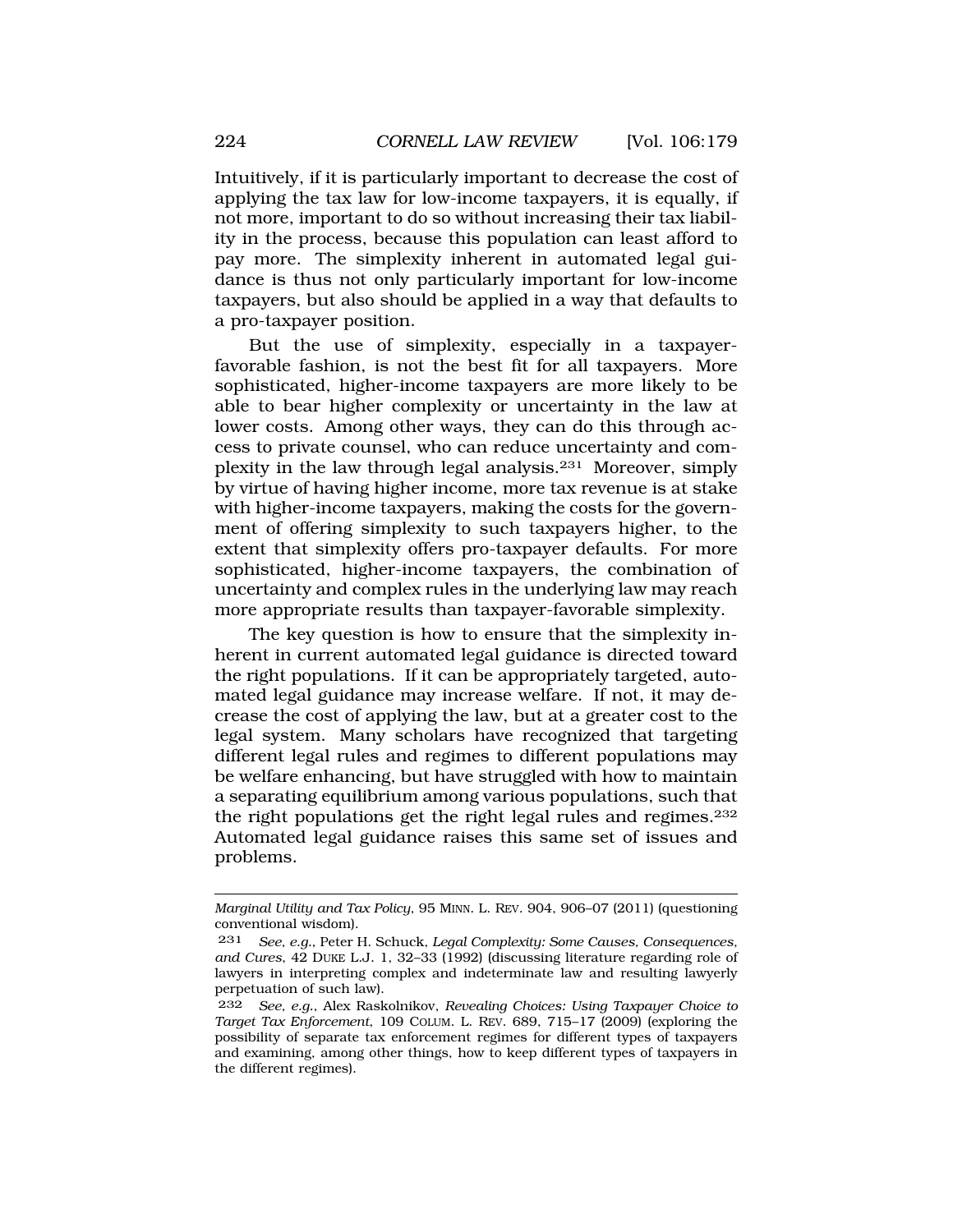Interestingly, however, at least as currently carried out in ITA, the tax system has settled on a resolution to this problem that seems somewhat well-designed to provide the bulk of the benefit of simplexity to lower-income populations (or at least not to particularly high-income populations). The reason is as follows. ITA focuses on individual income tax issues that are likely to be of particular importance to the average taxpayer, or even the relatively lower-income taxpayer, rather than focusing on complex tax issues that are likely to be important to higherincome taxpayers. On its home page, for instance, ITA offers that the most popular topics are:

Do I Need to File a Tax Return? Whom May I Claim as a Dependent? How Much Is My Standard Deduction? What Is My Filing Status? Am I Eligible to Claim an Education Credit?233

By and large, these are basic tax issues that are likely to be more important for average or lower-income taxpayers. The standard deduction, for instance, would not be used by highincome taxpayers with high itemized deductions.234 And highincome taxpayers would surely be required to file,<sup>235</sup> making the question about whether one has to file a tax return one for average or lower-income taxpayers.

While some of the other questions are likely to apply regardless of one's income level, they are likely to be significantly more important in terms of value the lower one's income. For instance, while a deduction for dependents is generally available to all taxpayers who have qualifying dependents (in tax years where this deduction is in effect), $236$  the deduction is phased out for taxpayers whose income exceeds a threshold amount.237 Even putting aside the phaseout, and assuming that the same deduction were available to low and high-income taxpayers, the same deduction amount would be a much less significant amount of money, relative to total tax liability or income, for high-income taxpayers than for low-income taxpayers. This makes questions about the deduction inversely im-

<sup>233</sup> *ITA*, *supra* note 23 .

<sup>234</sup> *See* I.R.C. § 63(b) (2018) (providing standard deduction for taxpayers who do not elect to itemize).<br>235 See LR.C. 86019

See I.R.C. § 6012 (2018) (only requiring individuals to file income tax returns if their gross income equals or exceeds the exemption amount plus the applicable standard deduction).

 $236$  I.R.C. § 151(c) (2018). However, the 2018 tax reform suspended dependent deductions for taxable years 2018–2025. I.R.C. § 151(d)(5) (2018). 237 *Id.* § 151(d)(3) (2018).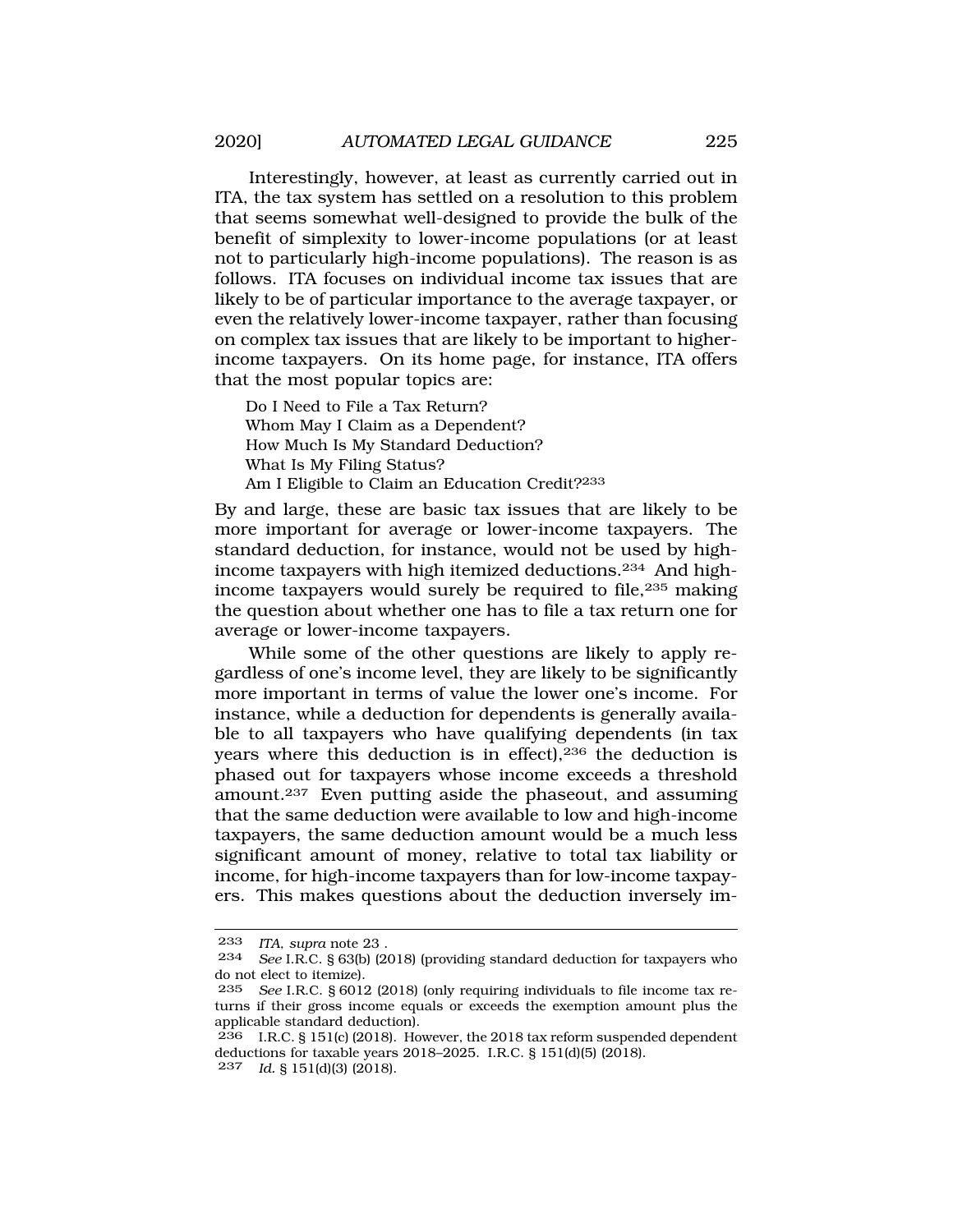portant relative to income.238 Likewise, education credits are phased out for taxpayers above certain income thresholds<sup>239</sup> and, in any event, are more important the lower one's income.240 And one's filing status, while a potentially universally applicable question, is also going to be most critical to individuals with lower income at their disposal.241 Other topics covered by ITA similarly focus on basic, individual income tax questions, which are often going to be the focus of average taxpayers, not high-income taxpayers with complicated tax situations.

In contrast, ITA does not address topics that would be common questions for high-income taxpayers with particularly complicated tax situations. For instance, ITA does not cover topics related to complex entity taxation, such as corporate or partnership taxation.242 It does not cover topics related to estate taxation or gift tax, both of which are relevant only for taxpayers with enough disposable income to be subject to the estate or gift tax system.243 It does not even cover topics related to capital gains and losses or dividend taxation.<sup>244</sup> All of these topics and more, which are central to the tax returns of higher-income taxpayers, are simply not covered by ITA.

Of course, some might argue that the lack of coverage for many of the issues that high-income taxpayers face, such as capital gains, or gift tax, may not be an intentional feature of ITA, but rather a bug. In other words, perhaps the IRS would like to cover more topics if possible, but resource constraints prevent the IRS from covering all of the topics it would like. As an initial matter, it seems unlikely that the extensive coverage of issues of importance to average taxpayers and the general exclusion of issues of importance to high-income taxpayers is accidental. Indeed, since ITA grew out of the IRS's effort to have its customer service representatives offer consistent information over the IRS's help telephone line,245 it seems to be the case that ITA has, in fact, been designed with the needs of

- 243 *Id.*
- $\frac{244}{245}$  *Id.*

<sup>238</sup> *See, e.g.*, Joseph Bankman & Thomas Griffith, *Social Welfare and the Rate Structure: A New Look at Progressive Taxation*, 75 CALIF. L. REV. 1905, 1908 (1987) (exploring progressive nature of "demogrants").

<sup>239</sup> *See, e.g.*, I.R.C. § 25A(d) (2018) (phasing out American Opportunity Tax Credit and Lifetime Learning Credit for taxpayers whose income exceeds a certain threshold).<br> $240$  See

See, e.g., supra note 238 and accompanying text.

<sup>241</sup> *See id.* 

*ITA*, *supra* note 23.

See supra notes 115–118 and accompanying text.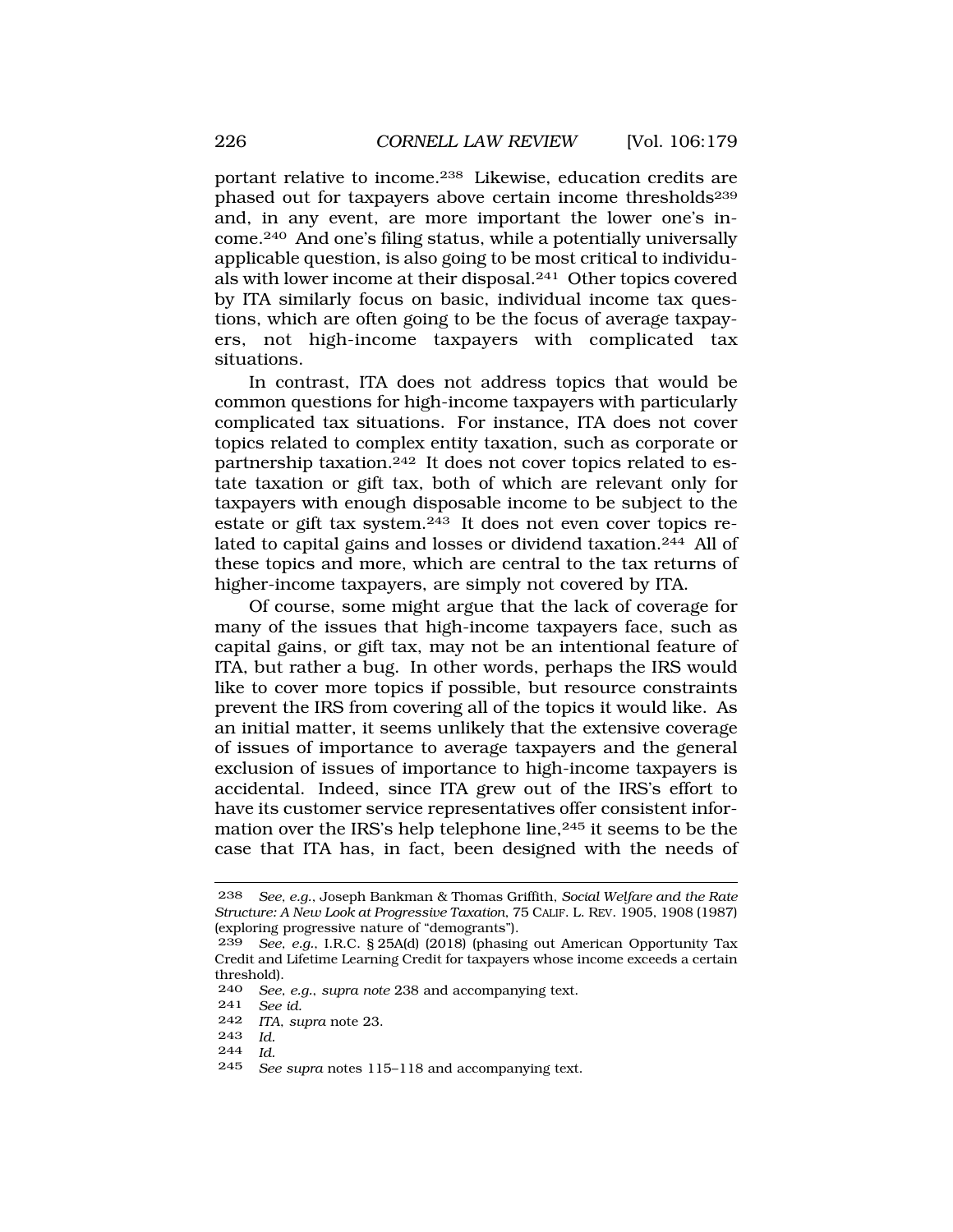average or lower-income taxpayers in mind. In any event, the IRS's intentions in this regard are not what is important. What is important is the effect: by focusing on issues that are more likely to be important to taxpayers who are more likely to need simplexity, ITA manages to target the benefits of simplexity appropriately, while limiting simplexity from being used in populations in which simplexity may be welfare-reducing.

This model suggests a direction the IRS can take as it continues to develop ITA. While ITA currently covers many topics that are likely to be important for average taxpayers, the IRS could continue to add topics to ITA, such as the earned income tax credit, the child and dependent care credit, and other similar, often notoriously complex provisions, that affect many low-income individuals. For the reasons discussed above, when adding these topics, especially if they involve uncertainty, the IRS should design ITA's answers to adopt protaxpayer defaults.

As for automated legal guidance more generally, the analysis above suggests that the government's goal should not necessarily be expanding automated legal guidance to every possible population. Rather, to the extent that simplexity remains a feature of automated legal guidance, it may make sense to offer automated legal guidance specifically for those populations for whom understanding the law is likely to be overly burdensome. This may be done in other areas as well by offering automated legal guidance with respect to certain, but not all, legal topics. Automated legal guidance that is more likely to be useful for certain populations may help allocate simplexity to the populations that will benefit from it most, without eliminating the benefits of the underlying, uncertain legal standards and complex legal rules.

## B. Administrative Process

However automated legal guidance evolves, it is essential to consider what the administrative process around such guidance will be. When agencies offer automated legal guidance, they are inevitably making decisions about what the law is, or at least how it is going to be represented to the public, in a variety of situations. The question is how to ensure that such decisions are infused with legitimating values such as transparency, accountability, and non-arbitrariness.<sup>246</sup>

<sup>246</sup> *See, e.g.*, Shu-Yi Oei & Leigh Osofsky, *Legislation and Comment: The Making of the § 199A Regulations*, 69 EMORY L.J. 209, 220–21 (2019) (noting the legitimacy problem at the heart of administrative decisions).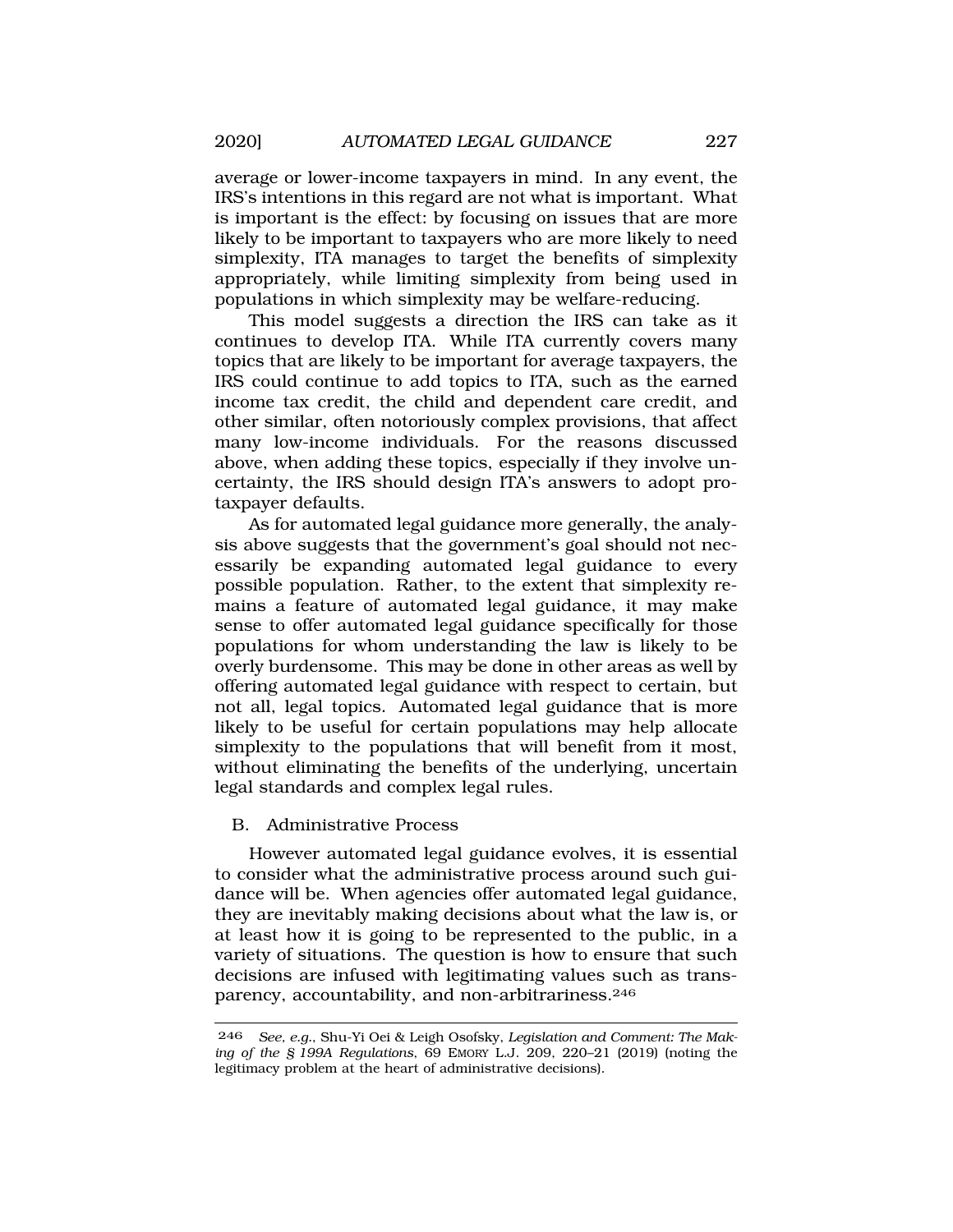In administrative law, the classic solution for ensuring transparency, accountability, and non-arbitrariness is to require agencies to use notice-and-comment procedures to promulgate so-called legislative rules.247 Legislative rules include agency statements of law that can bind both the agency and the public.248 Notice-and-comment procedures are supposed to instill legislative rules with legitimacy that may otherwise be lost by their promulgation outside of Congress.<sup>249</sup>

However, the longstanding problem with this solution is that it is often exceedingly difficult to draw the line between legislative rules, which formally bind both the agency and the public, and other agency statements about the law that are not subject to notice-and-comment requirements.250 The latter include interpretive rules (which, in theory, only provide the agency's interpretation of the law) and policy statements (which, in theory, only provide the agency's discretionary policies about the law, such as enforcement policies).251 Courts have time and again underscored the difficulty of distinguishing between these different categories.252 And, as a long line of academic literature has explored, agencies can often offer what seem to be interpretive rules and policy statements, but use them to de facto bind the public, for instance because regulated parties will often hew to agency positions to avoid backend enforcement.253

Automated legal guidance falls into this morass. As an example, when the IRS tells taxpayers on ITA that artificial

<sup>247</sup> *See, e.g.*, *id.* (explaining that the conventional wisdom is that notice-andcomment procedures can help resolve the administrative legitimacy problem); *cf., e.g.*, ENGSTROM ET AL., *supra* note 11, at 7 (arguing that one key issue is how to "adapt existing principles of administrative law" to "modulate . . . use of AI" by government agencies). For further discussion, see Kristin E. Hickman, *Unpacking the Force of Law*, 66 VAND. L. REV. 465, 473–509 (2013).

<sup>248</sup> *See, e.g.*, Chrysler Corp. v. Brown, 441 U.S. 281, 295 (1979) ("It has been established in a variety of contexts that properly promulgated, substantive agency regulations have the 'force and effect of law.'"); Michael Asimow, *Nonlegislative Rulemaking and Regulatory Reform*, 1985 DUKE L.J. 381, 383 ("A legislative rule is essentially an administrative statute—an exercise of previously delegated power, new law that completes an incomplete legislative design.").

<sup>249</sup> *See* Oei & Osofsky, *supra* note 246.

<sup>250</sup> *See* 5 U.S.C. § 553 (2018).

<sup>251</sup> *Id.* § 553(b)(3)(A).

<sup>252</sup> *See, e.g.*, Cmty. Nutrition Inst. v. Young, 818 F.2d 943, 946 (D.C. Cir. 1987) ("The distinction between legislative rules and interpretative rules or policy statements has been described at various times as 'tenuous,' 'fuzzy,' 'blurred,' and, perhaps most picturesquely, 'enshrouded in considerable smog.'") (citations omitted).

<sup>253</sup> *See, e.g.*, Anthony, *supra* note 70, at 1332–55 (1992) (exploring agency uses of nonlegislative rules to bind the public); Hickman*, supra* note 73.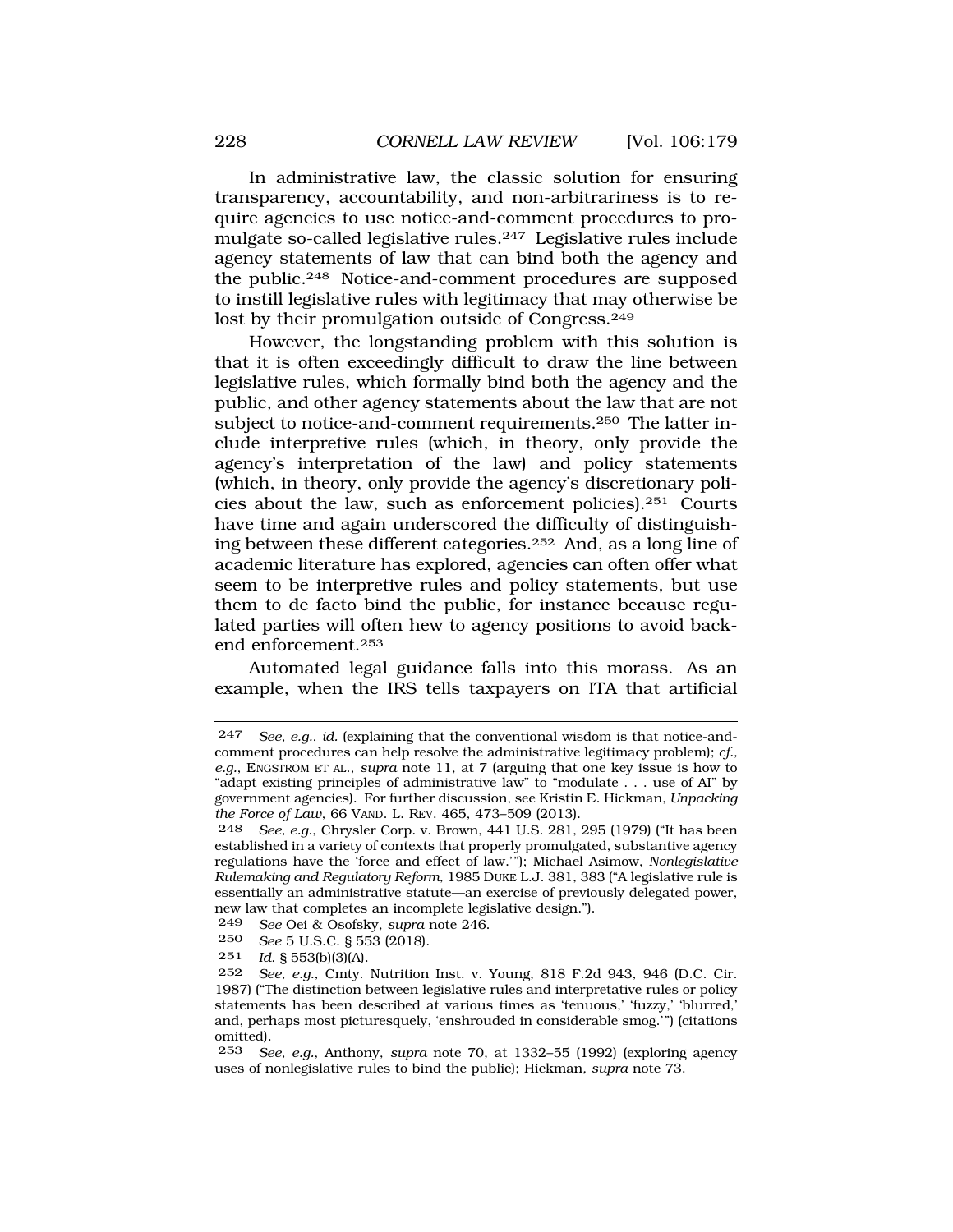teeth are deductible, it seems to be making a statement of the law that, in some ways, meets the definition of a legislative rule. For instance, the D.C. Circuit Court of Appeals has, on at least one occasion, adopted the reasoning of Robert Anthony that, "if the relevant statute or regulation 'consists of vague or vacuous terms—such as 'fair and equitable,' 'just and reasonable,' 'in the public interest,' and the like—the process of announcing propositions that specify applications of those terms is not ordinarily one of interpretation, because those terms in themselves do not supply substance from which the propositions can be derived."254 Applying this reasoning in the context of ITA, when the tax statute provides a deduction for medical care, accompanied by the vague definition that medical care includes amounts paid "for the diagnosis, cure, mitigation, treatment, or prevention of disease, or for the purpose of affecting any structure or function of the body,"255 ITA's specific advice that artificial teeth are a deductible medical expense in some ways may appear to be a legislative rule.

However, there are also many reasons to suggest that, if anything, ITA's advice about artificial teeth is merely interpretive. In other contexts, the D.C. Circuit has emphasized that simply "suppl[ying] crisper and more detailed lines than the authority being interpreted" does not definitively establish that a legislative rule exists because, "[i]f that were so, no rule could pass as an interpretation of a legislative rule unless it were confined to parroting the rule or replacing the original vagueness with another."256 Instead, courts may look to factors such as "(1) whether in the absence of the rule there would not be an adequate legislative basis for enforcement action or other agency action to confer benefits or ensure the performance of duties, (2) whether the agency has published the rule in the Code of Federal Regulations, (3) whether the agency has explicitly invoked its general legislative authority, or (4) whether the rule effectively amends a prior legislative rule."257 In the case of ITA and the example of artificial teeth guidance specifically, the IRS *would* have authority under the governing statute to decide whether artificial teeth do or do not constitute a medical expense, the IRS has *not* published the ITA guidance in the

<sup>254</sup> Catholic Health Initiatives v. Sebelius, 617 F.3d 490, 495 (D.C. Cir. 2010) (quoting Robert A. Anthony, *"Interpretive" Rules, "Legislative" Rules and "Spurious" Rules: Lifting the Smog*, 8 ADMIN. L.J. AM. U. 1, 6 n.21 (1994)).

<sup>255</sup> I.R.C. § 213(d)(1)(A) (2018).

<sup>256</sup> Am. Mining Cong. v. Mine Safety & Health Admin., 995 F.2d 1106, 1112 (D.C. Cir. 1993).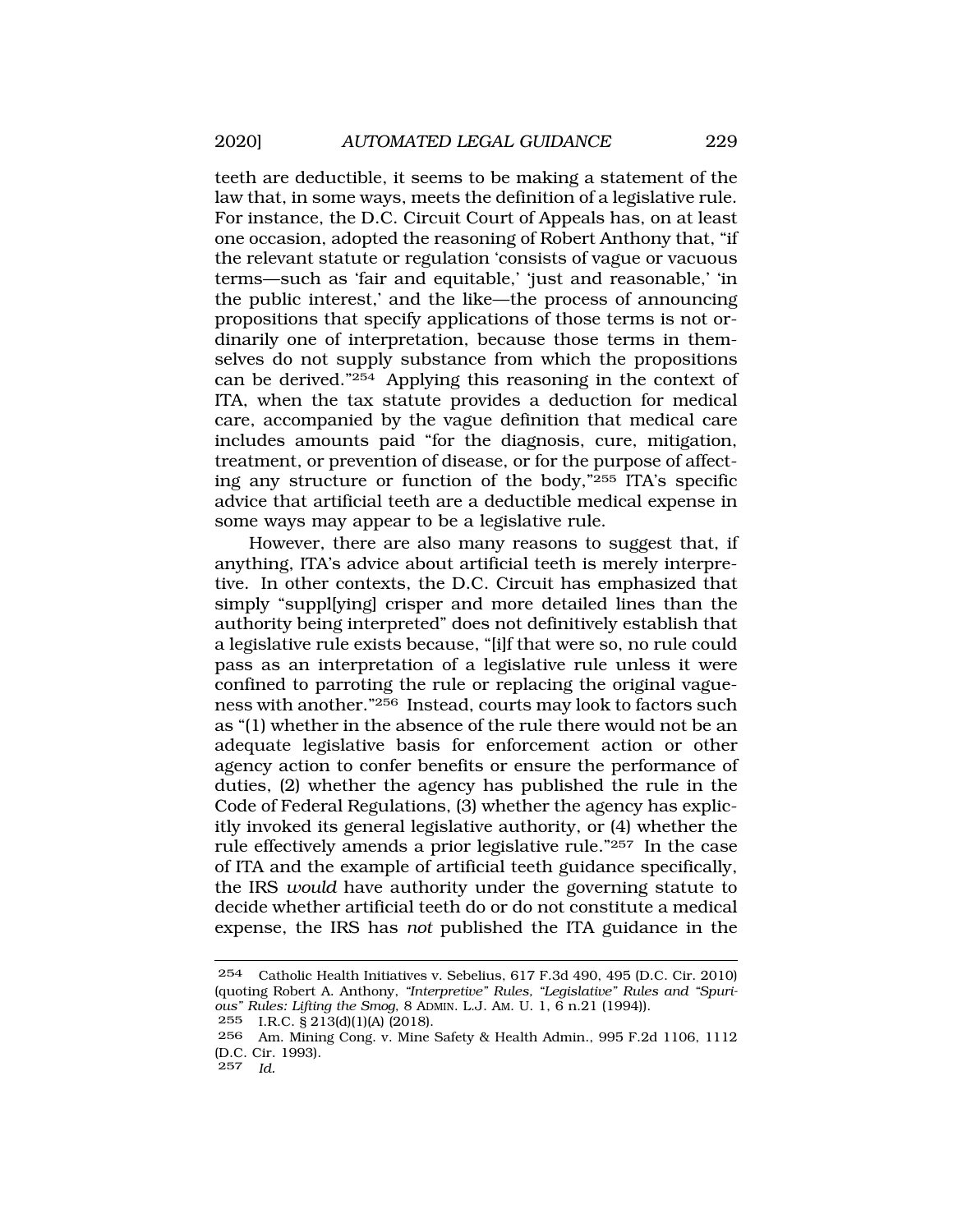Code of Federal Regulations, has *not* invoked its general legislative authority in offering ITA, and does *not* claim that ITA effectively amends a prior legislative rule. To the contrary, the IRS goes out of its way to offer a disclaimer on every ITA opening page, indicating that ITA "[a]nswers do not constitute written advice in response to a specific written request of the taxpayer within the meaning of section 6404(f) of the Internal Revenue Code,"258 a provision that deals with avoiding penalties based on provision of written advice by the IRS. Based on this analysis, ITA's statements about artificial teeth seem, if anything, interpretive. This conclusion is at least consistent with the fact that the IRS, as a matter of practice, does not subject ITA or any of its accompanying guidance to notice-andcomment procedures.259

And yet, despite the arguments that ITA, if anything, provides interpretive, not legislative, guidance, and that the IRS does not, in fact, subject ITA or its guidance to notice-andcomment procedures, many taxpayers will rely on ITA in filling out their tax returns. Indeed, this is consistent with ITA's stated purpose of "provid[ing] answers to a number of tax law questions" such as whether "you can deduct expenses on your tax return."260 The fact that taxpayers will often rely on ITA's guidance in filling out their tax returns, notwithstanding lack of clarity, at best, about whether such guidance is a legislative rule, and the lack of notice-and-comment procedures, makes ITA a classic example of the inadequacy of the existing administrative law framework to ensure that automated legal guidance receives appropriate, legitimating process.

Indeed, in some ways, ITA illustrates how the automated nature of legal guidance may exacerbate the already endemic problem of ensuring appropriate process around agency statements of the law. First, as with ITA, automated legal guidance is often subject to even less oversight than other forms of agency legal guidance. IRS publications undergo a lengthy review process by groups within the IRS, such as the Tax Forms

<sup>258</sup> *See, e.g.*, IRS, *Can I Deduct My Medical and Dental Expenses*, (Feb. 28, 2020), <https://www.irs.gov/help/ita/can-i-deduct-my-medical-and-dental-ex>penses [<https://perma.cc/EHY6-QEKF>].

<sup>259</sup> *See* IRS, INTERNAL REVENUE MANUAL § 1.1.13.6 (2018).

<sup>260</sup> *ITA*, *supra* note 23 ("The Interactive Tax Assistant (ITA) is a tool that provides answers to a number of tax law questions. It can determine if a type of income is taxable, if you're eligible to claim certain credits, and if you can deduct expenses on your tax return. It also provides answers for general questions, such as determining your filing status, if you can claim dependents, if you have to file a tax return, etc.").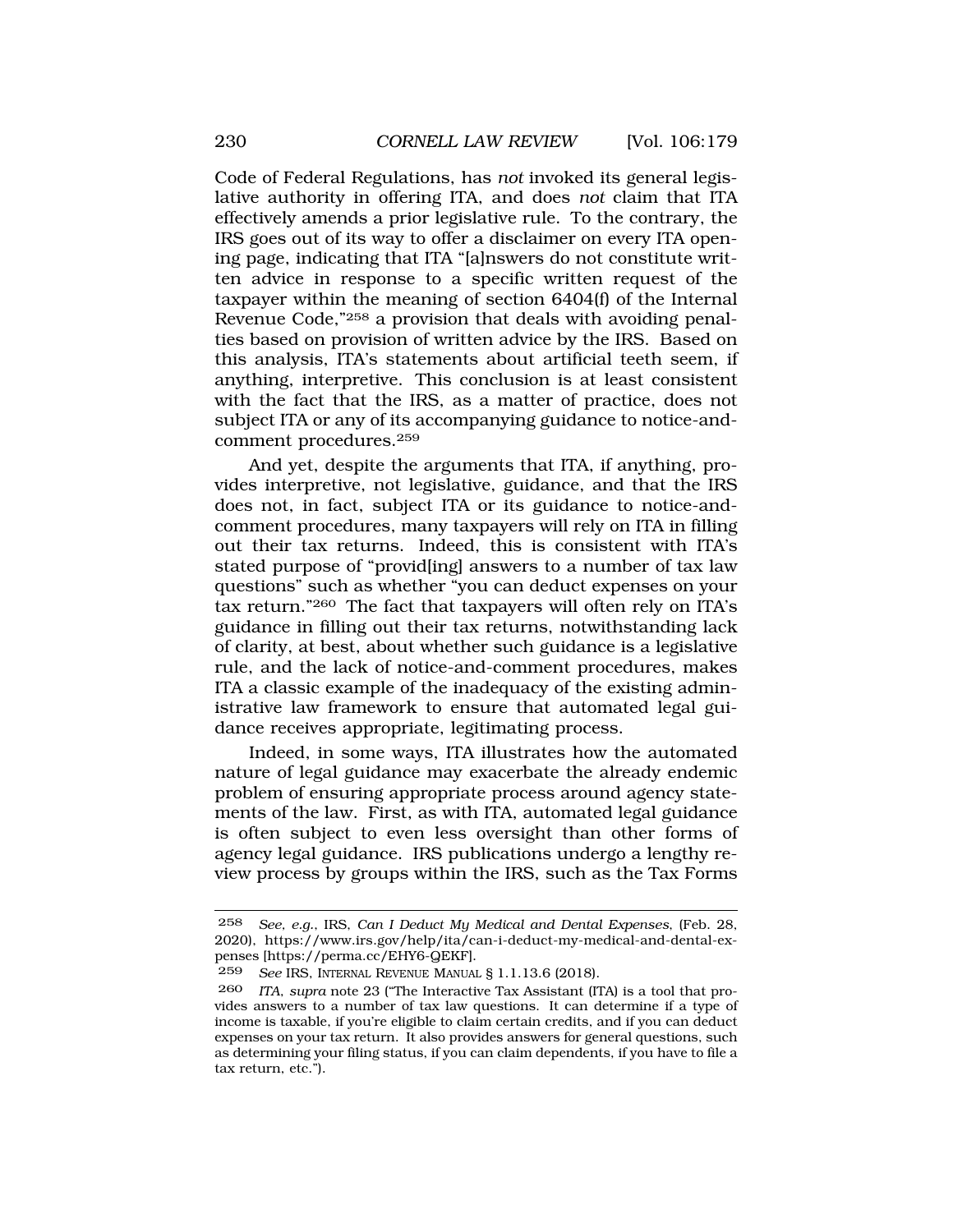and Publications and Customer Assistance, Relationships and Education groups. Proposed changes to IRS documents are reviewed and discussed and a written record of any changes exists, at least internally.261 In contrast, automated guidance like ITA does not undergo such forms of review. Second, making matters more problematic, decisions about automated guidance are often being made at the hands of computer coders, in a way that legal officials within the agency, much less the public, may not be fully equipped to understand.262 Each of the categories on ITA requires taxpayers to respond to ten to fifteen separate questions before reaching the answer screen.<sup>263</sup> Computer programmers could make adjustments, large or small, to the wording or ordering of the questions without causing individuals outside the IRS to realize that these changes have occurred.

However, while, in some ways, the automated nature of systems like ITA seem to exacerbate problems already endemic to the administrative guidance framework, in other ways, it also seems to pave a fruitful path forward. While, as discussed above, trying to distinguish between legislative rules and other forms of guidance has long proved problematic,264 a promising reform may be to subject all automated legal guidance to some form of centralized oversight, review, and public comment, regardless of whether such automated guidance is classified as a legislative rule. The justification for such an approach is that automation necessarily means that, once a decision is embedded in code, it can be used over and over again by regulated parties to apply the law. Critically, the potential influence that comes from easy replicability and thus likely repeated use by many regulated parties should require some systematized and transparent oversight and public engagement, regardless of whether the guidance attempts to bind or merely advise the public. At the least, this oversight and public engagement may consider deep-seated questions such as whether, as suggested above, automated legal guidance should concentrate its efforts on certain groups and avoid others and what, if anything,

<sup>261</sup> *See* INTERNAL REVENUE MANUAL, *supra* note 259.

<sup>262</sup> *Cf., e.g.*, Deirdre K. Mulligan & Kenneth A. Bamberger, *Saving Governanceby-Design*, 106 CALIF. L. REV. 697, 719 (2018) (explaining concern that "governance by way of automated processes is essentially tantamount to rulemaking by programmers," which is a "troubling delegation of legislative power that fails to satisfy norms of administrative process including transparency, participation, and legitimacy" (internal quotation marks omitted)).

<sup>263</sup> *See* subpart II.B.

<sup>264</sup> *See supra* notes 250–253 and accompanying text.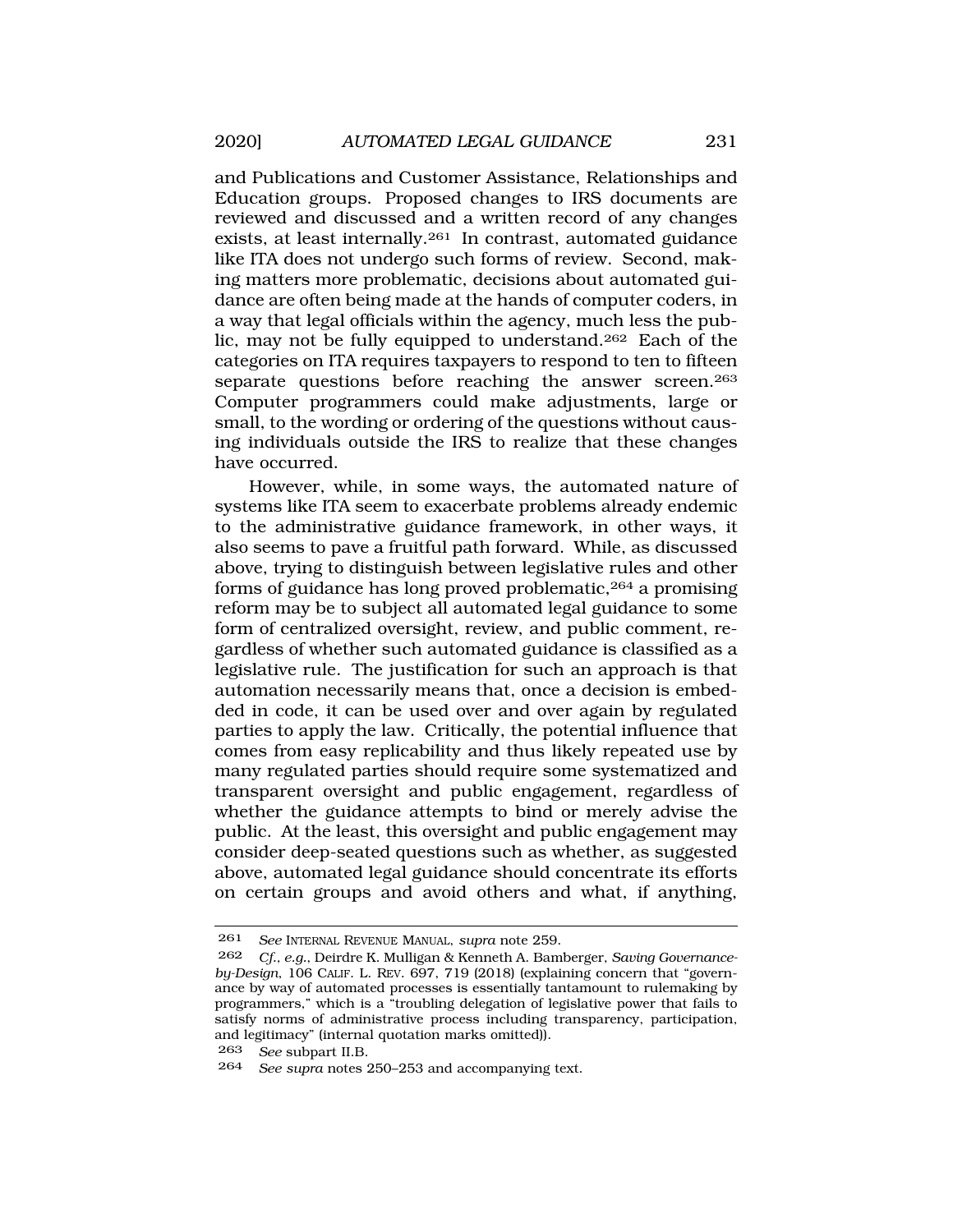should be the default tendency of such guidance in cases of ambiguity.

In a similar vein, in recognition of the problems with the legislative rule framework, presidential administrations in recent years have increasingly called upon administrative agencies to use greater oversight, review, and public comment for significant agency statements (or "guidance documents"), whether or not they are formally classified as legislative rules.265 These executive orders have, for some time, subjected "economically significant" guidance documents to such procedures, with "economically significant" guidance documents including any "guidance document[s] that may reasonably be anticipated to lead to an annual effect on the economy of \$100 million or more or adversely affect in a material way the economy or a sector of the economy."266 The most recent executive order, released in October 2019, builds on prior iterations by, among other things, requiring agencies to create an online database of all their guidance documents, clearly state that guidance documents do not bind the public, and provide a fair amount of process and public engagement for the creation of "significant guidance documents."267 The definition of "significant guidance documents" now includes not only guidance documents anticipated to "lead to an annual effect on the economy of \$100 million or more," but also those that "raise novel legal or policy issues arising out of legal mandates."268

But these recent executive orders are, by themselves, likely insufficient to solve the persistent problem of insufficient process for agency guidance. As Nicholas Parrillo has detailed, the number of agency guidance documents that have been deemed to be "significant" as a result of having "an annual effect on the economy of \$100 million or more" has been infinitesimally

<sup>265</sup> *See, e.g.*, Final Bulletin for Agency Good Guidance Practices, 72 Fed. Reg. 3432 (Jan. 25, 2007) (establishing "policies and procedures for the development, issuance, and use of significant guidance documents by Executive Branch departments and agencies") [hereinafter Final Bulletin]; Exec. Order No. 13,422, 3 C.F.R. 191 (2008), *revoked by* Exec. Order No. 13,497, 3 C.F.R. 218 (2010) ("[f]urther amend[ing]" a prior executive order on "[r]egulatory [p]lanning and [r]eview"); Memorandum from Peter R. Orszag, Dir. Of Office of Mgmt. & Budget, (Mar. 4, 2009) (seeking to "clarify the current status of OMB review of agency actions, including guidance documents").

<sup>266</sup> Final Bulletin, *supra* note 265, at § I(5).

<sup>267</sup> Exec. Order No. 13,891, 85 Fed. Reg. 12,805 (Mar. 4, 2020), https:// <www.whitehouse.gov/presidential-actions/executive-order-promoting-rule-law>improved-agency-guidance-documents/ [[https://perma.cc/5HUL-X4GR\]](https://perma.cc/5HUL-X4GR). This was the most recent executive order on the subject as of July 25, 2020. 268 *Id.* at § 2(c)(i), (iv).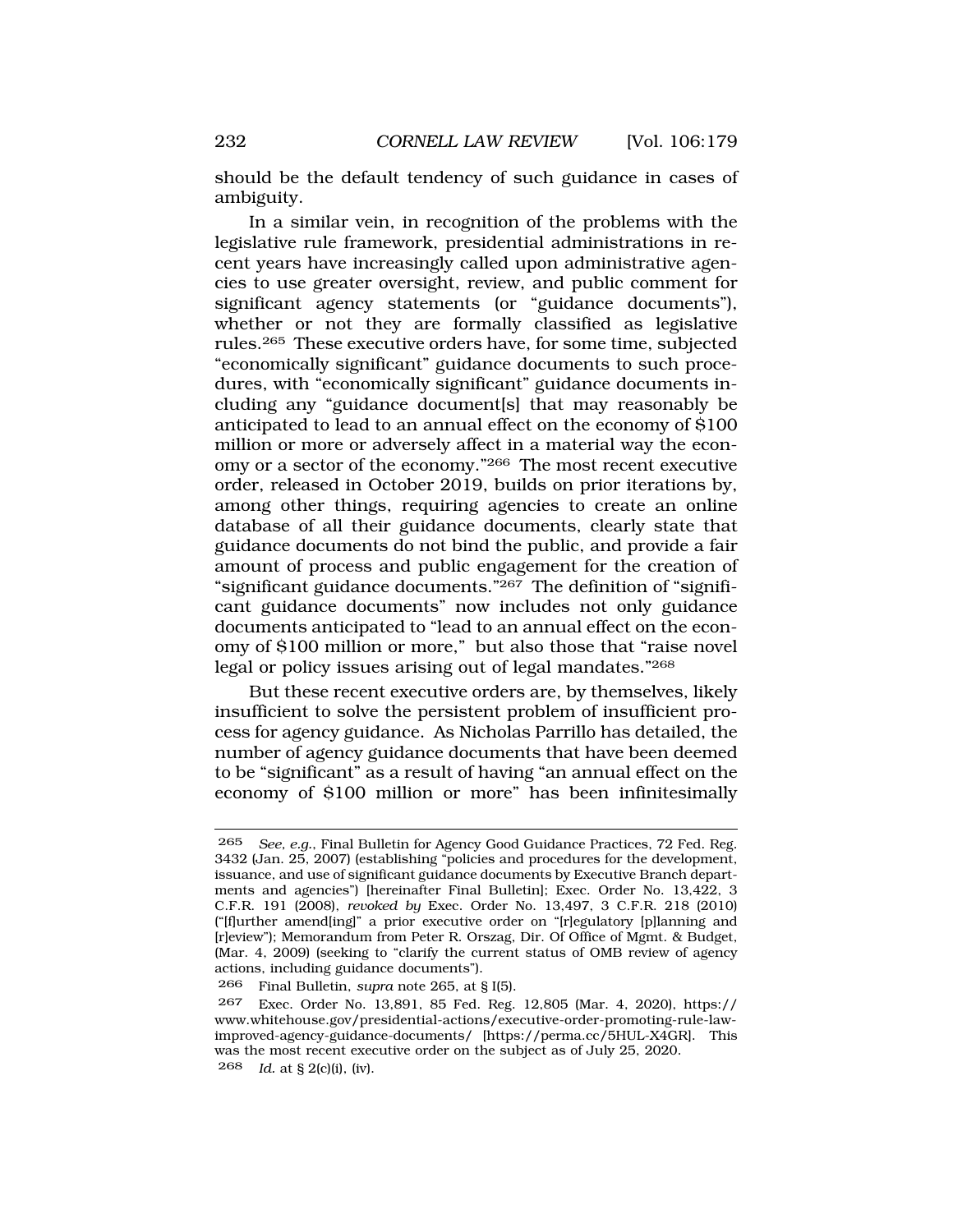small.<sup>269</sup> And, as he pointed out in reaction to the most recent executive order, the addition of guidance documents that "raise novel legal or policy issues arising out of legal mandates," *could*  be impactful, but leaves a lot of ambiguity and discretion regarding what documents count.270

These longstanding efforts to create more protective processes, along with the accompanying difficulties, underscore the utility of adding a requirement of additional processes for automated legal guidance. To be sure, there are likely to be definitional questions about what counts as "automated," which will have to be examined and resolved. And requiring administrative process only of automated guidance would surely be underinclusive—agencies can and still will make important legal pronouncements outside of automated processes. But the suggestion here is not to make automation the only trigger for adequate administrative process. The traditional, legislative rule criterion would continue to require notice-andcomment procedures, as mandated by the Administrative Procedure Act,271 and future administrations would be free to keep and add additional supplemental triggers for enhanced administrative process, as the recent executive orders have done. Rather, the claim here is that, especially as agencies increasingly turn to automated legal guidance to efficiently advise the public, using automation as an additional trigger for greater oversight, review, and public engagement may not only be a salutary, but also a critical, way of assuring that agency guidance is instilled with legitimacy.

C. Penalties

Even when automated legal guidance is infused with sufficient administrative process, a separate issue is what the penalty regime should be. Should penalties for legal noncompliance apply even where individuals have followed advice provided by automated legal guidance? Automated legal guidance systems are designed to collect information from users and then provide information to help those users make legal decisions. In many cases, these systems deliver clear

<sup>269</sup> *See* Nicholas R. Parrillo, *Should the Public Get to Participate Before Federal Agencies Issue Guidance? An Empirical Study*, 71 ADMIN. L. REV. 57, 104–05 (2019).

<sup>270</sup> *See* Nicholas R. Parrillo, *The New Executive Orders on Guidance: Initial Reactions*, YALE J. REG.: NOTICE & COMMENT (Oct. 10, 2019), [https://yalejreg.com/](https://yalejreg.com) nc/the-new-executive-orders-on-guidance-initial-reactions-by-nicholas-r-parril lo/ [[https://perma.cc/DSH8-6X3U\]](https://perma.cc/DSH8-6X3U).

<sup>271</sup> *See* 5 U.S.C. § 553 (2018).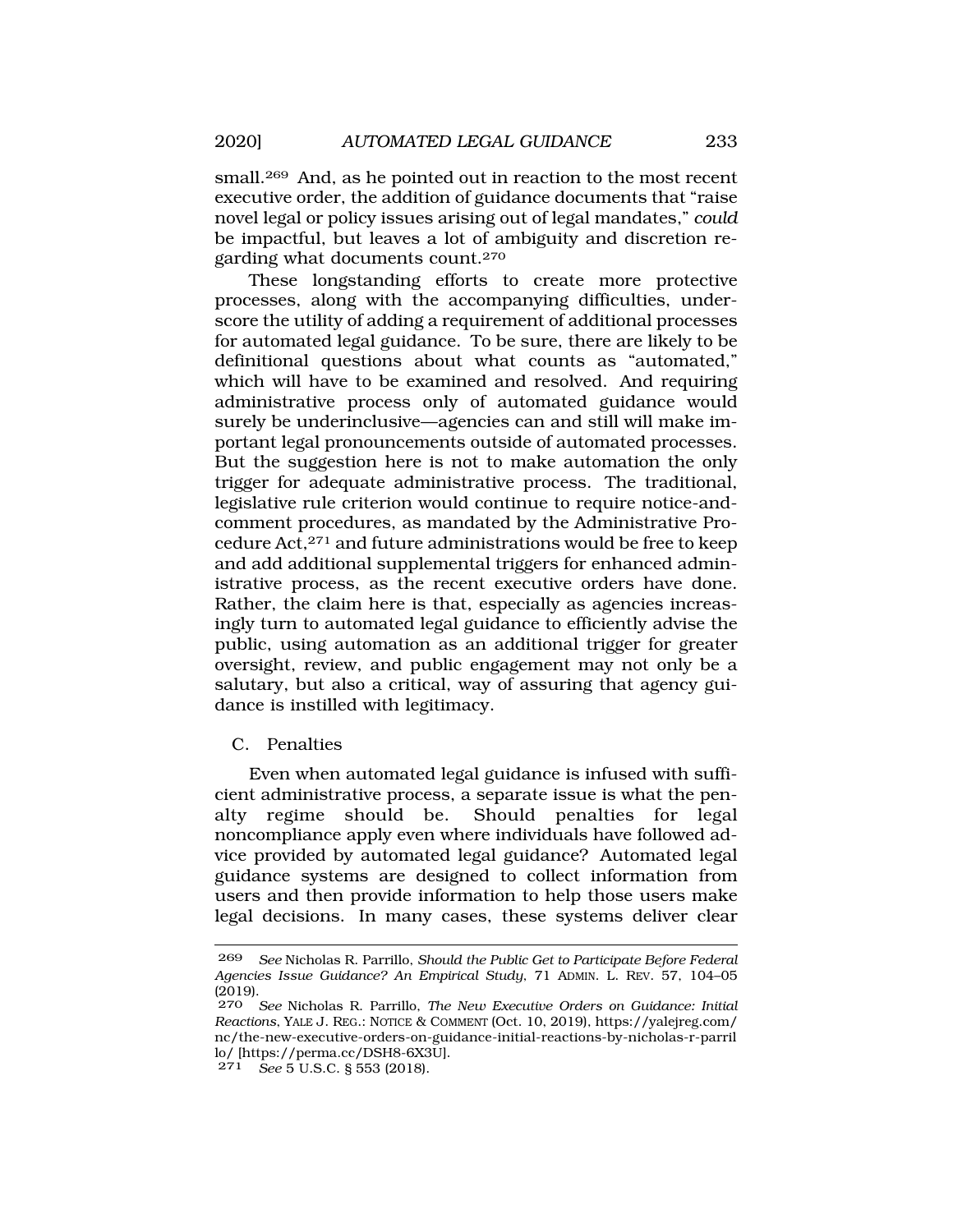answers to questions about deadlines, filing requirements, eligibility for benefits or services and other straightforward issues.272 But when the legal issues rely upon factual assumptions or involve ambiguous legal standards, automated legal guidance may provide advice that is at odds with the actual law.273

As we show in this subpart, there are important differences between automated legal guidance and other informal guidance, such as oral advice, that government agencies provide. Policymakers, we argue, should recognize and address these differences by making changes to the structure of both penalties for legal noncompliance and the design of automated legal guidance systems.

ITA, as discussed earlier, provides a vivid illustration of the difficulty that taxpayers would face if they attempted to use automated legal guidance to assert a formal defense against penalties for legal noncompliance. Unlike private letter rulings issued to specific taxpayers, the IRS does not consider statements by ITA to be written advice upon which taxpayers can rely.274 On the ITA website, the IRS explicitly informs taxpayers that the penalty abatement provision (section 6404(f) of the Internal Revenue Code), which applies when the IRS provides erroneous advice to taxpayers, does not apply to any statements provided by ITA.275 In addition, if the IRS applies one of the accuracy-related tax penalties, such as the tax penalty for negligence, the taxpayer is not permitted to defend against this penalty by claiming a "reasonable basis" for the position as a result of any statements by ITA.276 And while it is technically possible that a taxpayer could attempt to point to statements made by ITA to assert a "reasonable cause and good faith" defense against accuracy-related tax penalties, as will be discussed below, this possibility is remarkably limited.277

The absence of defenses against tax penalties where taxpayers rely upon automated legal guidance, compared to other types of advice, raises significant fairness concerns. By frequently informing taxpayers that ITA "provides answers" to tax law questions, the IRS seeks to gain confidence from taxpayers.278 At the same time, the IRS has reduced taxpayers' ability

<sup>272</sup>*See supra* subsection II.B.2.a*.* 273 *See supra* subsections II.B.2.b, c.

<sup>274</sup> *See supra* note 258 and accompanying text.<br>275 *See id: see also* LRC 8 6404(f) (2018)

<sup>275</sup> *See id.*; *see also* I.R.C. § 6404(f) (2018).

<sup>276</sup> *See* Treas. Reg. § 1.6662-4(d)(3)(iii) (1997).

<sup>277</sup> *See infra* notes 299–303 and accompanying text.

See supra notes 117–122 and accompanying text.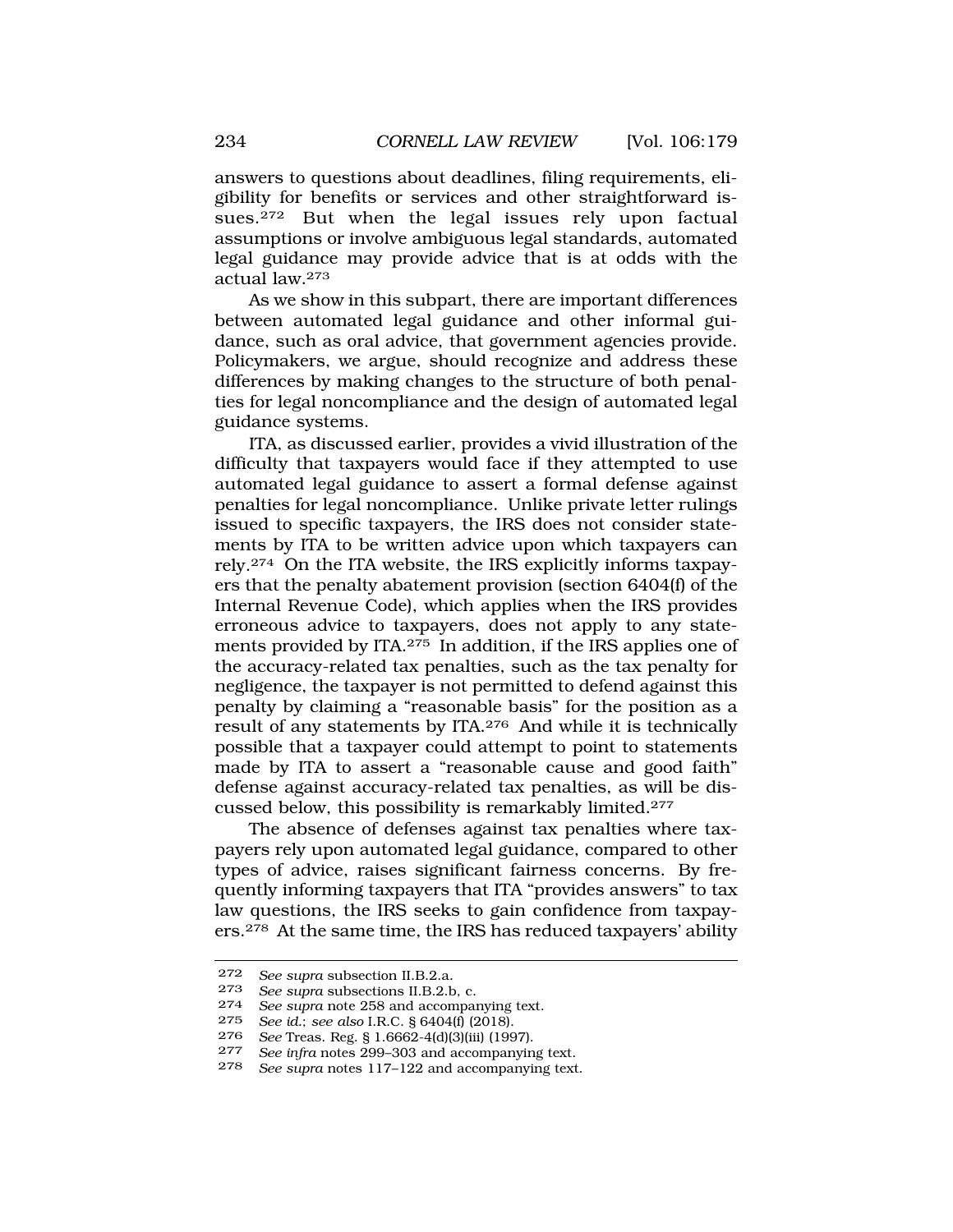to seek support through the IRS telephone help line and IRS Taxpayer Assistance Centers.279 As middle- and lower-income individuals are most likely to turn to ITA for help, the inability to assert tax penalties disproportionately affects this group of taxpayers.280 In contrast, wealthy taxpayers, who can afford to pay for written legal opinions from tax lawyers or accountants may use these documents to establish reasonable cause and good faith defenses to penalties.281 Additionally, wealthy taxpayers may have the resources necessary to hire counsel and pay the required fee in order to request a private letter ruling, a "written determination," directly from the IRS.282 Current law, consequently, provides greater opportunities for the most welloff taxpayers, compared to others, to obtain written advice that they can use to defend against tax penalties.

The IRS characterizes automated legal guidance as having the same limited legal weight as oral guidance from IRS assistors for purposes of tax penalty relief.283 The IRS states that "[o]ral guidance is advisory only, and the [IRS] is not bound by it."284 There are several justifications for this treatment of oral guidance by the IRS and the tax law. As was discussed earlier, the IRS found a lack of uniformity in the advice that IRS assistors would provide to taxpayers.285 In addition, compared to revenue rulings and Treasury regulations, the IRS does not subject oral guidance to a review process that could legitimize the oral guidance as the official position of the agency.286 An-

<sup>284</sup> Rev. Proc. 2019-1, § 2.05(3), 2019-01 I.R.B 1.<br>285 See supra notes 114–115 and accompanying t

<sup>279</sup> *See* TREASURY INSPECTOR GEN. FOR TAX ADMIN., *supra* note 114.

<sup>280</sup> *See Internal Revenue Service Operations and the President's Budget for Fiscal Year 2016: Hearing Before the S. Comm. on Fin.,* 114th Cong. 5–8 (2015) (statement of Hon. John A. Koskinen, Commissioner of Internal Revenue).

<sup>281</sup> *See* Tanina Rostain, *Sheltering Lawyers: The Organized Tax Bar and the Tax Shelter Industry*, 23 YALE J. ON REG. 77, 97 (2006); Dennis J. Ventry, Jr., *Raising the Ethical Bar for Tax Lawyers: Why We Need Circular 230*, 111 TAX NOTES 823, 825 (2006); U.S. DEP'T OF TREASURY, THE PROBLEM OF CORPORATE TAX SHELTERS: DISCUSSION, ANALYSIS AND LEGISLATIVE PROPOSALS 90–93 (1999).

<sup>282</sup> *See* Rev. Proc. 2019–1 § 2.01, 2019-01 I.R.B 1; I.R.C. § 6110(b)(1)(A) (2018) (defining written determination).

<sup>283</sup> *See* Treas. Reg. § 601.201(k)(2) (2019); Rev. Proc. 2019-1, § 2.05(3), 2019- 01 I.R.B 1. For additional discussion, see NATIONAL TAXPAYER ADVOCATE, 1 ANNUAL REPORT TO CONGRESS 29 (2016); Emily Cauble, *Detrimental Reliance on IRS Guidance*, 2015 WIS. L. REV. 421, 431 (2015); Nina E. Olson, *IRS Frequently Asked Questions Can Be a Trap for the Unwary*, TAXPAYER ADVOCATE SERV.: NTA BLOG (July 26, 2017), <https://taxpayeradvocate.irs.gov/news/irs-frequently-asked>questions-can-be-a-trap-for-the-unwary [<https://perma.cc/B4X8-KLX3>].<br> $284$  Rev Proc 2019-1 8 2 05(3) 2019-01 J R B 1

<sup>285</sup> *See supra* notes 114–115 and accompanying text.

<sup>286</sup> *See* IRS, INTERNAL REVENUE MANUAL § 32.3.1.9(1) (Aug. 11, 2004) ("The Service does not orally issue letter rulings or determination letters, nor does it issue letter rulings or determination letters in response to oral requests from taxpayers.").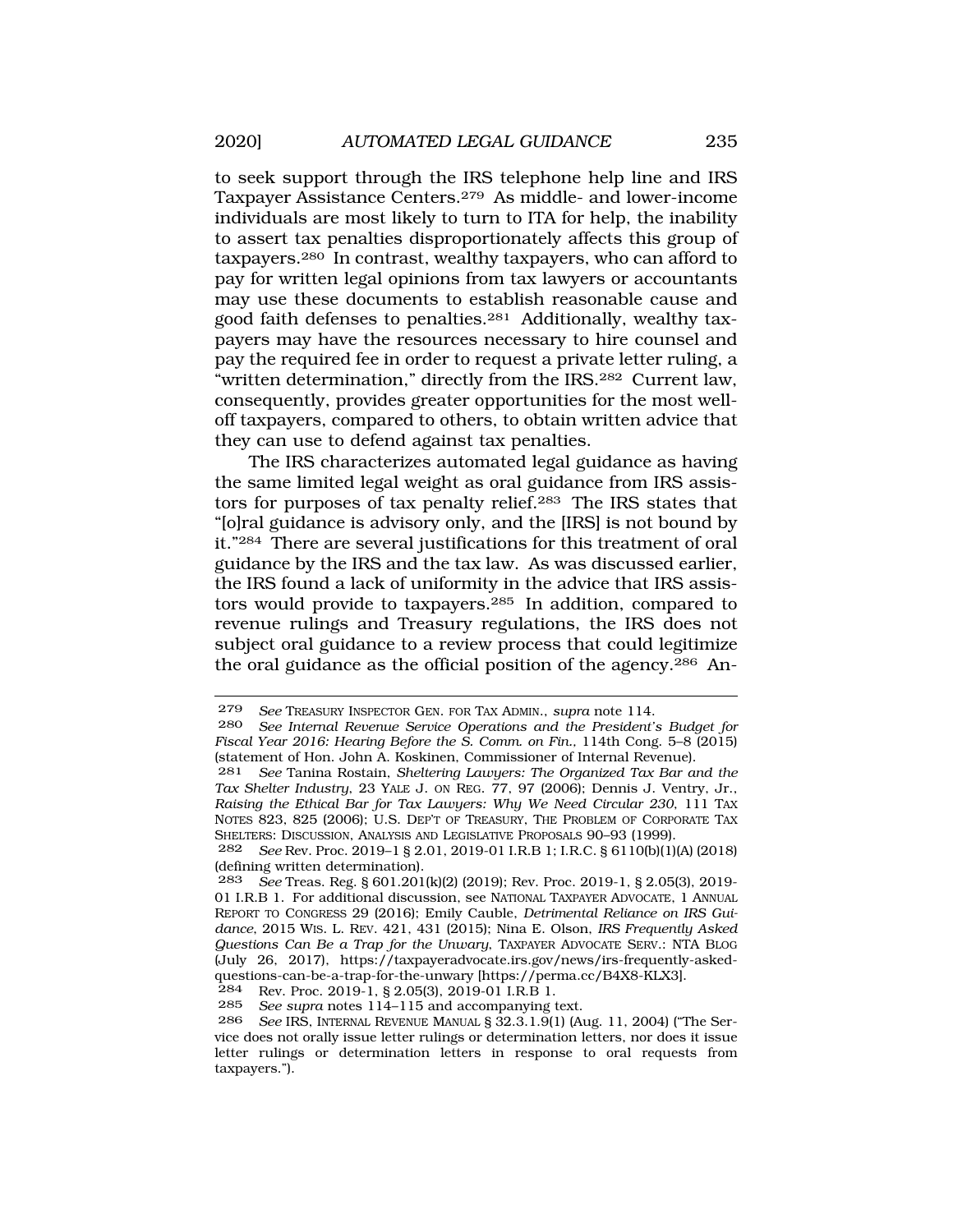other reason for the IRS's treatment of oral guidance as advisory is due to IRS assistors' inability to review all relevant factual information and substantiation from the taxpayer.287 This type of guidance is very different from private letter rulings, where the IRS often requests, and receives, voluminous materials from the taxpayer before it issues a ruling.288 Last, oral guidance from the IRS, such as during a face-to-face or virtual meeting with an IRS customer service representative through a Taxpayer Assistance Center, often occurs without an audio- or video-recording of the interaction between the taxpayer and the IRS customer service representative.289 Without a formal record, the IRS could not consider and respond to a taxpayer's request for abatement or defense against tax penalties.

Despite the IRS's equal treatment of oral and automated legal guidance, there are significant differences that justify allowing taxpayers greater ability to rely upon statements from ITA to defend against tax penalties. First, compared to oral guidance, some automated legal guidance systems like ITA use a uniform decision tree structure, where each input triggers the same response to every user.290 Automated systems that use machine learning, on the other hand, can deliver different responses to users' questions over time as they discover patterns.291 When automated legal guidance features a decision tree structure rather than machine learning to respond to users, it displays the uniformity and consistency that oral guidance often lacks. Second, while there is no audio- or videorecording of taxpayers' interactions with IRS customer service representatives at Taxpayer Assistance Centers,292 automated legal guidance systems like ITA can record every input from the taxpayer. The possibility of a detailed, written record could assist the IRS or a court in determining whether the taxpayer's

<sup>287</sup> *See* TREASURY INSPECTOR GEN. FOR TAX ADMIN., *supra* note 118.

<sup>288</sup> *See* Rev. Proc. 2019-1, 2019-01 I.R.B 1; Jay Starkman, *Applying for a Private Letter Ruling*, J. ACCT. (Jan. 1, 2010) <https://www.journalofaccountancy>. com/issues/2010/jan/20092143.html.

<sup>289</sup> *See* OFFICE OF INSPECTIONS AND EVALUATIONS, TREASURY INSPECTOR GEN. FOR TAX ADMIN., 2019-IE-R002, ALTHOUGH VIRTUAL FACE-TO-FACE SERVICE SHOWS PROM-ISE, FEW TAXPAYERS USE IT 1 (2018) (noting that "video conference calls are not recorded, and the system does not store any sensitive taxpayer information").

<sup>290</sup> *See Frequently Asked Questions and Answers*, IRS, (June 30, 2020), <https://www.irs.gov/faqs>[<https://perma.cc/C8GU-VC6Q>] ("The ITA tool is a tax law resource that takes you through *a series of questions* and provides you with responses to tax law questions.") (emphasis added).

<sup>291</sup> For discussion, see Meserole, *supra* note 38.

<sup>292</sup> *See* TREASURY INSPECTOR GEN. FOR TAX ADMIN., *supra* note 289, at 1.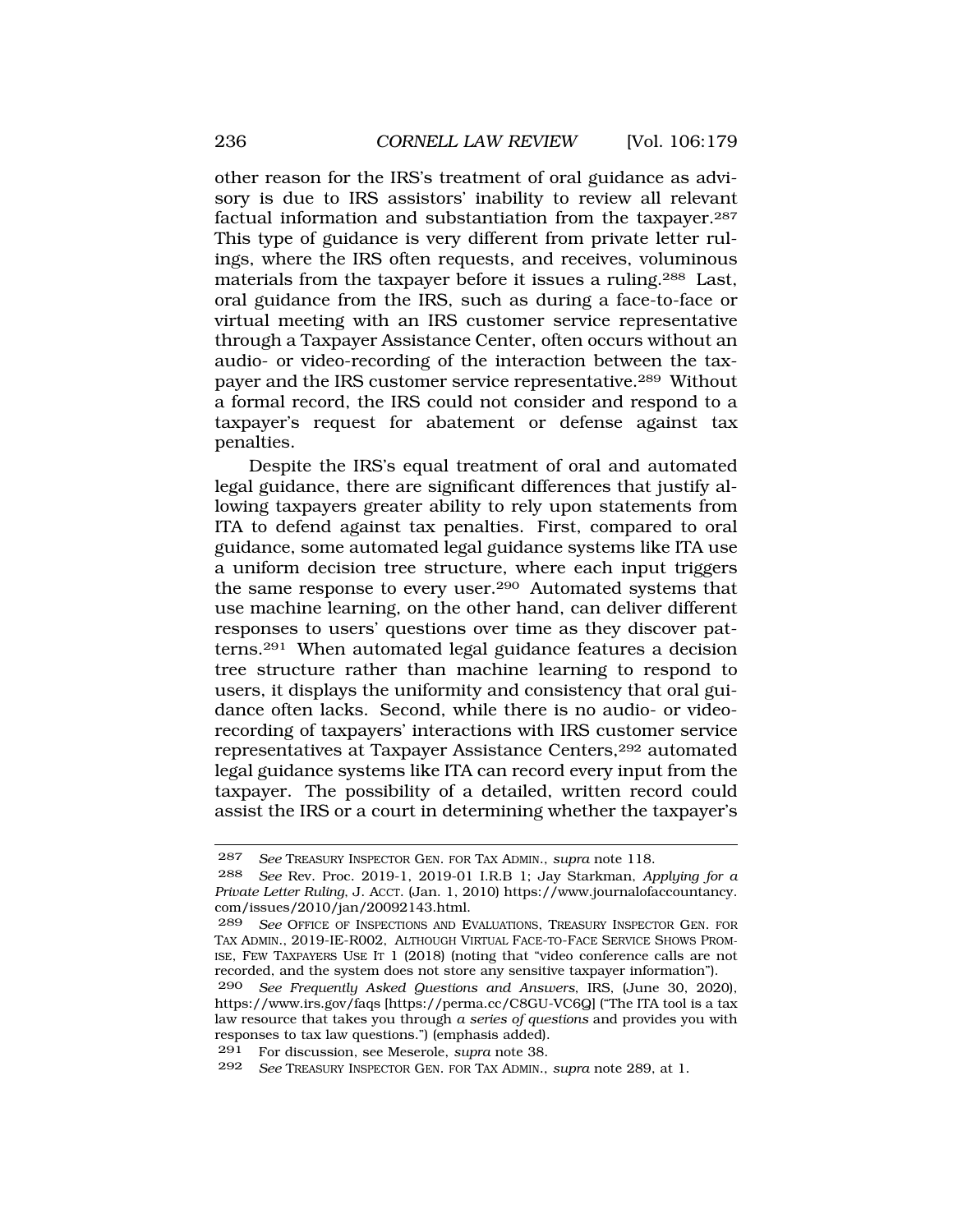representations were accurate and whether the taxpayer acted reasonably in relying upon ITA's advice.

The available defenses against penalties for legal noncompliance where individuals have relied upon automated legal guidance can be reformed by adjusting the substantive penalty defense rules or the design of automated legal guidance itself. Examples of each approach are discussed below.

*Reform of Law.* In the tax context, the Treasury Department could revise the regulations that govern defenses against accuracy-related tax penalties<sup>293</sup> to allow taxpayers to assert a reasonable basis defense as a result of guidance they receive from ITA, as long as they disclose this guidance to the IRS when they file their tax returns. Under current law, in order to assert a reasonable basis defense, taxpayers must show that they reasonably relied upon written statements in an exhaustive list of authorities, including provisions of the Internal Revenue Code, Treasury Regulations, revenue rulings, judicial decisions and announcements published by the IRS in the Internal Revenue Bulletin, among others.294 Further, for certain accuracy-related tax penalties, such as the penalty for disregard of rules and regulations,295 taxpayers must file a specific tax form where they identify from this list the source upon which they are relying in claiming their tax position.<sup>296</sup> The Treasury could amend this list by adding "answers" provided by ITA, provided that the taxpayer files the form and attaches a printed version of the answer from ITA.

One potential concern with this proposal is that it could incentivize taxpayers, or their advisors, to manipulate the inputs they provide to ITA in order to obtain an answer that could serve as a reasonable basis penalty defense.<sup>297</sup> While this behavior may be a response from some taxpayers and advisors, the reasonable basis penalty defense still requires a showing of reasonableness by the taxpayer.298 The IRS and courts would retain the ability to question whether the taxpayer reasonably relied upon a statement from ITA in good faith or whether the

<sup>293</sup> Treas. Reg. § 1.6662-3(b)(1) (1997).

<sup>294</sup> *Id.* § 1.6662–4(d)(3)(iii).

<sup>295</sup> I.R.C. § 6662(b)(1) (2018).

<sup>296</sup> Treas. Reg. § 1.6662-4(f) (method of making adequate disclosure).

<sup>297</sup> *Cf., e.g.*, ENGSTROM ET AL., *supra* note 11, at 7 (pointing generally to the risk that better-heeled groups with resources may be able to reverse-engineer the government's artificial intelligence).

<sup>298</sup> Treas. Reg. § 1.6662–3(b)(3) (must be "reasonably based on one or more of the authorities set forth in  $\S 1.6662-4(d)(3)(iii)$ ").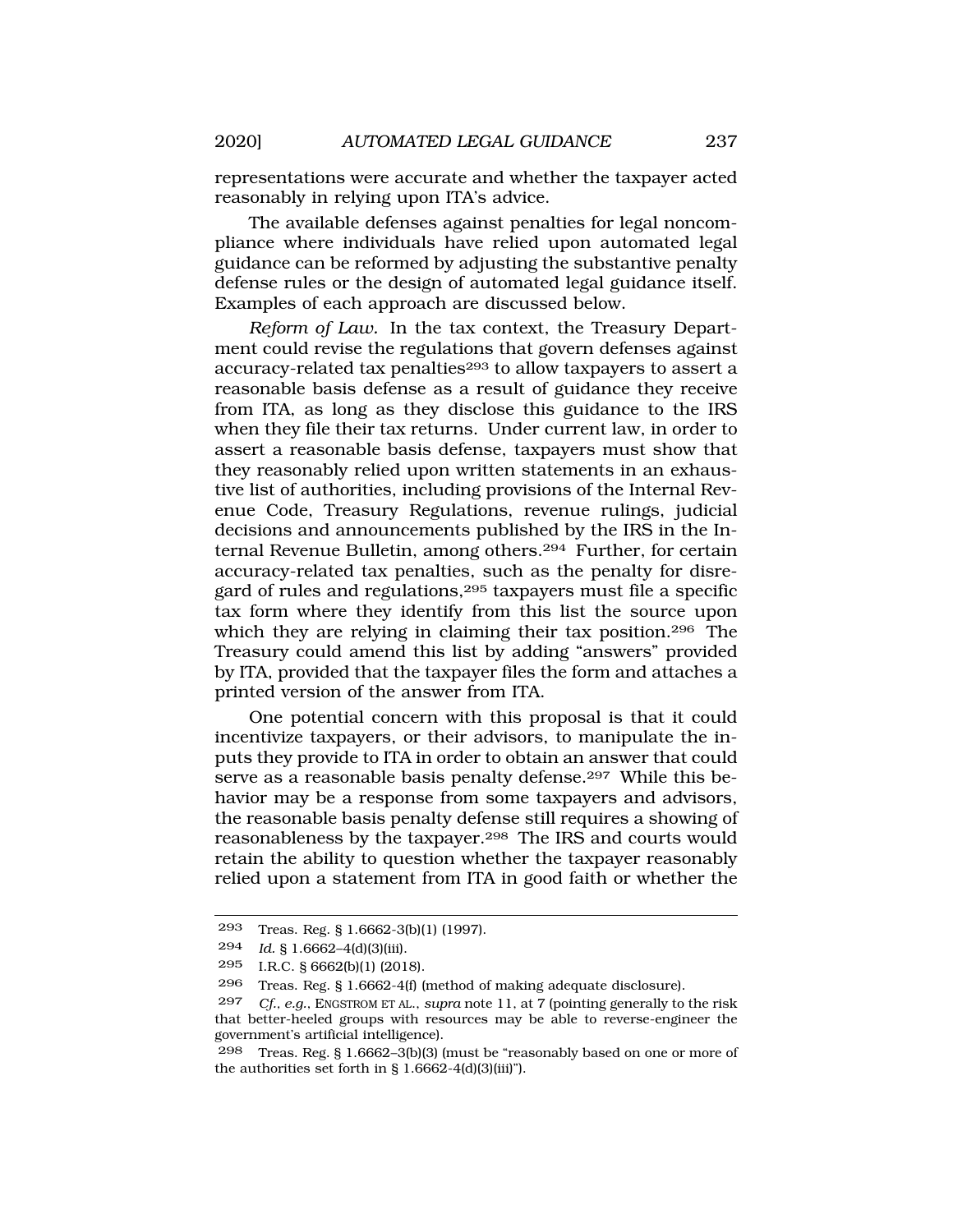taxpayer had submitted inputs designed to yield a desired answer simply for penalty defense purposes.

*Reform of Automated Legal Guidance*. Another possible approach could be to redesign ITA so that taxpayers could easily reproduce a written record of every input into ITA and its ultimate answer, which they could produce to establish certain tax penalty defenses. Under current law, taxpayers possess limited ability to assert a reasonable cause and good faith defense against accuracy-related penalties by claiming reliance on ITA. This defense may not be available unless the taxpayers can provide all communication with ITA and show that they acted with ordinary business care, including by reviewing other descriptions of the applicable tax law in other IRS publications and forms.299 After a taxpayer has submitted all of the information requested, which can require over a dozen responses, ITA produces an "answer" screen, but no record of the taxpayers' responses to ITA's questions.300 Further, ITA's answer screen does not include a date when the taxpayer submitted the request for information or the taxpayer's name.301 One reform that IRS officials could implement easily would be to redesign ITA to require taxpayers to submit personal identifying information and, at the end of the question-and-answer process, provide taxpayers with date-stamped electronic copies of ITA's answers and all of the taxpayers' responses to ITA's questions. Taxpayers could use this document to assert a reasonable cause defense against accuracy-related tax penalties or, if the proposal described above were adopted, a reasonable basis defense accompanied by disclosure.

One possible problem inherent in this proposed reform is that its requirement of personal identifying information, such as a Social Security Number, Taxpayer Identification Number, or even an e-mail address, could discourage taxpayers from using ITA at all.302 A response to this concern is that the IRS could redesign ITA to offer taxpayers the option of submitting personal identifying information only if they desire to receive an electronic record that they can use for a tax penalty defense in

<sup>299</sup> IRS, INTERNAL REVENUE MANUAL § 20.1.1.3.3.4.2 (Dec. 11, 2009); IRS, INTER-NAL REVENUE MANUAL § 20.1.1.3.3.4.1 (Nov. 25, 2011); Treas. Reg. § 1.6664–4(b).

<sup>300</sup> *See supra* subsection II.B.2.

<sup>301</sup> *See id.* 

<sup>302</sup> *See* TREASURY INSPECTOR GEN. FOR TAX ADMIN., *supra* note 118, at 12 (noting that ITA does not "require sensitive information such as Social Security Numbers").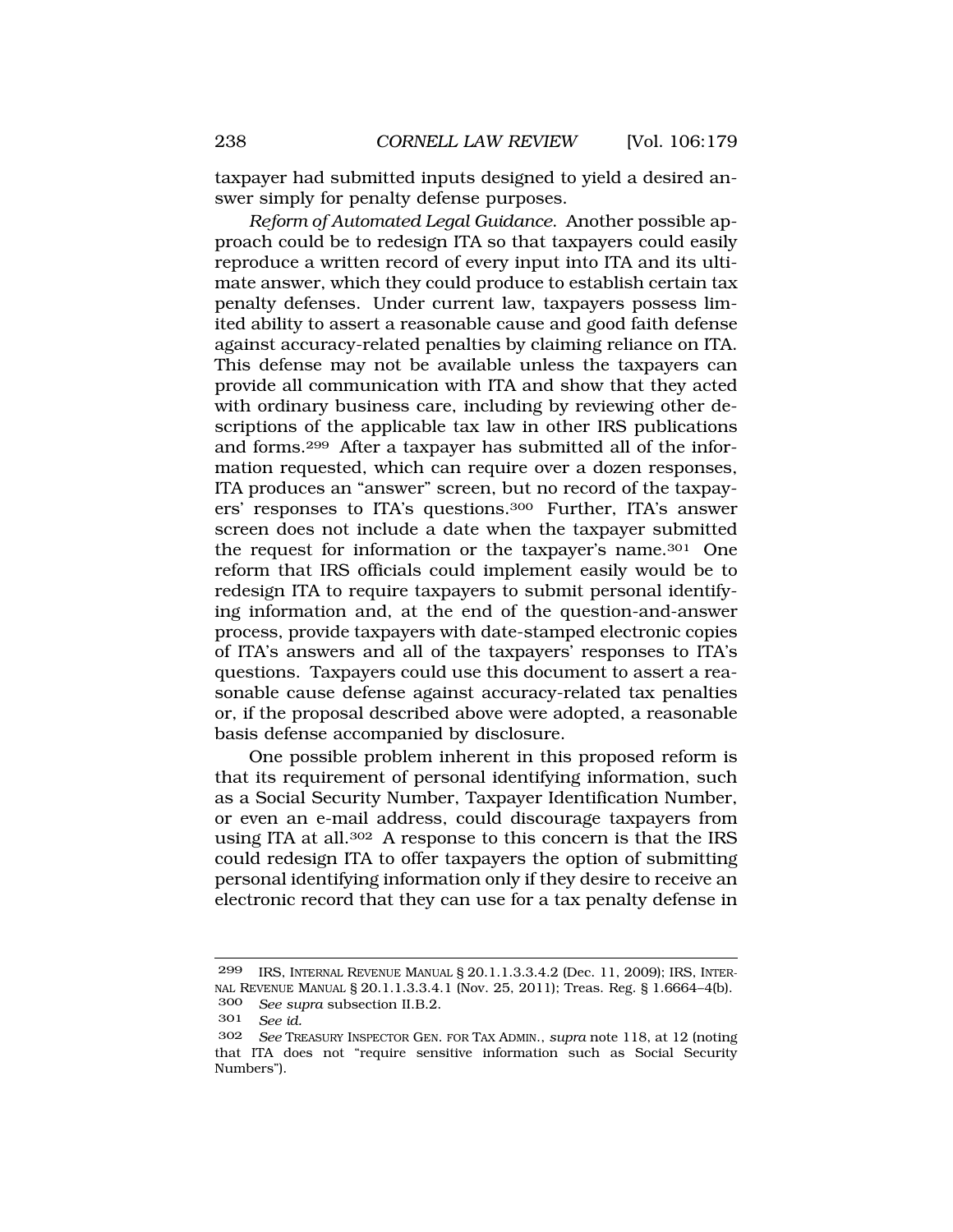the future.303 This approach would emulate the strategy of online sites that incentivize users to submit personal information by providing them greater access to content or discounts to those users who opt to share this information.304 In any event, the option of submitting personal identifying information could limit the potential for taxpayers and advisors to attempt to manipulate ITA in order to obtain statements that could be used purely for tax penalty defenses.

### D. The Future of Automated Legal Guidance

A final question is whether automated legal guidance should evolve in a way that relies less on simplexity. As described in detail above, current government uses of automated legal guidance, such as ITA and Emma, tend to rely on simplexity, accompanied by a relatively primitive use of technology, to make the law more comprehensible to humans who will, at least in some fashion, apply it.305 ITA, for instance, does not fill out taxpayers' tax returns, or even learn from experience. Rather, it uses pre-programmed technology to answer taxpayers' questions and thereby enable taxpayers (or advisors) to file their own tax returns. Likewise, Emma, the virtual assistant for the USCIS, does not file a greencard application for online users. Rather, it simply answers questions about the various eligibility, procedural, and other requirements for doing so.306

But automated legal guidance does not need to remain limited in this fashion. Indeed, even now it is easily possible to integrate collecting information from taxpayers with actually filling out their tax returns for them. TurboTax and other private companies already do this. And, through the Free File Alliance, the IRS provides the same services to eligible, qualifying taxpayers through a "nonprofit coalition of industry-leading

<sup>303</sup> Following recommendations from the Treasury Inspector General for Tax Administration in 2010, the IRS requests taxpayers Social Security Numbers before scheduling meetings at Taxpayer Assistance Centers. *See id.* 

<sup>304</sup> *See, e.g.*, Taylor Soper, *Starbucks Wants Your Email Address: Coffee Giant Tests new WiFi Sign-Up Process at U.S. Stores*, GEEKWIRE (Mar. 22, 2018, 3:37 PM), <https://www.geekwire.com/2018/the-new-price-of-wifi-at-starbucks-cof> fee-giant-requires-email-addresses-for-online-access-in-u-s-test/ [https:// perma.cc/SCB4-WN4H] (noting that Starbucks is "asking customers to provide their email address before" obtaining WiFi internet access).

<sup>305</sup> *Cf., e.g.*, ENGSTROM ET AL., *supra* note 11, at 7 (relaying conclusion of Stanford computer scientists that currently only 12% of the artificial intelligence used by government agencies is "high in sophistication").

<sup>306</sup> *See Emma*, *supra* note 2.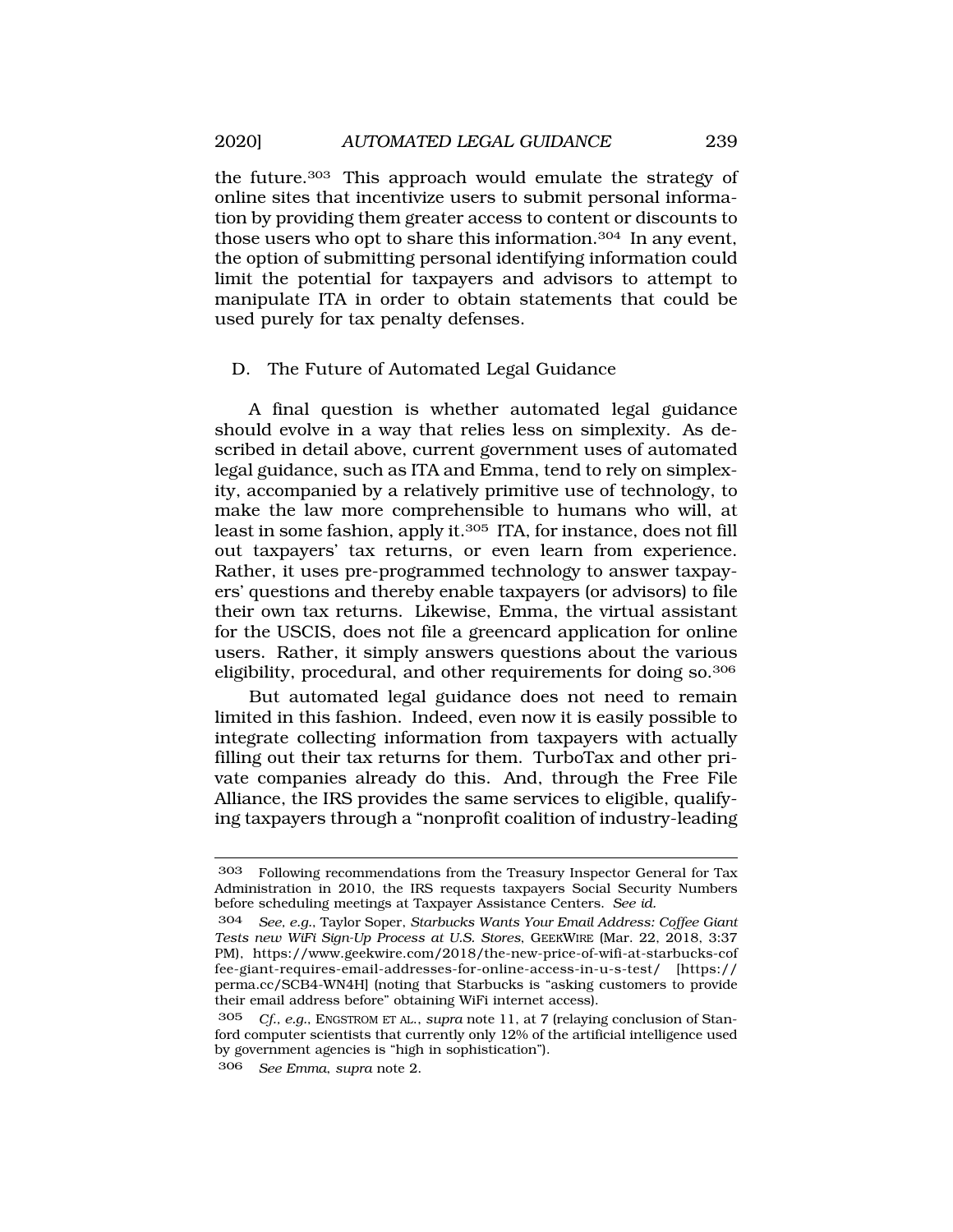tax software companies partnered with the IRS."307 It is easily possible to imagine automated legal guidance becoming even more sophisticated. In the tax context, for instance, one could imagine a scenario in which taxpayers do not even have to answer questions in order to get tax software to fill out tax returns. Rather, artificial intelligence could examine taxpayers' financial and other tax-relevant transactions (including, for instance, business trips, medical events, and the like) by monitoring email, bank records, and physical locations in order to seamlessly fill out a tax return for taxpayers.308

Indeed, as some scholars have described, as artificial intelligence continues to evolve, the government may be able to create perfectly targeted rules for every situation, which would essentially collapse guidance and enforcement.309 The government could do so by issuing "microdirectives," which would automatically tailor and communicate the law in a way that was responsive to all relevant factors.<sup>310</sup> For instance, the government could use artificial intelligence to factor in a driver's experience and accident history, the weather, the speed of other cars, and all other relevant factors, to communicate (through some sort of interface in the car) what speed the driver is legally required to go at every moment in time.311 In a not too

311 *See* Casey & Niblett, *supra* note 77, at 1404 (providing example of microdirectives about traffic speed).

<sup>307</sup> FREE FILE ALLIANCE, [https://freefilealliance.org/](https://freefilealliance.org) [\[https://perma.cc/SU2V-](https://perma.cc/SU2V)JD9M] (last visited Oct. 31, 2019). There has been a vociferous, recent debate about the Free File Alliance. *See, e.g.*, Elizabeth Williamson, *Industries Turn Freedom of Information Requests on Their Critics*, N.Y. TIMES (Nov. 5, 2018), https:/ [/www.nytimes.com/2018/11/05/us/politics/freedom-of-information-requests](www.nytimes.com/2018/11/05/us/politics/freedom-of-information-requests)  .html [<https://perma.cc/DK3L-LQA6>] (describing some of the fallout from this debate).

<sup>308</sup> *See, e.g.*, Michael Hatfield, *Taxation and Surveillance: An Agenda*, 17 YALE J.L. & TECH. 319, 340–50 (2015) (predicting such a potential system).

<sup>309</sup> *See* Casey & Niblett, *supra* note 77 (introducing and exploring the concept of microdirectives).

<sup>310</sup> *See id.* Relatedly, other scholars have begun to contemplate the prospect of using big data and advances in artificial intelligence to create "personalized law," which crafts appropriate legal rules (such as disclosure requirements and mandatory contract provisions) to best suit particular individuals. *See generally, e.g.*, Christoph Busch, *Implementing Personalized Law: Personalized Disclosures in Consumer Law and Data Privacy Law*, 86 U. CHI. L. REV. 309 (2019) (exploring how big data and information technology may be used to tailor disclosure requirements); Omri Ben-Shahar & Ariel Porat, *Personalizing Mandatory Rules in Contract Law*, 86 U. CHI. L. REV. 255 (2019) (contemplating using data to develop personalized rules regarding mandatory contract provisions); Omri Ben-Shahar & Ariel Porat, *Personalizing Negligence Law*, 91 N.Y.U. L. REV. 627, 674–85 (2016) (exploring, among other mechanisms, the potential use of big data to personalize negligence law); Ariel Porat & Lior Jacob Strahilevitz, *Personalizing Default Rules and Disclosure with Big Data*, 112 MICH. L. REV. 1417 (2014) (introducing the notion of personalized default legal rules and disclosure).<br>311 See Casey & Niblett, supra note 77, at 1404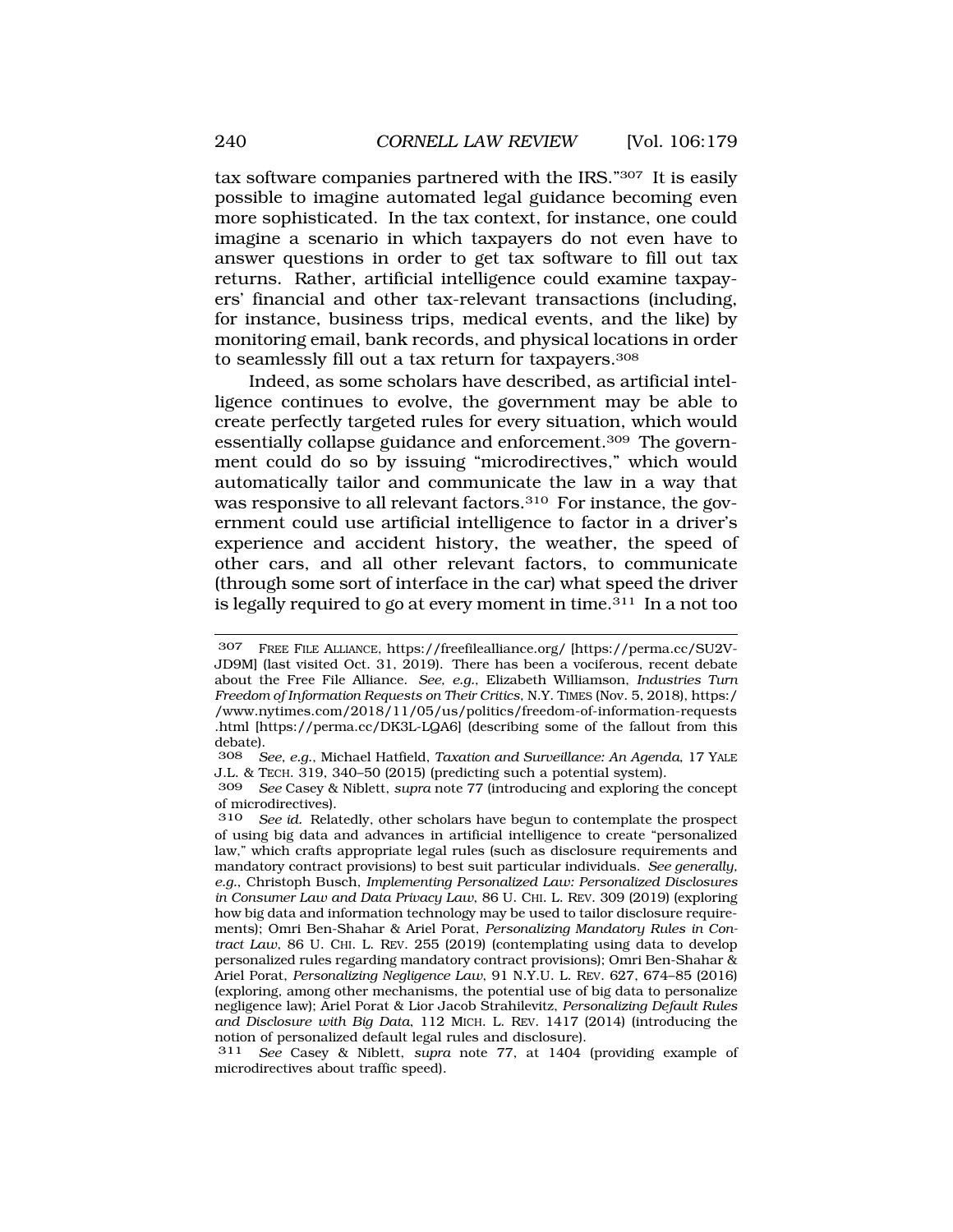distant future, of course, driverless cars may automatically be programmed to go the legal speed dictated by the artificial intelligence, given all of the attendant circumstances.312 With such evolutions of automated legal guidance, the use of simplexity in automated legal guidance may be a waystation to something much more transformative: a world in which artificial intelligence can make all legal decisions, without any required human application.313

The theory behind this alternative vision of automated legal guidance is as follows. As described previously, rules and standards are typically used in the law in order to calibrate the law appropriately to given situations.<sup>314</sup> But, at some point, the combination of uncertainty from standards and complexity from rules exceeds human capacity to understand what the law is. One solution to the problem, highlighted in this Article, is to provide automated legal guidance, powered by simplexity, which explains how the law applies to particular situations, albeit in an oversimplified fashion. This allows human beings to apply law that is otherwise too complicated for them to understand. But, as artificial intelligence continues to advance, an alternative is for artificial intelligence to simply take matters into its own hands and apply the law with little human involvement. By gathering the applicable facts and then mapping them onto algorithms about how the law applies in given situations, artificial intelligence can dictate what the legal requirements or outcomes are in a given situation, without any need to explain the law.315

Would this evolution in automated legal guidance be desirable? And what are the costs and benefits? As it turns out, understanding the role of simplexity in today's governmentprovided automated legal guidance is critical to evaluating

314 *See supra* notes 226–29 and accompanying text.

<sup>312</sup> *See, e.g.*, *Driverless Cars Are Taking Longer Than We Expected. Here's Why.*, N.Y. TIMES (July 14, 2019), [https://www.nytimes.com/2019/07/14/us/](https://www.nytimes.com/2019/07/14/us) driverless-cars.html [\[HTTPS://PERMA.CC/Q8TA-UNXC\]](HTTPS://PERMA.CC/Q8TA-UNXC) (explaining that "we are at the dawn of the driverless car" but there are also many obstacles in the way).

<sup>313</sup> *But see, e.g.*, Niva Elkin-Koren & Michal S. Gal, *The Chilling Effect of Governance-by-Data on Data Markets*, 86 U. CHI. L. REV. 403, 404–05 (2019) (warning that governance-by-data may change and, in some ways, undermine incentives for data collection).

<sup>315</sup> *See* Busch, *supra* note 310, at 314 (explaining that "[i]n the near future, however, big data, superhuman information processing capabilities, and artificial intelligence could redefine the optimal complexity of legal rules and refine their content to a hitherto unachievable level of granularity"). For discussion of impact of algorithmic mediation and public understanding of the law, see Dan L. Burk, *Algorithmic Fair Use,* 30 U. CHI. L. REV. 238 (2019) (describing how design values in algorithms can become "embedded in public behavior and consciousness").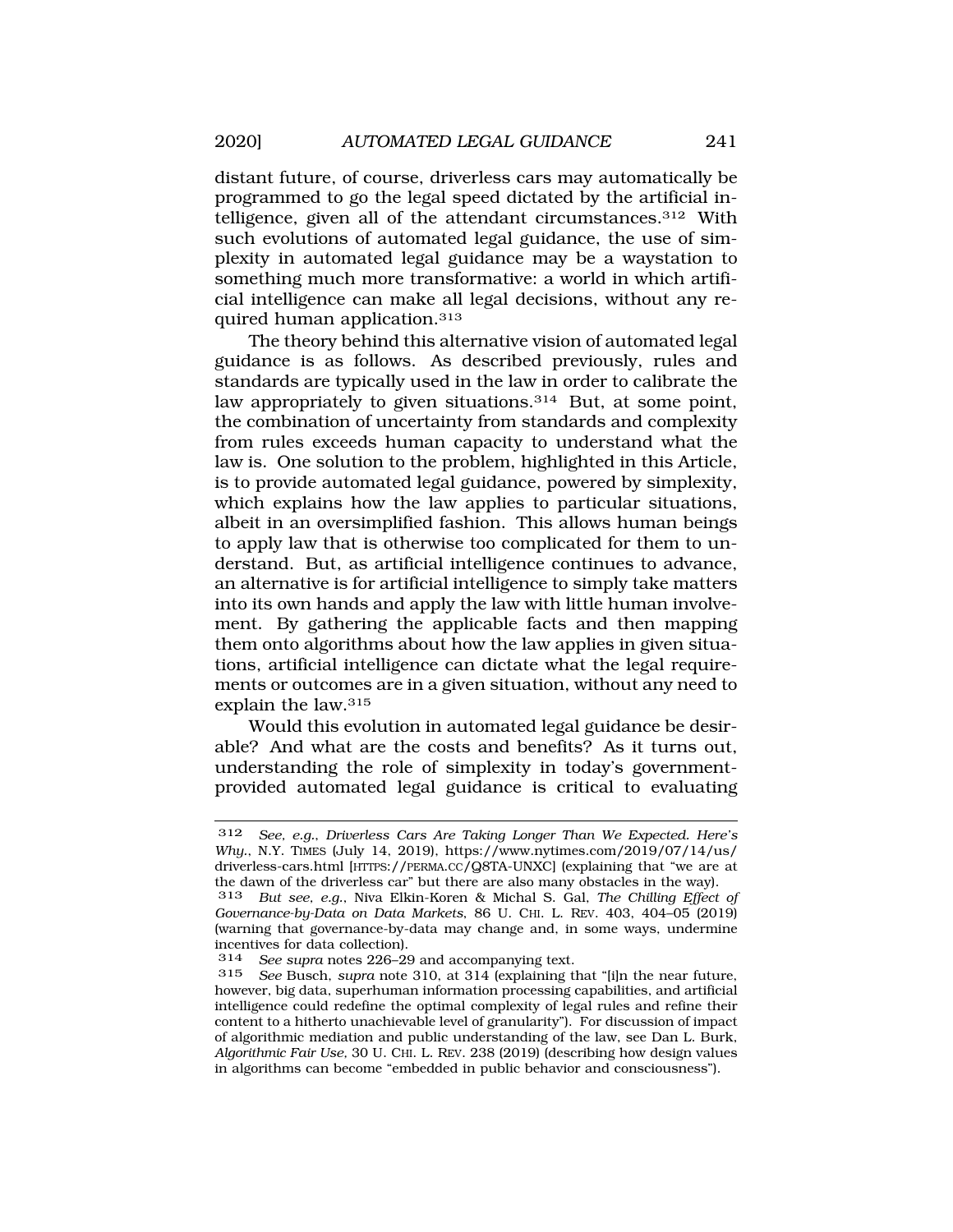what would be gained and what would be lost. Simplexity helps communicate law in a way that is easy to understand for those who would not otherwise understand it.316 But it can have costs as well, in terms of ironing out nuances in the law that serve important values.317 Simplifying these nuances may, without proper targeting, confer disproportionate advantages on different groups.318 In contrast, more advanced automated legal guidance need not have the same ironing-out effect. If artificial intelligence is going to monitor all of our actions in order to determine our tax liability without any understanding required on our part, then the tax law need not be presented or applied in an oversimplified way. The rules could be as complex as artificial intelligence can process, which may be extraordinarily complex—certainly far more complex than the current tax system, which assumes some amount of application by human beings. In this way, more advanced automated legal guidance can reach more accurate, individualized results, given some underlying motivating framework, than any existing legal system.319

One of the principal costs of such development, however, would be the precise benefit that simplexity offers: the ability for people to understand what the law is. Simplexity may offer an overly simplified version of the law, but it does attempt to communicate the law to people. More advanced artificial intelligence that eschews the need for such communication may ultimately erode human beings' understanding of the law that governs them.320 In the tax context, some have long lamented how the advent of tax return preparation software has eroded taxpayers' understanding of the tax law and the sense of civic

<sup>316</sup> Blank & Osofsky, *supra* note 20.

<sup>317</sup> *See id.* 

<sup>318</sup> *See id.* 

<sup>319</sup> *See* Kaplow, *supra* note 224 (suggesting that increased legal complexity can increase accuracy).

<sup>320</sup> *But see* Coglianese & Lehr, *supra* note 77; Cary Coglianese & David Lehr, *Transparency and Algorithmic Governance*, 71 ADMIN. L. REV. 1, 38–49 (2019) (exploring why regulation by algorithm, among other potential phenomena, can provide sufficient transparency about the law and satisfy various legal doctrines, such as procedural due process and equal protection). The argument in this Article is not that it is *impossible* to understand what the law is if automated legal guidance starts to rely on algorithms or other technological approaches, or even that such approaches necessarily violate any legal doctrines. Rather, the argument is that automated legal guidance that continues to rely on simplexity, based on an assumed step that humans will actually be applying the law themselves, clearly makes the law more transparent and visible (even if it does so by oversimplifying the law in the process), than further evolutions that eliminate the explanatory step.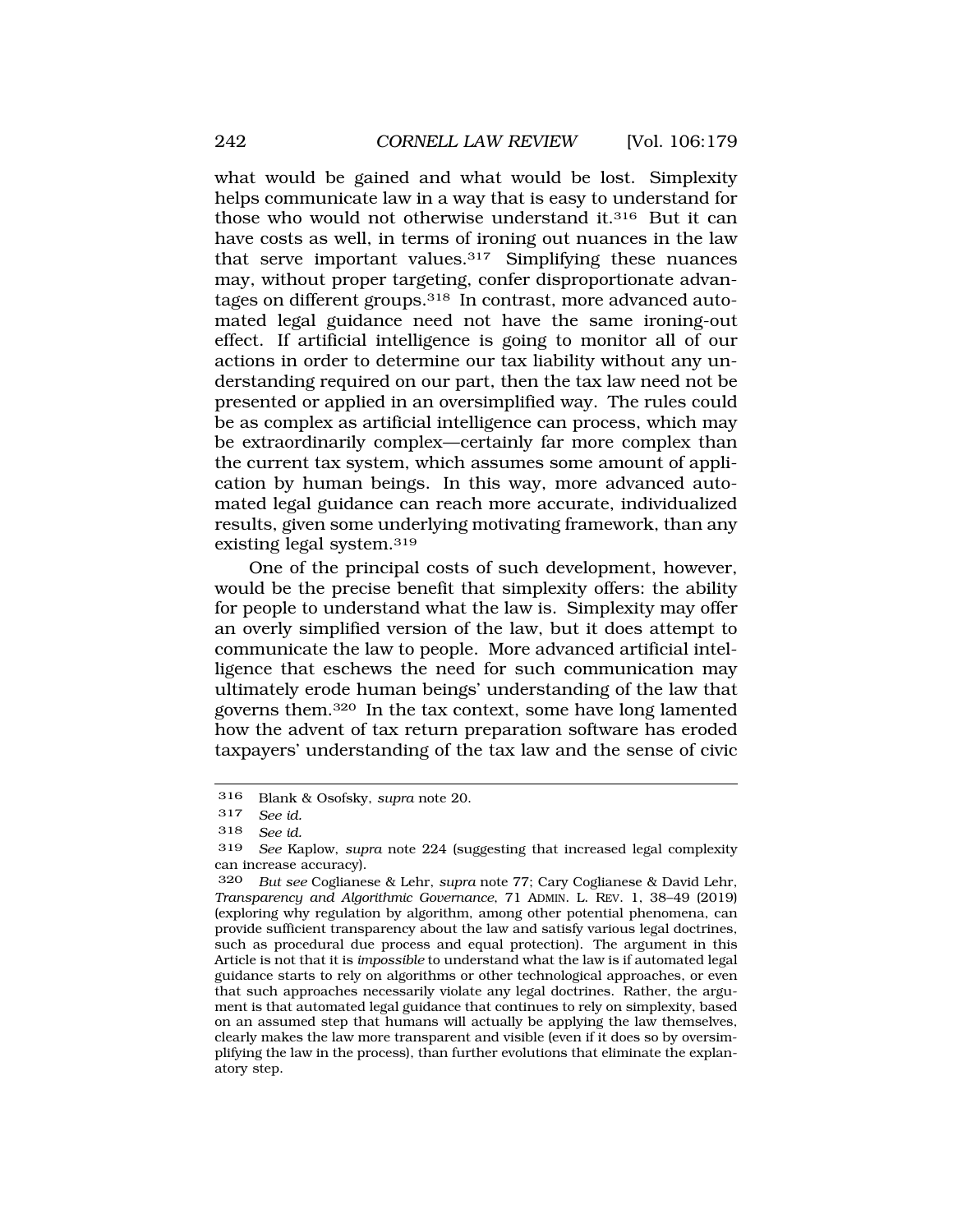virtue that accompanies filing a tax return.321 They have also suggested that the technology perversely encourages Congress to make exceedingly complicated law, pacified by the notion that software, rather than people, will have to apply it.322 At a more general level, automated legal guidance that no longer attempts to communicate the law may bypass some of the costs of simplexity, but at the potential cost of a citizenry with even lower sense of what the law is, how its effects are being allocated, and how to challenge it.

All of this does not suggest that we should put our heads in the sand and sign a pact to become Luddites. It does suggest that automated legal guidance powered by simplexity may be an important alternative to (1) an imprecise legal system, and (2) a legal system that forgoes attempts by human beings to understand the law that is being applied. In appropriate situations, in which we think that both extremely complex law and explanations of it remain important, automated legal guidance powered by simplexity may have a critical role to play. This may be especially so when, as discussed above, there are constituencies to whom the simplexity can be targeted, while preserving the benefits of greater complexity for others. In other words, this Article suggests that automated legal guidance powered by simplexity may remain an important part of the regulatory mix, even as technology advances to allow more sophisticated possibilities.

#### **CONCLUSION**

This Article has explored an important, previously unexamined, shift occurring in regulatory behavior at all levels of government: the increasing prevalence of automated legal guidance. While other legal scholars have focused on the use of artificial intelligence in law enforcement, this Article has examined the government's use of artificial intelligence to explain the legal framework to the public. In addition to being the first work to examine automated legal guidance, this Article makes several significant contributions to the legal literature.

First, this Article has identified several common traits of automated legal guidance, each of which raises normative concerns. Using the IRS's Interactive Tax Assistant as an example,

<sup>321</sup> *See, e.g.*, Lawrence Zelenak, *Justice Holmes, Ralph Kramden, and the Civic Virtues of a Tax Return Filing Requirement*, 61 TAX L. REV. 53, 56–65, 70 (2007) (exploring the civic virtues of a tax return filing requirement).

<sup>322</sup> *See, e.g.*, LAWRENCE ZELENAK, LEARNING TO LOVE FORM 1040: TWO CHEERS FOR THE RETURN-BASED MASS INCOME TAX 113–14 (2013).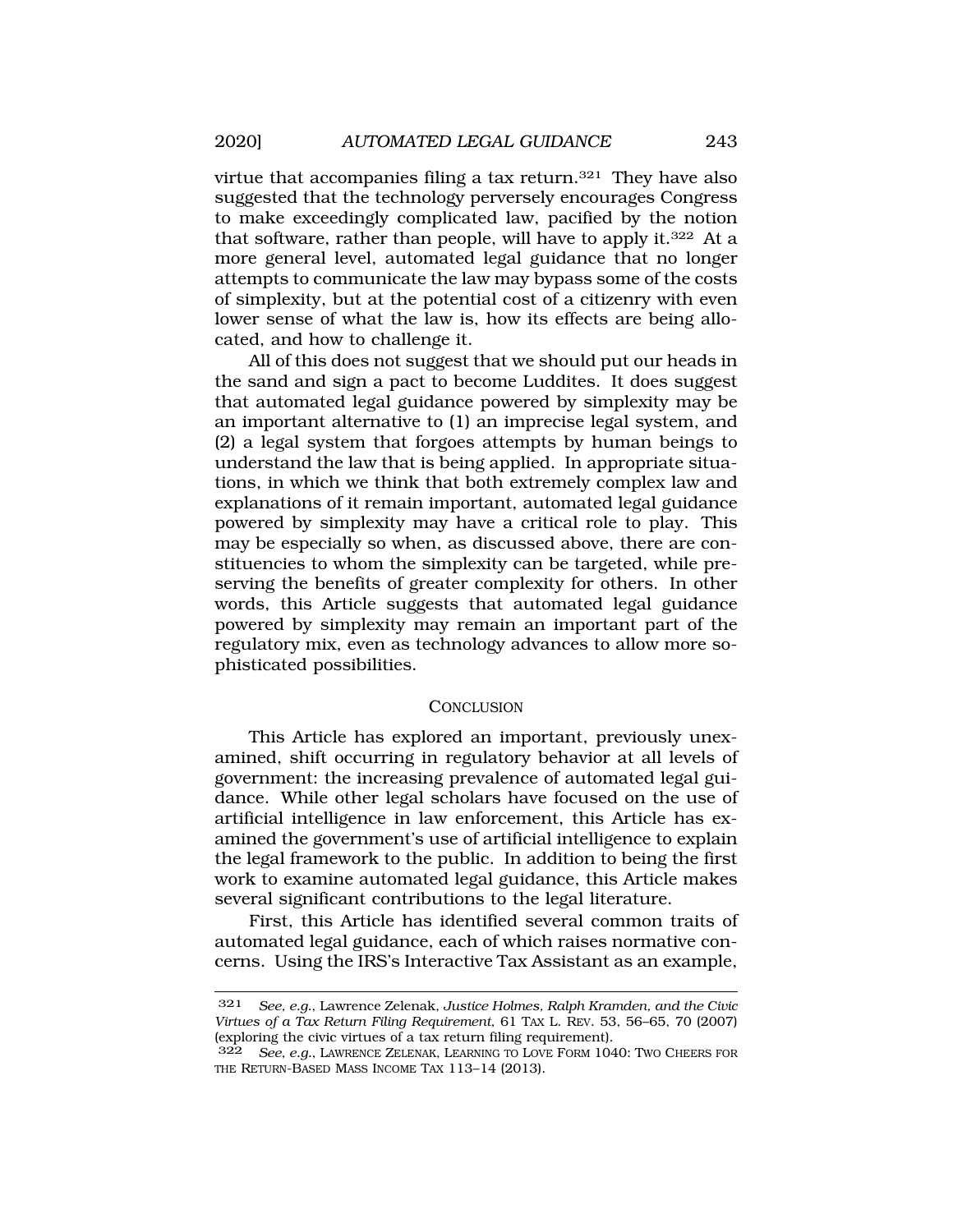we have revealed how current forms of automated legal guidance often rely upon "simplexity," where the government presents complex law as though it is simple, without actually engaging in simplification of the underlying law. We have demonstrated that while ITA can provide answers that are consistent with the tax law, it can also present answers that deviate from the tax law, as a result of its reliance on simplexity. We have argued that automated legal guidance, and its reliance on simplexity to explain the law, is more powerful and pervasive than static publications because it delivers personalized guidance, presents non-qualified answers and provides answers almost immediately.

Second, this Article argues that governments should seek to prevent automated legal guidance from widening the gap between access to legal advice enjoyed by high-income and by low-income individuals. Governments can adjust automated legal guidance to deliver advice that best fits the user's profile. As an alternative, governments can target automated legal guidance toward certain groups without exacerbating potential costs.

Third, this Article has asserted that governments should create more comprehensive oversight and review processes for automated legal guidance than occurs under current law. Today, important decisions regarding the design of automated legal guidance are hidden in programming decisions and do not reflect public input. We outline possible approaches to subjecting automated guidance decisions to oversight and transparency measures that are similar to those that apply to other forms of influential guidance.

Fourth, this Article has argued that policymakers should introduce reforms that allow individuals to avoid penalties for legal noncompliance where they have engaged in transactions or taken actions as a result of advice from automated legal guidance. As we have shown, there are substantial differences between automated legal guidance and other informal guidance, such as oral advice. Policymakers should consider these differences and reform the structure of both penalties and automated legal guidance.

Finally, this Article has argued that understanding both the costs and benefits of current forms of automated legal guidance is critical to evaluating even more sophisticated automated systems that governments are likely to introduce in the future. More sophisticated forms of automated legal guidance may avoid some of the costs of simplexity that we have ex-